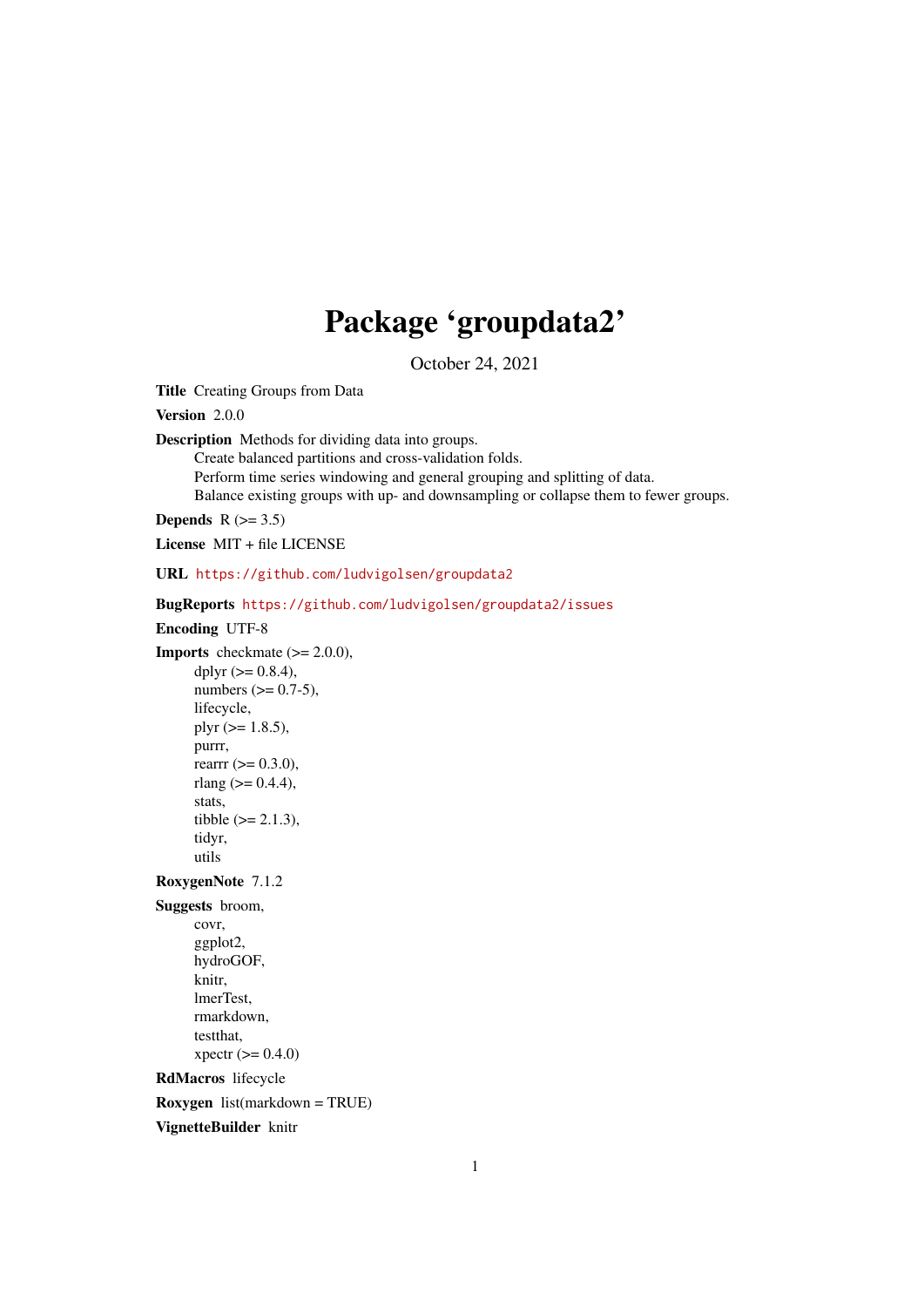## <span id="page-1-0"></span>R topics documented:

|       | $find\_missing\_starts \ldots \ldots \ldots \ldots \ldots \ldots \ldots \ldots \ldots \ldots \ldots \ldots 26$ |  |
|-------|----------------------------------------------------------------------------------------------------------------|--|
|       |                                                                                                                |  |
|       |                                                                                                                |  |
|       |                                                                                                                |  |
|       |                                                                                                                |  |
|       |                                                                                                                |  |
|       |                                                                                                                |  |
|       |                                                                                                                |  |
|       |                                                                                                                |  |
|       |                                                                                                                |  |
|       |                                                                                                                |  |
|       |                                                                                                                |  |
|       |                                                                                                                |  |
|       |                                                                                                                |  |
| Index | 60                                                                                                             |  |

<span id="page-1-1"></span>all\_groups\_identical *Test if two grouping factors contain the same groups*

#### Description

#### [Maturing]

Checks whether two grouping factors contain the same groups, looking only at the group members, allowing for different group names / identifiers.

#### Usage

```
all_groups_identical(x, y)
```
#### Arguments

x, y Two grouping factors (vectors/factors with group identifiers) to compare. N.B. Both are converted to character vectors.

### Details

Both factors are sorted by  $x$ . A grouping factor is created with new groups starting at the values in `y` which differ from the previous row (i.e. [group\(](#page-35-1)) with method = "l\_starts" and n = "auto"). A similar grouping factor is created for `x`, to have group identifiers range from 1 to the number of groups. The two generated grouping factors are tested for equality.

#### Value

Whether all groups in `x` are the same in `y`, *memberwise*. (logical)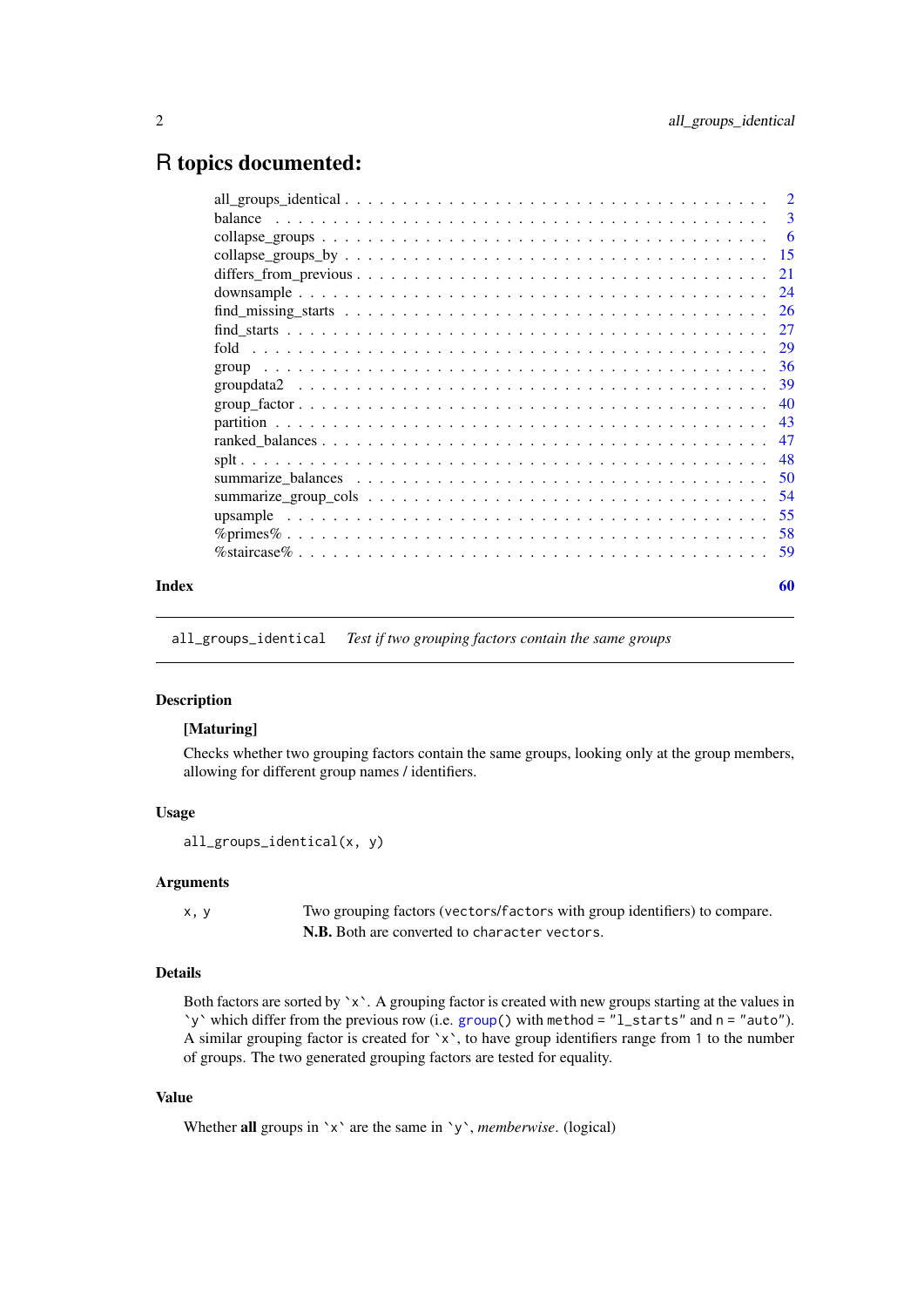#### <span id="page-2-0"></span>balance 3

#### Author(s)

Ludvig Renbo Olsen, <r-pkgs@ludvigolsen.dk>

#### See Also

Other grouping functions: [collapse\\_groups\\_by](#page-14-1), [collapse\\_groups\(](#page-5-1)), [fold\(](#page-28-1)), [group\\_factor\(](#page-39-1)), [group\(](#page-35-1)), [partition\(](#page-42-1)), [splt\(](#page-47-1))

#### Examples

```
# Attach groupdata2
library(groupdata2)
```

```
# Same groups, different identifiers
x1 \leftarrow c(1, 1, 2, 2, 3, 3)x2 \leq -c(2, 2, 1, 1, 4, 4)all_groups_identical(x1, x2) # TRUE
```

```
# Same groups, different identifier types
x1 \leftarrow c(1, 1, 2, 2, 3, 3)x2 \leq -c("a", "a", "b", "b", "c", "c")all_groups_identical(x1, x2) # TRUE
```

```
# Not same groups
# Note that all groups must be the same to return TRUE
x1 \leftarrow c(1, 1, 2, 2, 3, 3)x2 \leftarrow c(1, 2, 2, 3, 3, 3)all_groups_identical(x1, x2) # FALSE
```

```
# Different number of groups
x1 \leftarrow c(1, 1, 2, 2, 3, 3)x2 \leftarrow c(1, 1, 1, 2, 2, 2)all_groups_identical(x1, x2) # FALSE
```
<span id="page-2-1"></span>balance *Balance groups by up- and downsampling*

#### Description

#### [Maturing]

Uses up- and/or downsampling to fix the group sizes to the min, max, mean, or median group size or to a specific number of rows. Has a range of methods for balancing on ID level.

#### Usage

```
balance(
  data,
  size,
  cat_col,
  id_{col} = NULL,id_method = "n_ids",mark_new_rows = FALSE,
  new_rows_col_name = ".new_row"
)
```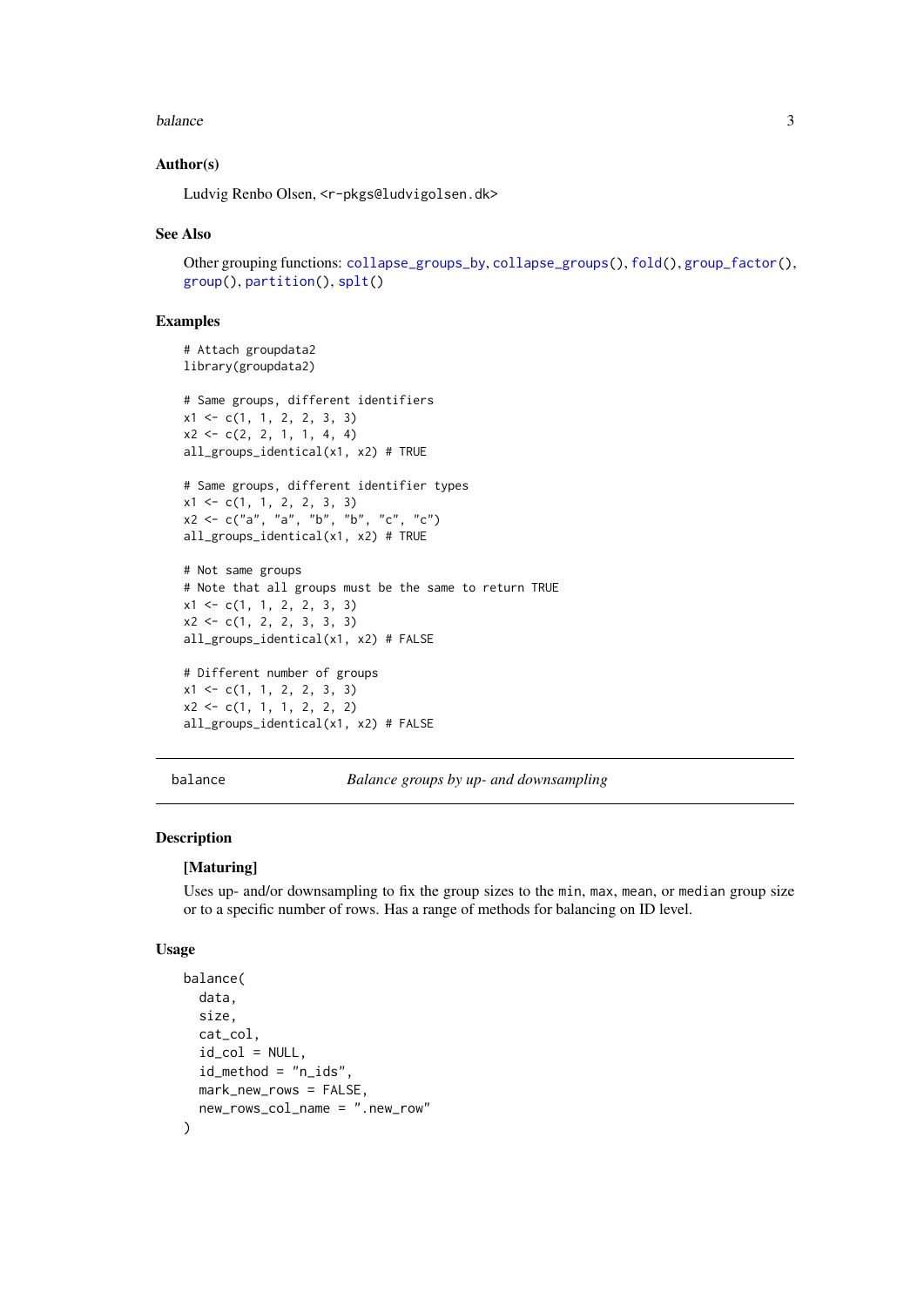## <span id="page-3-0"></span>Arguments

| data              | data. frame. Can be <i>grouped</i> , in which case the function is applied group-wise.                                                                                                                                                                                                                                                                                                                                  |
|-------------------|-------------------------------------------------------------------------------------------------------------------------------------------------------------------------------------------------------------------------------------------------------------------------------------------------------------------------------------------------------------------------------------------------------------------------|
| size              | Size to fix group sizes to. Can be a specific number, given as a whole number,<br>or one of the following strings: "min", "max", "mean", "median".                                                                                                                                                                                                                                                                      |
|                   | number: Fix each group to have the size of the specified number of row. Uses<br>downsampling for groups with too many rows and upsampling for groups with<br>too few rows.                                                                                                                                                                                                                                              |
|                   | min: Fix each group to have the size of smallest group in the dataset. Uses<br>downsampling on all groups that have too many rows.                                                                                                                                                                                                                                                                                      |
|                   | max: Fix each group to have the size of largest group in the dataset. Uses<br>upsampling on all groups that have too few rows.                                                                                                                                                                                                                                                                                          |
|                   | <b>mean:</b> Fix each group to have the mean group size in the dataset. The mean is<br>rounded. Uses downsampling for groups with too many rows and upsampling<br>for groups with too few rows.                                                                                                                                                                                                                         |
|                   | <b>median:</b> Fix each group to have the median group size in the dataset. The<br>median is rounded. Uses downsampling for groups with too many rows and<br>upsampling for groups with too few rows.                                                                                                                                                                                                                   |
| $cat\_col$        | Name of categorical variable to balance by. (Character)                                                                                                                                                                                                                                                                                                                                                                 |
| id_col            | Name of factor with IDs. (Character)                                                                                                                                                                                                                                                                                                                                                                                    |
|                   | IDs are considered entities, e.g. allowing us to add or remove all rows for an ID.<br>How this is used is up to the 'id_method'.                                                                                                                                                                                                                                                                                        |
|                   | E.g. If we have measured a participant multiple times and want make sure that<br>we keep all these measurements. Then we would either remove/add all mea-<br>surements for the participant or leave in all measurements for the participant.<br>N.B. When 'data' is a grouped data. frame (see dplyr::group_by()), IDs<br>that appear in multiple groupings are considered separate entities within those<br>groupings. |
| id_method         | Method for balancing the IDs. (Character)                                                                                                                                                                                                                                                                                                                                                                               |
|                   | "n_ids", "n_rows_c", "distributed", or "nested".                                                                                                                                                                                                                                                                                                                                                                        |
|                   | n_ids (default): Balances on ID level only. It makes sure there are the same<br>number of IDs for each category. This might lead to a different number of<br>rows between categories.                                                                                                                                                                                                                                   |
|                   | <b>n_rows_c:</b> Attempts to level the number of rows per category, while only<br>removing/adding entire IDs. This is done in 2 steps:                                                                                                                                                                                                                                                                                  |
|                   | 1. If a category needs to add all its rows one or more times, the data is re-<br>peated.                                                                                                                                                                                                                                                                                                                                |
|                   | 2. Iteratively, the ID with the number of rows closest to the lacking/excessive<br>number of rows is added/removed. This happens until adding/removing<br>the closest ID would lead to a size further from the target size than the<br>current size. If multiple IDs are closest, one is randomly sampled.                                                                                                              |
|                   | distributed: Distributes the lacking/excess rows equally between the IDs. If<br>the number to distribute can not be equally divided, some IDs will have 1 row<br>more/less than the others.                                                                                                                                                                                                                             |
|                   | nested: Calls balance() on each category with IDs as cat_col.<br>I.e. if size is "min", IDs will have the size of the smallest ID in their category.                                                                                                                                                                                                                                                                    |
| mark_new_rows     | Add column with 1s for added rows, and 0s for original rows. (Logical)                                                                                                                                                                                                                                                                                                                                                  |
| new_rows_col_name |                                                                                                                                                                                                                                                                                                                                                                                                                         |
|                   | Name of column marking new rows. Defaults to ".new_row".                                                                                                                                                                                                                                                                                                                                                                |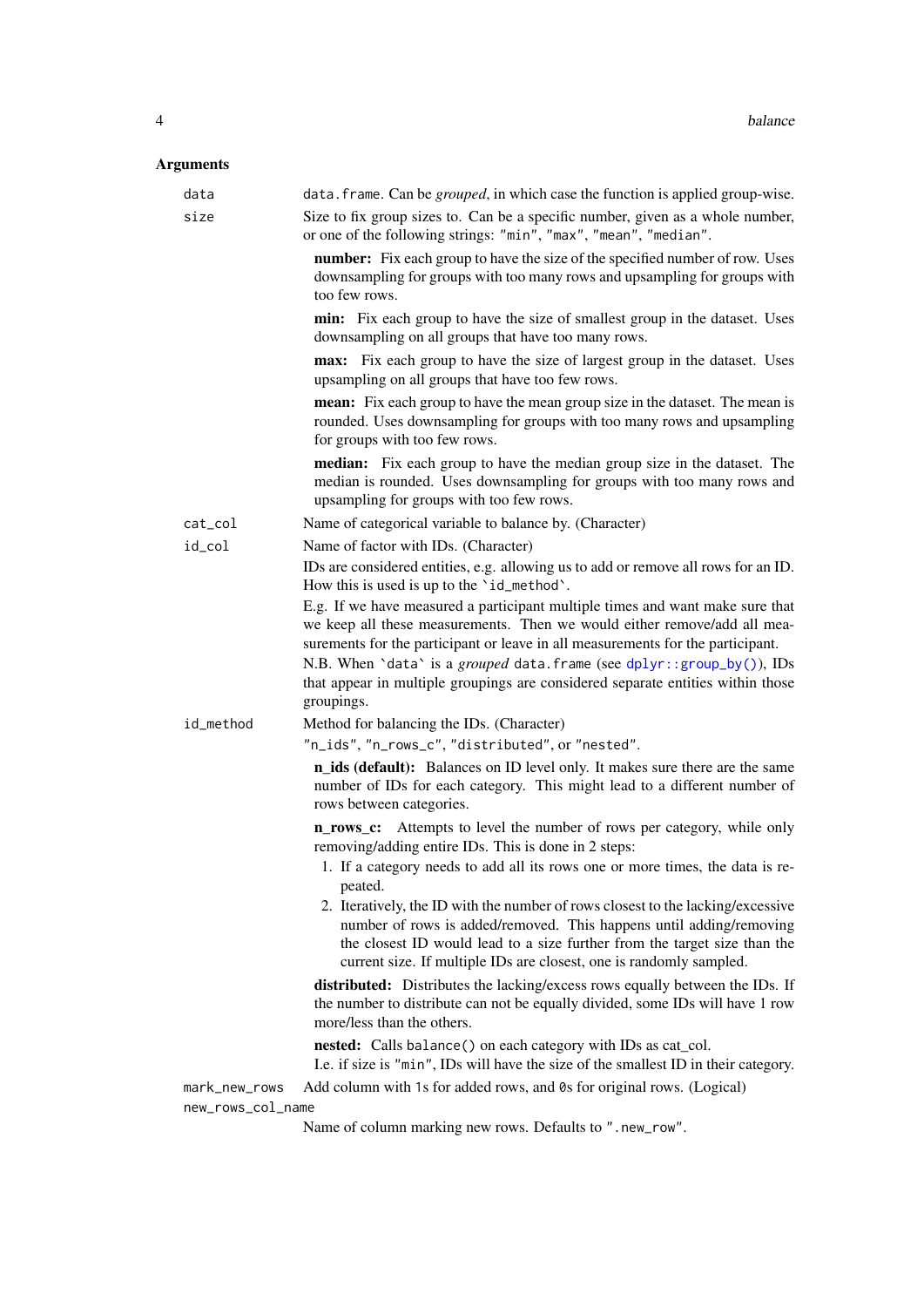#### <span id="page-4-0"></span>balance 5 and 5 and 5 and 5 and 5 and 5 and 6 and 6 and 6 and 6 and 6 and 6 and 6 and 6 and 6 and 6 and 6 and 6 and 6 and 6 and 6 and 6 and 6 and 6 and 6 and 6 and 6 and 6 and 6 and 6 and 6 and 6 and 6 and 6 and 6 and 6 an

#### Details

Without 'id\_col': Upsampling is done with replacement for added rows, while the original data remains intact. Downsampling is done without replacement, meaning that rows are not duplicated but only removed.

With 'id\_col': See 'id\_method' description.

#### Value

data. frame with added and/or deleted rows. Ordered by potential grouping variables, 'cat\_col' and (potentially) 'id\_col'.

#### Author(s)

Ludvig Renbo Olsen, <r-pkgs@ludvigolsen.dk>

## See Also

Other sampling functions: [downsample\(](#page-23-1)), [upsample\(](#page-54-1))

```
# Attach packages
library(groupdata2)
# Create data frame
df <- data.frame(
  "participant" = factor(c(1, 1, 2, 3, 3, 3, 3, 4, 4, 5, 5, 5, 5)),"diagnost's" = factor(c(0, 0, 1, 0, 0, 0, 1, 1, 0, 0, 0, 0)),
  "trial" = c(1, 2, 1, 1, 2, 3, 4, 1, 2, 1, 2, 3, 4),
  "score" = sample(c(1:100), 13)\lambda# Using balance() with specific number of rows
balance(df, 3, cat_col = "diagnosis")
# Using balance() with min
balance(df, "min", cat_col = "diagnosis")
# Using balance() with max
balance(df, "max", cat_col = "diagnosis")
# Using balance() with id_method "n_ids"
# With column specifying added rows
balance(df, "max",
  cat_col = "diagnosis",
  id\_col = "participant"id_method = "n_ids",
 mark_new_rows = TRUE
\lambda# Using balance() with id_method "n_rows_c"
# With column specifying added rows
balance(df, "max",
 cat_col = "diagnosis",
  id_col = "participant",
```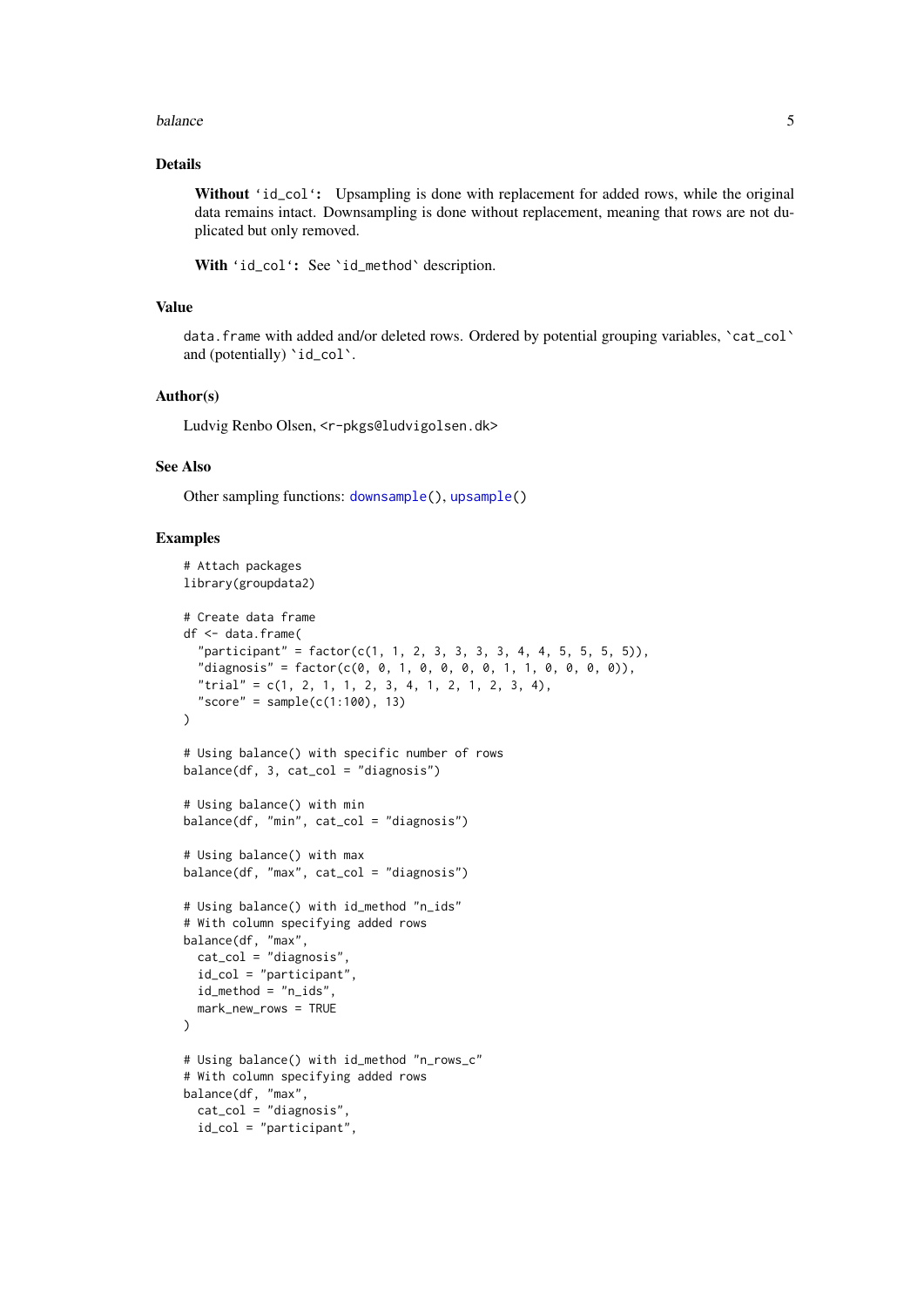```
id_method = "n_rows_c",
  mark new rows = TRUE
\lambda# Using balance() with id_method "distributed"
# With column specifying added rows
balance(df, "max",
  cat_col = "diagnosis",
  id_col = "participant",
  id method = "distributed".
  mark_new_rows = TRUE
\lambda# Using balance() with id_method "nested"
# With column specifying added rows
balance(df, "max",
  cat_col = "diagnosis",
  id_col = "participant",
  id_method = "nested",
 mark_new_rows = TRUE
\lambda
```
<span id="page-5-1"></span>collapse\_groups *Collapse groups with categorical, numerical, ID, and size balancing*

#### **Description**

#### [Experimental]

Collapses a set of groups into a smaller set of groups.

*Attempts* to balance the new groups by specified numerical columns, categorical columns, level counts in ID columns, and/or the number of rows (size).

Note: The more of these you balance at a time, the less balanced each of them may become. While, *on average*, the balancing work better than without, this is **not guaranteed on every run**. Enabling `auto\_tune` can yield a much better overall balance than without in most contexts. This generates a larger set of group columns using all combinations of the balancing columns and selects the most balanced group column(s). This is slower and we recommend enabling parallelization (see `parallel`).

While this balancing algorithm will not be *optimal* in all cases, it allows balancing a large number of columns at once. Especially with auto-tuning enabled, this can be very powerful.

Tip: Check the balances of the new groups with [summarize\\_balances\(\)](#page-0-0) and [ranked\\_balances\(\)](#page-0-0).

Note: The categorical and ID balancing algorithms are different to those in [fold\(\)](#page-0-0) and [partition\(\)](#page-0-0).

#### Usage

```
collapse_groups(
  data,
 n,
  group_cols,
  cat_cols = NULL,
  cat_levels = NULL,
 num_cols = NULL,
```
<span id="page-5-0"></span>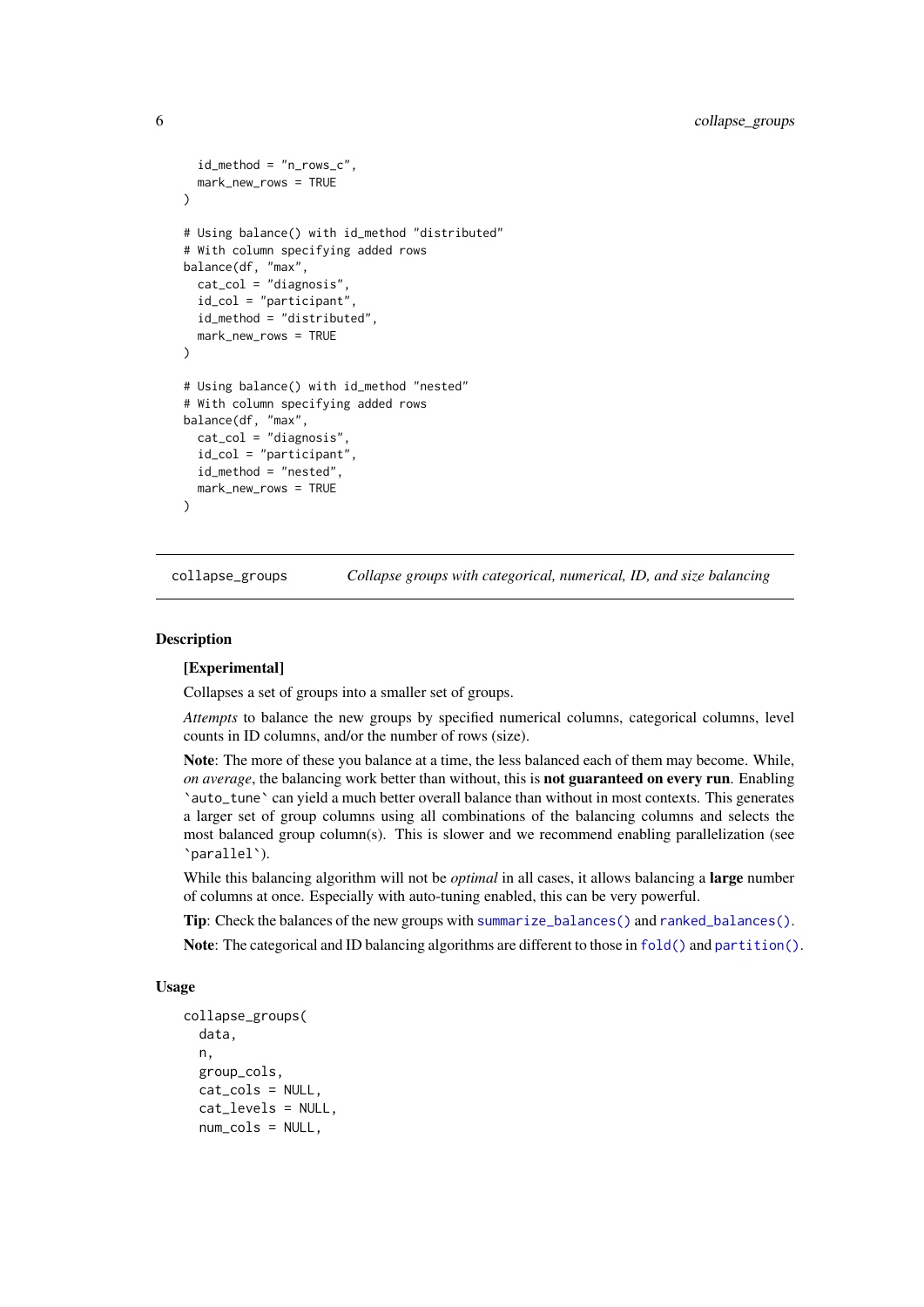## <span id="page-6-0"></span>collapse\_groups 7

```
id_cols = NULL,
balance_size = TRUE,
auto_tune = FALSE,
weights = NULL,
method = "balance",
group_aggregation_fn = mean,
num_new_group_cols = 1,
unique_new_group_cols_only = TRUE,
max\_iters = 5,
extreme_pairing_levels = 1,
combine_method = "avg_standardized",
col_name = "coll_grows",parallel = FALSE,
verbose = TRUE
```
## Arguments

 $\lambda$ 

| data       | data. frame. Can be <i>grouped</i> , in which case the function is applied group-wise.                                                                                                                                                                                                                              |
|------------|---------------------------------------------------------------------------------------------------------------------------------------------------------------------------------------------------------------------------------------------------------------------------------------------------------------------|
| n          | Number of new groups.                                                                                                                                                                                                                                                                                               |
|            | When 'num_new_group_cols' > 1, 'n' can also be a vector with one 'n' per<br>new group column. This allows trying multiple 'n' settings at a time. Note that<br>the generated group columns are not guaranteed to be in the order of 'n'.                                                                            |
| group_cols | Names of factors in 'data' for identifying the existing groups that should be<br>collapsed.                                                                                                                                                                                                                         |
|            | Multiple names are treated as in dplyr::group_by() (i.e., a hierarchy of groups),<br>where each leaf group within each parent group is considered a unique group<br>to be collapsed. Parent groups are not considered during collapsing, why leaf<br>groups from different parent groups can be collapsed together. |
|            | Note: Do not confuse these group columns with potential columns that 'data'<br>is grouped by. 'group_cols' identifies the groups to be collapsed. When<br>'data' is grouped with dplyr:: group_by(), the function is applied separately<br>to each of those subsets.                                                |
| cat_cols   | Names of categorical columns to balance the average frequency of one or more<br>levels of.                                                                                                                                                                                                                          |
| cat_levels | Names of the levels in the 'cat_cols' columns to balance the average fre-<br>quencies of. When 'NULL' (default), all levels are balanced. Can be weights<br>indicating the balancing importance of each level (within each column).                                                                                 |
|            | The weights are automatically scaled to sum to 1.                                                                                                                                                                                                                                                                   |
|            | Can be ".minority" or ".majority", in which case the minority/majority level<br>are found and used.                                                                                                                                                                                                                 |
|            | When 'cat_cols' has single column name::<br>Either a vector with level names or a named numeric vector with weights:<br>E.g. c("dog","pidgeon","mouse") or c("dog" = $5$ ,"pidgeon" = $1$ ,"mouse"<br>$= 3$                                                                                                         |
|            | When 'cat_cols' has multiple column names::<br>A named list with vectors for each column name in 'cat_cols'. When not<br>providing a vector for a 'cat_cols' column, all levels are balanced in that<br>column.                                                                                                     |
|            | E.g. list("col1" = $c$ ("dog" = 5,"pidgeon" = 1,"mouse" = 3),"col2" = $c$ ("hydrated","dehy                                                                                                                                                                                                                         |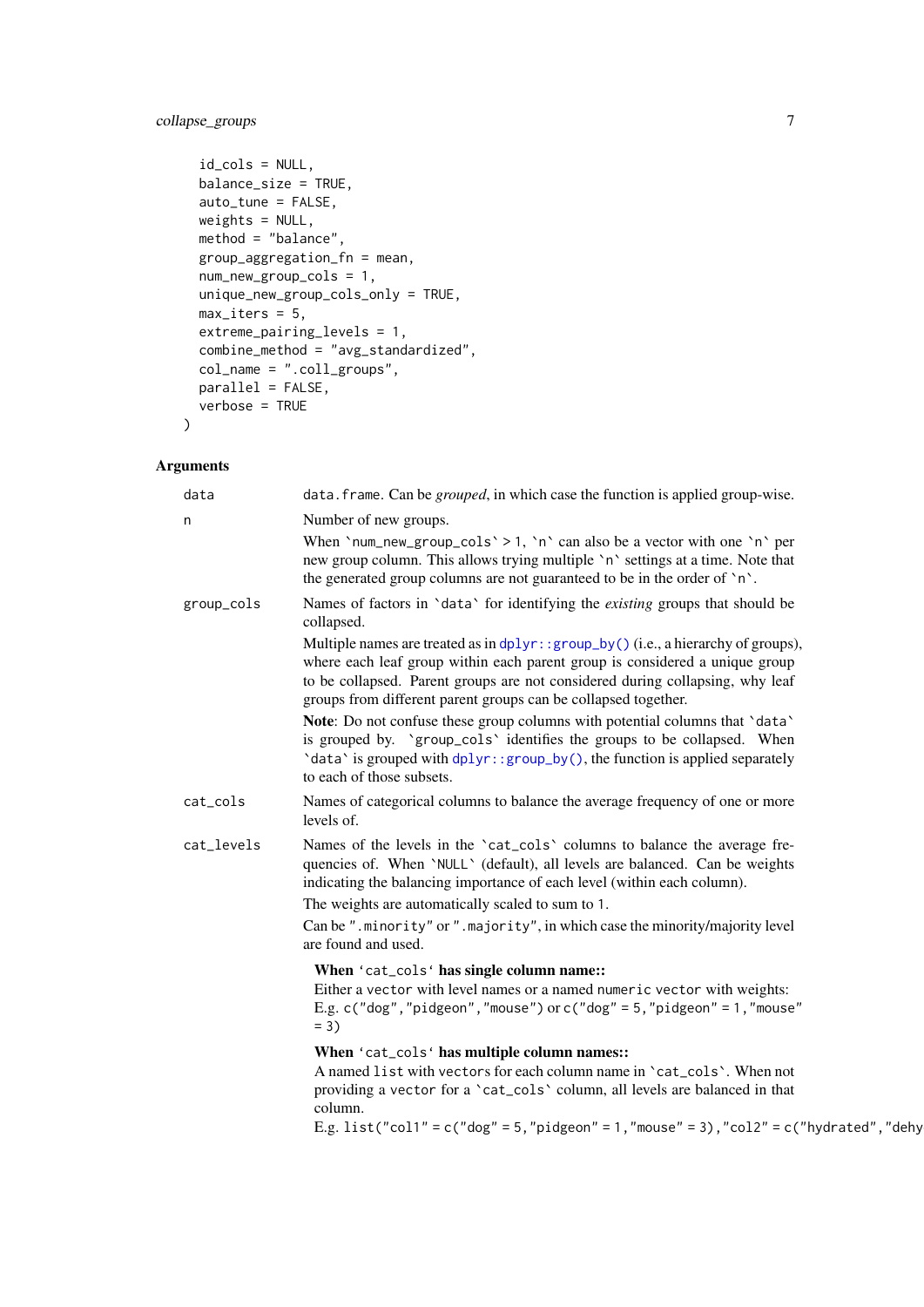| num_cols                   | Names of numerical columns to balance between groups.                                                                                                                                                                                                                                                                                                                                                                  |
|----------------------------|------------------------------------------------------------------------------------------------------------------------------------------------------------------------------------------------------------------------------------------------------------------------------------------------------------------------------------------------------------------------------------------------------------------------|
| id_cols                    | Names of factor columns with IDs to balance the counts of between groups.                                                                                                                                                                                                                                                                                                                                              |
|                            | E.g. useful to get a similar number of participants in each group.                                                                                                                                                                                                                                                                                                                                                     |
| balance_size               | Whether to balance the size of the collapsed groups. (logical)                                                                                                                                                                                                                                                                                                                                                         |
| auto_tune                  | Whether to create a larger set of collapsed group columns from all combina-<br>tions of the balancing dimensions and select the overall most balanced group<br>$column(s)$ .<br>This tends to create much more balanced collapsed group columns.<br>Can be slow, why we recommend enabling parallelization (see 'parallel').                                                                                           |
| weights                    | Named vector with balancing importance weights for each of the balancing<br>columns. Besides the columns in 'cat_cols', 'num_cols', and 'id_cols',<br>the size balancing weight can be given as "size".<br>The weights are automatically scaled to sum to 1.<br>Dimensions that are <i>not</i> given a weight is automatically given the weight 1.<br>E.g. c("size" = 1, "cat" = 1, "num1" = 4, "num2" = 7, "id" = 2). |
| method                     | "balance", "ascending", or "descending":                                                                                                                                                                                                                                                                                                                                                                               |
|                            | After calculating a <i>combined balancing column</i> from each of the balancing<br>columns (see Details >> Balancing columns):                                                                                                                                                                                                                                                                                         |
|                            | • "balance" balances the combined balancing column between the groups.<br>• "ascending" orders the combined balancing column and groups from the<br>lowest to highest value.<br>• "descending" orders the combined balancing column and groups from the<br>highest to lowest value.                                                                                                                                    |
| group_aggregation_fn       |                                                                                                                                                                                                                                                                                                                                                                                                                        |
|                            | Function for aggregating values in the 'num_cols' columns for each group in<br>'group_cols'.                                                                                                                                                                                                                                                                                                                           |
|                            | Default is mean(), where the average value(s) are balanced across the new<br>groups.                                                                                                                                                                                                                                                                                                                                   |
|                            | When using sum(), the groups will have similar sums across the new groups.                                                                                                                                                                                                                                                                                                                                             |
|                            | N.B. Only used when 'num_cols' is specified.                                                                                                                                                                                                                                                                                                                                                                           |
| num_new_group_cols         |                                                                                                                                                                                                                                                                                                                                                                                                                        |
|                            | Number of group columns to create.                                                                                                                                                                                                                                                                                                                                                                                     |
|                            | When 'num_new_group_cols' > 1, columns are named with a combination of<br>'col_name' and "_1", "_2", etc. E.g. ".coll <sub>q</sub> roups <sub>1</sub> ", ".coll <sub>q</sub> roups <sub>2</sub> ",                                                                                                                                                                                                                     |
|                            | N.B. When 'unique_new_group_cols_only' is 'TRUE', we may end up with<br>fewer columns than specified, see 'max_iters'.                                                                                                                                                                                                                                                                                                 |
| unique_new_group_cols_only |                                                                                                                                                                                                                                                                                                                                                                                                                        |
|                            | Whether to only return unique new group columns.                                                                                                                                                                                                                                                                                                                                                                       |
|                            | As the number of column comparisons can be quite time consuming, we recom-<br>mend enabling parallelization. See 'parallel'.                                                                                                                                                                                                                                                                                           |
|                            | N.B. We can end up with fewer columns than specified in 'num_new_group_cols',<br>see 'max_iters'.                                                                                                                                                                                                                                                                                                                      |
|                            | N.B. Only used when 'num_new_group_cols' > 1.                                                                                                                                                                                                                                                                                                                                                                          |
| max_iters                  | Maximum number of attempts at reaching 'num_new_group_cols' unique new<br>group columns.                                                                                                                                                                                                                                                                                                                               |
|                            | When only keeping unique new group columns, we risk having fewer columns<br>than expected. Hence, we repeatedly create the missing columns and remove                                                                                                                                                                                                                                                                  |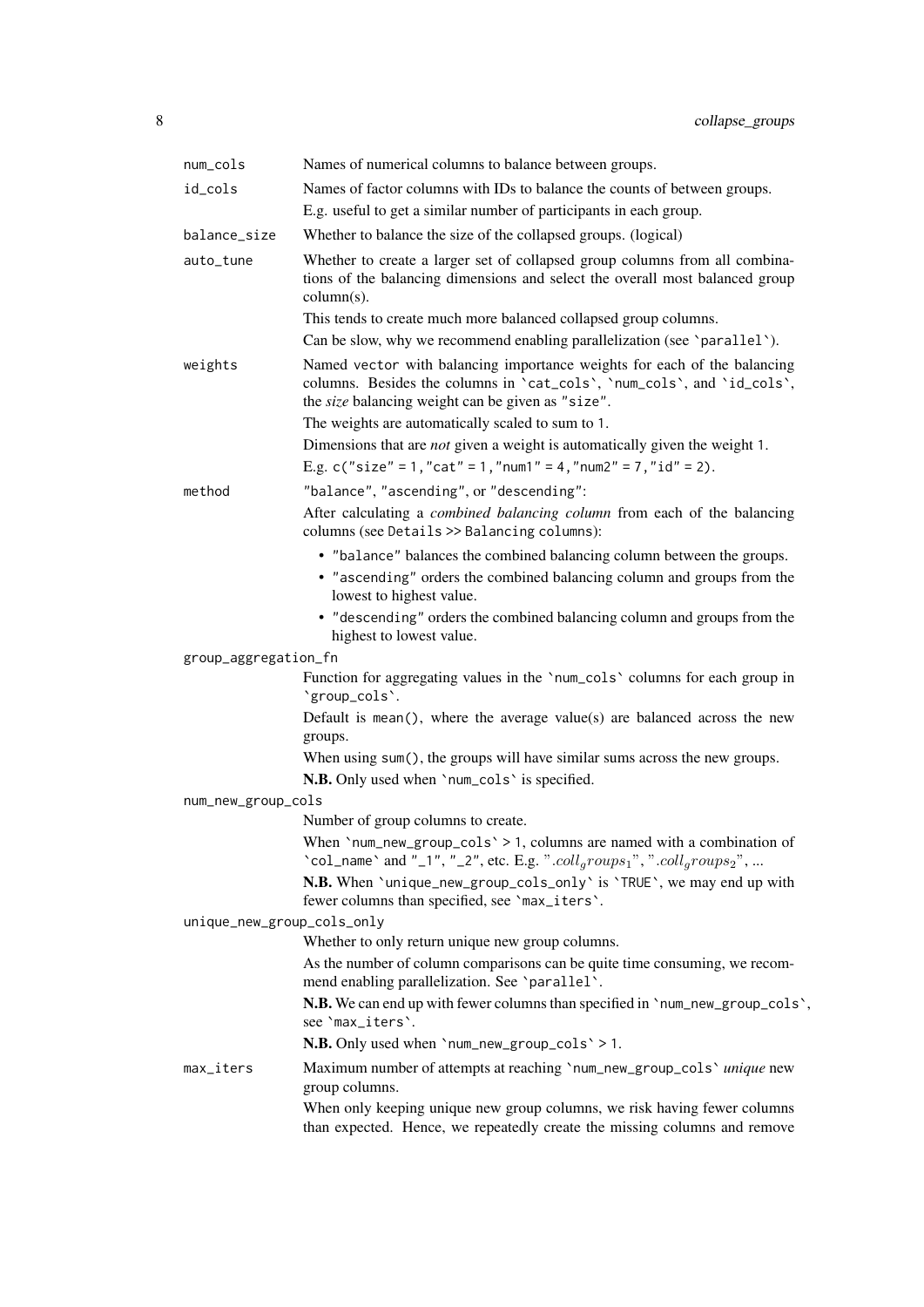those that are not unique. This is done until we have `num\_new\_group\_cols` unique group columns or we have attempted `max\_iters` times.

In some cases, it is not possible to create `num\_new\_group\_cols` unique combinations of the dataset. `max\_iters` specifies when to stop trying. Note that we can end up with fewer columns than specified in `num\_new\_group\_cols`.

N.B. Only used when `num\_new\_group\_cols` > 1.

#### extreme\_pairing\_levels

How many levels of extreme pairing to do when balancing the groups by the combined balancing column (see Details).

Extreme pairing: Rows/pairs are ordered as smallest, largest, second smallest, second largest, etc. If extreme\_pairing\_levels > 1, this is done "recursively" on the extreme pairs.

N.B. Larger values work best with large datasets. If set too high, the result might not be stochastic. Always check if an increase actually makes the groups more balanced.

combine\_method Method to combine the balancing columns by. One of "avg\_standardized" or "avg\_min\_max\_scaled".

> For each balancing column (all columns in num\_cols, cat\_cols, and id\_cols, plus *size*), we calculate a normalized, numeric group summary column, which indicates the "size" of each group in that dimension. These are then combined to a single *combined balancing column*.

The three steps are:

- 1. Calculate a numeric representation of the balance for each column. E.g. the number of unique levels within each group of an ID column (see Details > Balancing columns for more on this).
- 2. Normalize each column separately with standardization ("avg\_standardized"; Default) or MinMax scaling to the [0, 1] range ("avg\_min\_max\_scaled").
- 3. Average the columns *rowwise* to get a single column with one value per group. The averaging is weighted by `weights`, which is useful when one of the dimensions is more important to get a good balance of.

`combine\_method` chooses whether to use standardization or MinMax scaling in step 2.

col\_name Name of the new group column. When creating multiple new group columns (`num\_new\_group\_cols`>1), this is the prefix for the names, which will be suffixed with an underscore and a number  $(1, 2, 3,$  etc.). parallel Whether to parallelize the group column comparisons when `unique\_new\_group\_cols\_only`

is `TRUE`. Especially highly recommended when 'auto\_tune' is enabled. Requires a registered parallel backend. Like doParallel::registerDoParallel. verbose Whether to print information about the process. May make the function slightly slower.

N.B. Currently only used during auto-tuning.

## Details

The goal of collapse\_groups() is to combine existing groups to a lower number of groups while (optionally) balancing one or more *numeric*, *categorical* and/or *ID* columns, along with the group *size*.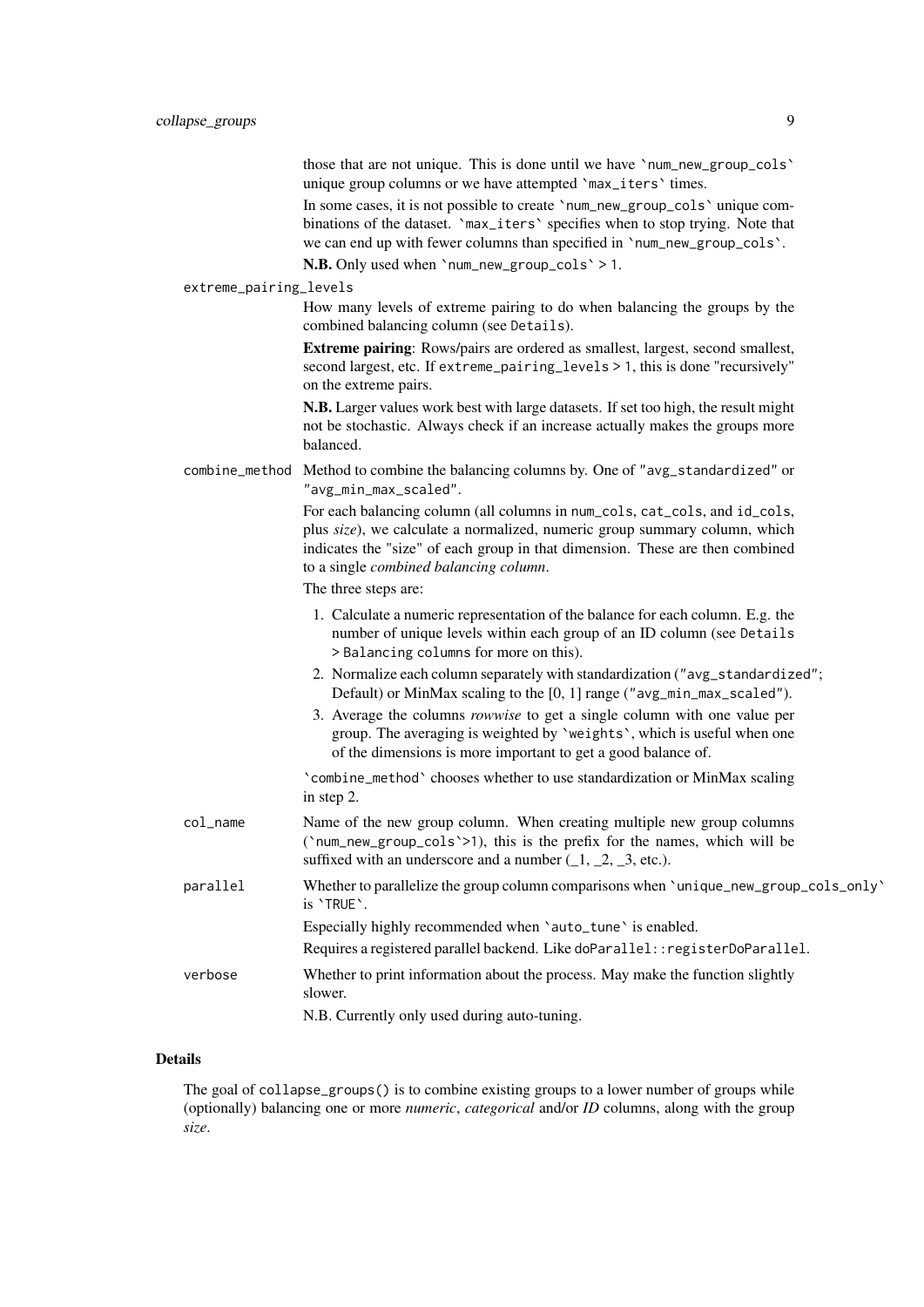<span id="page-9-0"></span>For each of these columns (and size), we calculate a normalized, numeric *"balancing column"* that when balanced between the groups lead to its original column being balanced as well.

To balance multiple columns at once, we combine their balancing columns with weighted averaging (see `combine\_method` and `weights`) to a single *combined balancing column*.

Finally, we create groups where this combined balancing column is balanced between the groups, using the numerical balancing in [fold\(\)](#page-0-0).

#### Auto-tuning:

This strategy is not guaranteed to produce balanced groups in all contexts, e.g. when the balancing columns cancel out. To increase the probability of balanced groups, we can produce multiple group columns with all combinations of the balancing columns and select the overall most balanced group column(s). We refer to this as auto-tuning (see 'auto\_tune').

We find the overall most balanced group column by ranking the across-group standard deviations for each of the balancing columns, as found with [summarize\\_balances\(\)](#page-0-0).

Example of finding the overall most balanced group column(s):

Given a group column with the following average *age* per group:  $\text{c}(16, 18, 25, 21)$ , the standard deviation hereof (3.92) is a measure of how balanced the *age* column is. Another group column can thus have a lower/higher standard deviation and be considered more/less balanced.

We find the rankings of these standard deviations for all the balancing columns and average them (again weighted by `weights`). We select the group column(s) with the, on average, highest rank (i.e. lowest standard deviations).

#### Checking balances:

We highly recommend using [summarize\\_balances\(\)](#page-0-0) and [ranked\\_balances\(\)](#page-0-0) to check how balanced the created groups are on the various dimensions. When applying [ranked\\_balances\(\)](#page-0-0) to the output of [summarize\\_balances\(\)](#page-0-0), we get a data.frame with the standard deviations for each balancing dimension (lower means more balanced), ordered by the average rank (see Examples).

#### Balancing columns:

The following describes the creation of the balancing columns for each of the supported column types:

*cat\_cols:* For each column in `cat\_cols`:

- Count each level within each group. This creates a data.frame with one count column per level, with one row per group.
- Standardize the count columns.
- Average the standardized counts rowwise to create one combined column representing the balance of the levels for each group. When cat\_levels contains weights for each of the levels, we apply weighted averaging.

**Example:** Consider a factor column with the levels  $c("A", "B", "C")$ . We count each level per group, normalize the counts and combine them with weighted averaging:

|          |       |          |  |                      |                               |                     | Group $A$ $B$ $C$ $\rightarrow$ $nA$ $nB$ $nC$ $\rightarrow$ Combined                     |
|----------|-------|----------|--|----------------------|-------------------------------|---------------------|-------------------------------------------------------------------------------------------|
|          |       |          |  |                      |                               |                     | $1 \quad 5 \quad 57 \quad 1 \quad 1 \quad 0.24 \quad 0.55 \quad 0.77 \quad 1 \quad 0.007$ |
|          |       |          |  |                      |                               |                     | 2 7 69 2 1 0.93 0.64 -0.77 1 0.267                                                        |
|          |       |          |  |                      | 3 2 34 14 1 -1.42 0.29 1.34 1 |                     | - 0.07                                                                                    |
|          | 4 5 0 |          |  | 4 0.24 -1.48 0.19    |                               | and the first state | $-0.35$                                                                                   |
| $\cdots$ |       | $\cdots$ |  | <u> 1 mars mars </u> | $\cdots$                      |                     | $\cdots$                                                                                  |

*id\_cols:* For each column in `id\_cols`: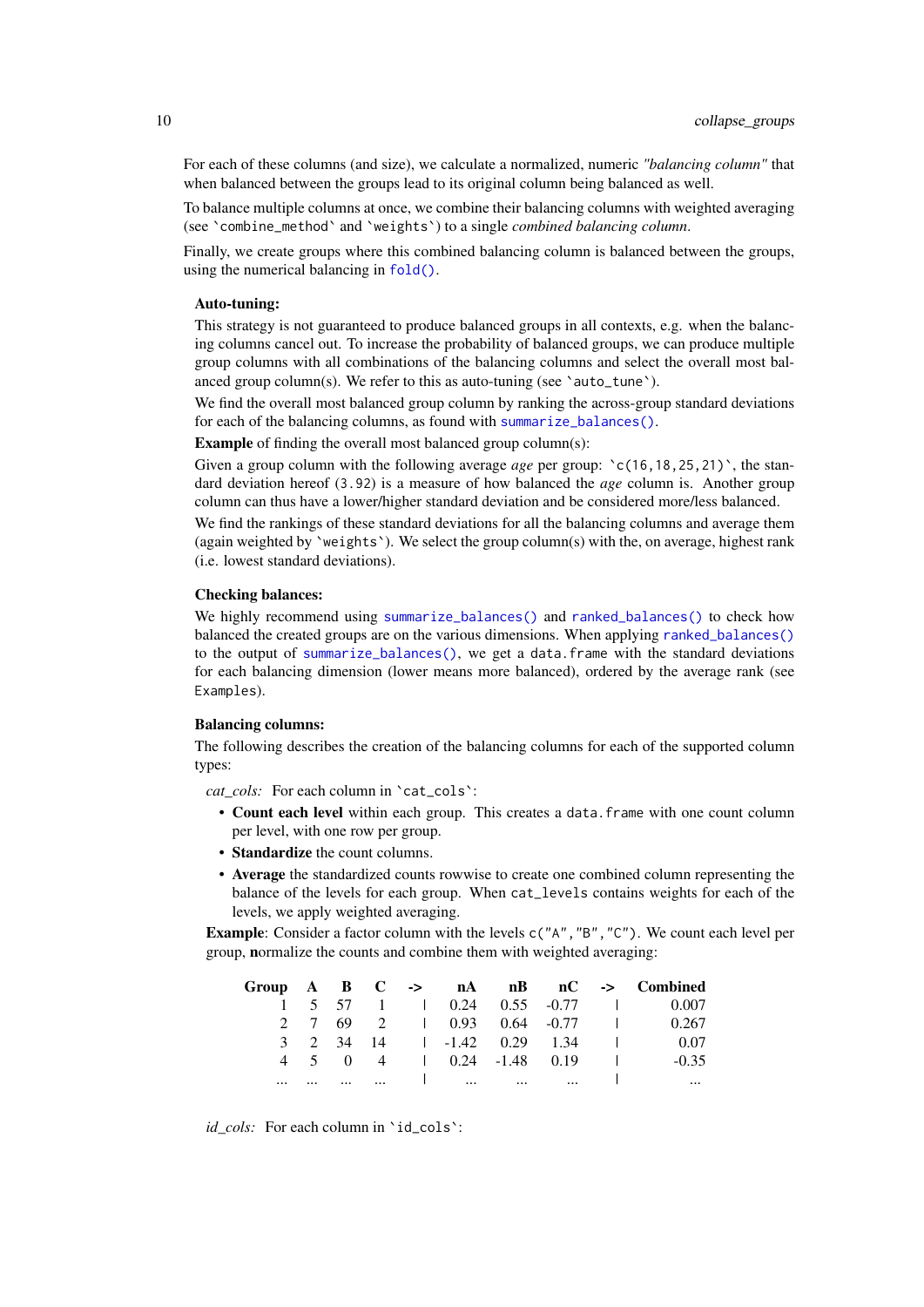#### <span id="page-10-0"></span>collapse\_groups 11

• Count the unique IDs (levels) within each group. (Note: The same ID can be counted in multiple groups.)

*num\_cols:* For each column in `num\_cols`:

• **Aggregate** the numeric columns by group using the 'group\_aggregation\_fn'.

*size:*

• Count the number of rows per group.

*Combining balancing columns:*

- Apply standardization or MinMax scaling to each of the balancing columns (see `combine\_method`).
- Perform weighted averaging to get a single balancing column (see 'weights').

Example: We apply standardization and perform weighted averaging:

|  |  |  |  |  | Group Size Num Cat ID -> nSize nNum nCat nID -> Combined           |
|--|--|--|--|--|--------------------------------------------------------------------|
|  |  |  |  |  | 1 34 1.3 0.007 3 1 -0.33 -0.82 0.03 -0.46 1 -0.395                 |
|  |  |  |  |  | 2 23 4.6 0.267 4 1 -1.12 0.34 1.04 0.0 1 0.065                     |
|  |  |  |  |  | 3 56 7.2 0.07 7 1 1.27 1.26 0.28 1.39 1 1.05                       |
|  |  |  |  |  | 4 41 1.4 -0.35 2   0.18 -0.79 -1.35 -0.93   -0.723                 |
|  |  |  |  |  | المساح المساحي المستحدث المساح المستحدث المستحدث المستحدث المستحدث |

### Creating the groups:

Finally, we get to the group creation. There are three methods for creating groups based on the combined balancing column: "balance" (default), "ascending", and "descending".

method *is "balance":* To create groups that are balanced by the combined balancing column, we use the numerical balancing in [fold\(\)](#page-0-0).

The following describes the numerical balancing in broad terms:

- 1. Rows are shuffled. Note that this will only affect rows with the same value in the combined balancing column.
- 2. Extreme pairing 1: Rows are ordered as *smallest, largest, second smallest, second largest*, etc. Each small+large pair get an *extreme-group* identifier. (See [rearrr::pair\\_extremes\(\)](#page-0-0))
- 3. If `extreme\_pairing\_levels` > 1: These extreme-group identifiers are reordered as*smallest, largest, second smallest, second largest*, etc., by the sum of the combined balancing column in the represented rows. These pairs (of pairs) get a new set of extreme-group identifiers, and the process is repeated `extreme\_pairing\_levels`-2 times. Note that the extreme-group identifiers at the last level will represent  $2^{\wedge}$  extreme\_pairing\_levels rows, why you should be careful when choosing a larger setting.
- 4. The extreme-group identifiers from the last pairing are randomly divided into the final groups and these final identifiers are transferred to the original rows.

N.B. When doing extreme pairing of an unequal number of rows, the row with the smallest value is placed in a group by itself, and the order is instead: (smallest), *(second smallest, largest), (third smallest, second largest)*, etc.

A similar approach with *extreme triplets* (i.e. smallest, closest to median, largest, second smallest, second closest to median, second largest, etc.) may also be utilized in some scenarios. (See [rearrr::triplet\\_extremes\(\)](#page-0-0))

Example: We order the data.frame by smallest *"Num"* value, largest *"Num"* value, second smallest, and so on. We *could* further (when `extreme\_pairing\_levels` > 1) find the sum of *"Num"* for each pair and perform extreme pairing on the pairs. Finally, we group the data.frame:

|  |                              |  | Group Num -> Group Num Pair -> New group |
|--|------------------------------|--|------------------------------------------|
|  | $1 - 0.395$ $5 - 1.23$ $1$ 1 |  |                                          |
|  | 2 0.065 1 3 1.05 1 1         |  |                                          |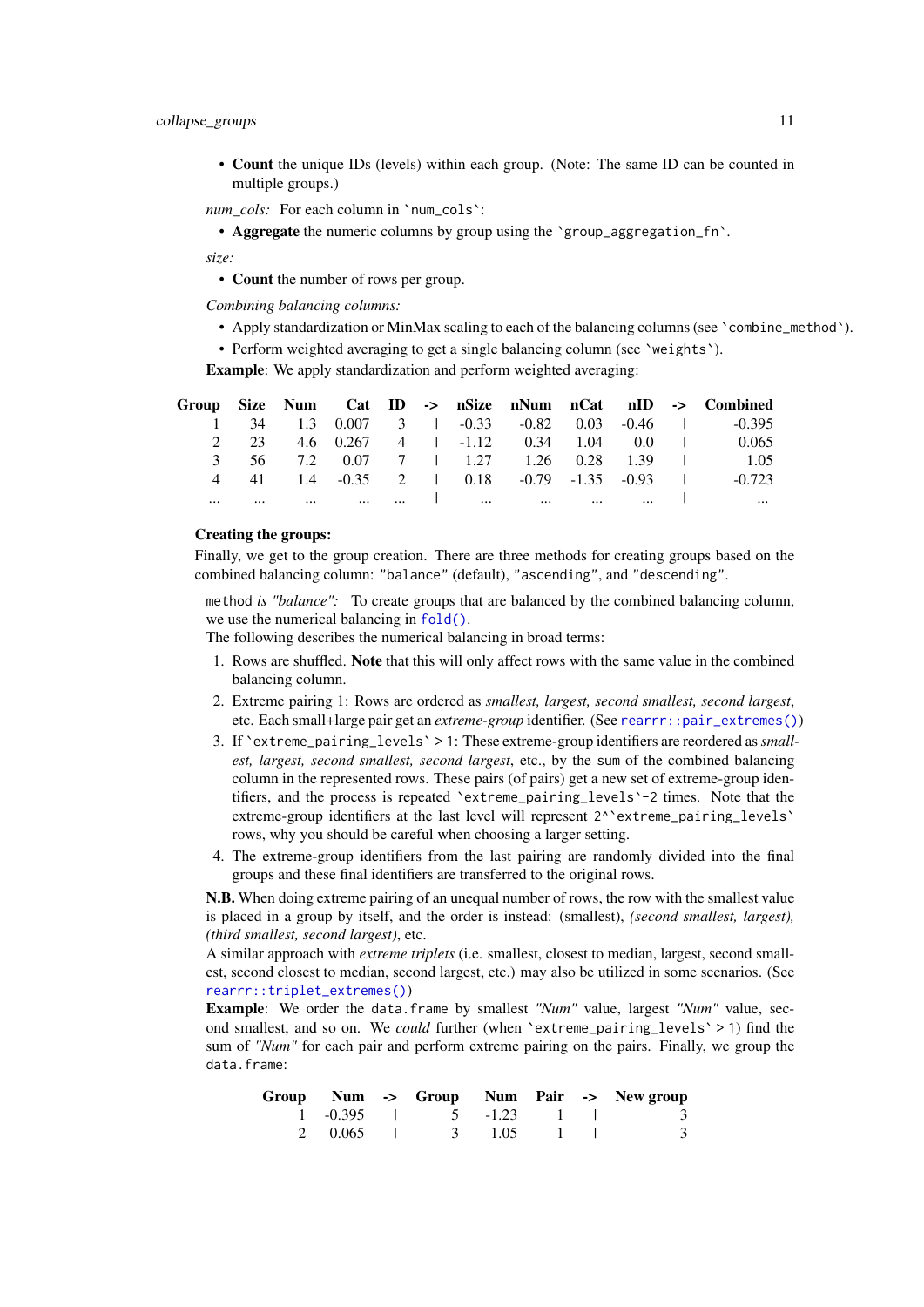#### <span id="page-11-0"></span>12 collapse\_groups

|          | $3 \t1.05$ | <b>Contract</b> |                             | 4 $-0.723$ 2 1       |          |          |
|----------|------------|-----------------|-----------------------------|----------------------|----------|----------|
|          | $4 -0.723$ |                 |                             | 2 0.065              | $2 \mid$ |          |
|          | $5 - 1.23$ | and the         |                             | $1 - 0.395$          | 3        |          |
|          | $6 -0.15$  |                 |                             | $6 - 0.15$           | 3        |          |
| $\cdots$ | $\cdots$   |                 | $\sim$ $\sim$ $\sim$ $\sim$ | $\sim$ $\sim$ $\sim$ | $\cdots$ | $\cdots$ |

method *is "ascending" or "descending":* These methods order the data by the combined balancing column and creates groups such that the sums get increasingly larger ('ascending') or smaller (`descending`). This will in turn lead to a *pattern* of increasing/decreasing sums in the balancing columns (e.g. increasing/decreasing counts of the categorical levels, counts of IDs, number of rows and sums of numeric columns).

#### Value

data.frame with one or more new grouping factors.

#### Author(s)

Ludvig Renbo Olsen, <r-pkgs@ludvigolsen.dk>

#### See Also

[fold\(\)](#page-0-0) for creating balanced folds/groups.

[partition\(\)](#page-0-0) for creating balanced partitions.

```
Other grouping functions: all_groups_identical(), collapse_groups_by, fold(), group_factor(),
group(), partition(), splt()
```

```
# Attach packages
library(groupdata2)
library(dplyr)
# Set seed
xpectr::set_test_seed(42)
# Create data frame
df <- data.frame(
  "participant" = factor(rep(1:20, 3)),
  "age" = rep(sample(c(1:100), 20), 3),
  "answer" = factor(sample(c("a", "b", "c", "d"), 60, replace = TRUE)),
  "score" = sample(c(1:100), 20 * 3)\lambdadf <- df %>% dplyr::arrange(participant)
df$session <- rep(c("1", "2", "3"), 20)
# Sample rows to get unequal sizes per participant
df <- dplyr::sample_n(df, size = 53)
# Create the initial groups (to be collapsed)
df <- fold(
 data = df,
  k = 8,
 method = "n_dist",
  id_col = "participant"
```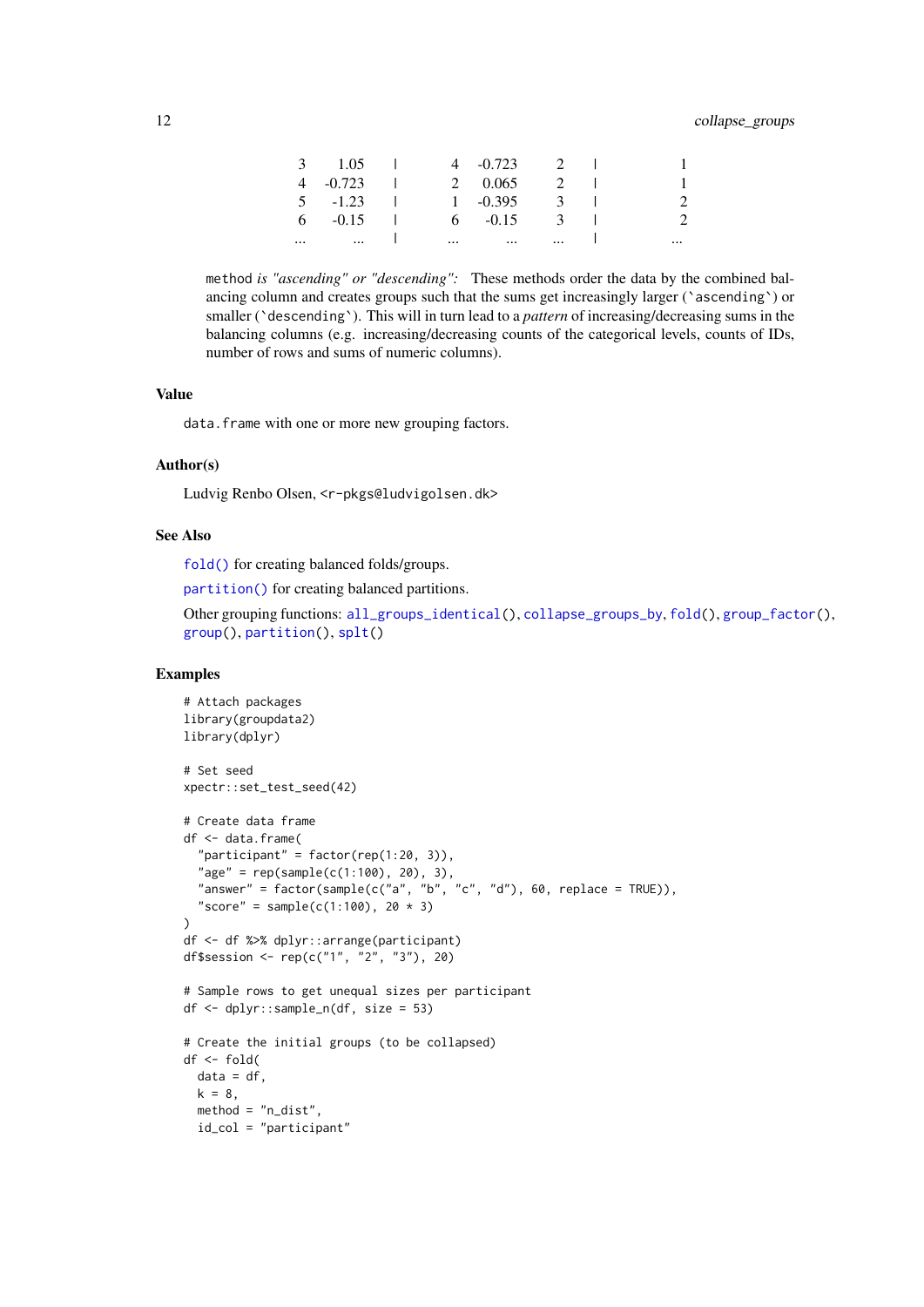```
\lambda# Ungroup the data frame
# Otherwise `collapse_groups()` would be
# applied to each fold separately!
df <- dplyr::ungroup(df)
# NOTE: Make sure to check the examples with `auto_tune`
# in the end, as this is where the magic lies
# Collapse to 3 groups with size balancing
# Creates new `.coll_groups` column
df_coll <- collapse_groups(
 data = df,
 n = 3.
 group_cols = ".folds",
 balance_size = TRUE # enabled by default
\Delta# Check balances
(coll_summary <- summarize_balances(
  data = df_{coll},
  group_cols = ".coll_groups",
  cat_cols = 'answer',
 num_cols = c('score', 'age'),
 id_cols = 'participant'
))
# Get ranked balances
# NOTE: When we only have a single new group column
# we don't get ranks - but this is good to use
# when comparing multiple group columns!
# The scores are standard deviations across groups
ranked_balances(coll_summary)
# Collapse to 3 groups with size + *categorical* balancing
# We create 2 new `.coll_groups_1/2` columns
df_coll <- collapse_groups(
 data = df.
 n = 3,
 group_cols = ".folds",
 cat_cols = "answer",
 balance_size = TRUE,
 num_new_group_cols = 2
)
# Check balances
# To simplify the output, we only find the
# balance of the `answer` column
(coll_summary <- summarize_balances(
 data = df_{coll},
 group_cols = paste0(".coll_groups_", 1:2),
 cat_cols = 'answer'
))
# Get ranked balances
# All scores are standard deviations across groups or (average) ranks
```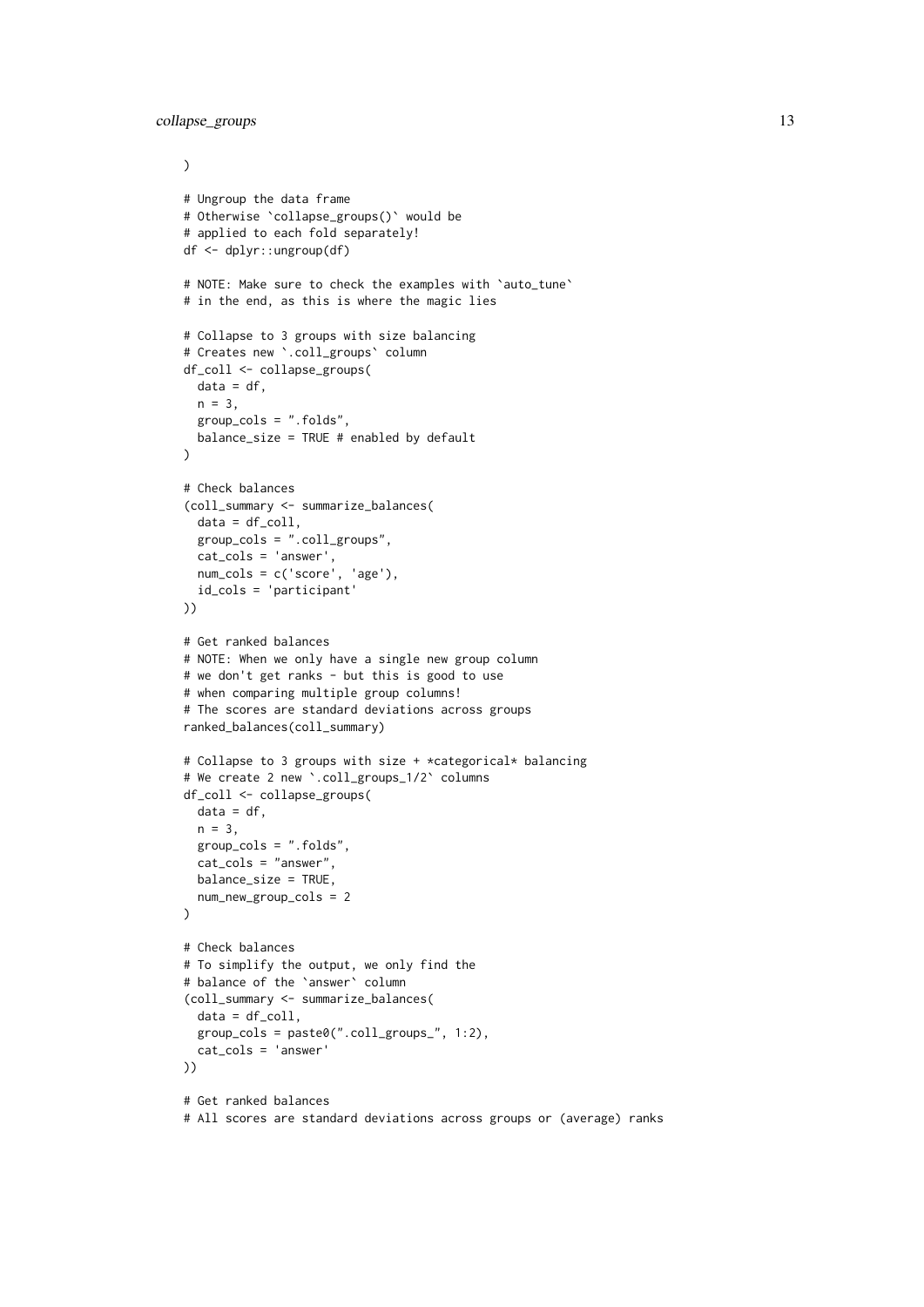```
# Rows are ranked by most to least balanced
# (i.e. lowest average SD rank)
ranked_balances(coll_summary)
# Collapse to 3 groups with size + categorical + *numerical* balancing
# We create 2 new `.coll_groups_1/2` columns
df_coll <- collapse_groups(
 data = df,
 n = 3.
 group cols = "folds".cat_cols = "answer",
  num_cols = "score",
 balance_size = TRUE,
 num_new_group_cols = 2
\lambda# Check balances
(coll_summary <- summarize_balances(
  data = df_{coll},
  group\_cols = paste0("coll\_groups", 1:2),cat_cols = 'answer',
  num_cols = 'score'
))
# Get ranked balances
# All scores are standard deviations across groups or (average) ranks
ranked_balances(coll_summary)
# Collapse to 3 groups with size and *ID* balancing
# We create 2 new `.coll_groups_1/2` columns
df_coll <- collapse_groups(
 data = df,
 n = 3,
  group_cols = ".folds",
  id_cols = "participant",
 balance_size = TRUE,
 num_new_group_cols = 2
)
# Check balances
# To simplify the output, we only find the
# balance of the `participant` column
(coll_summary <- summarize_balances(
  data = df_{coll},
  group_cols = paste0(".coll_groups_", 1:2),
  id_cols = 'participant'
))
# Get ranked balances
# All scores are standard deviations across groups or (average) ranks
ranked_balances(coll_summary)
###################
#### Auto-tune ####
# As you might have seen, the balancing does not always
```

```
# perform as optimal as we might want or need
```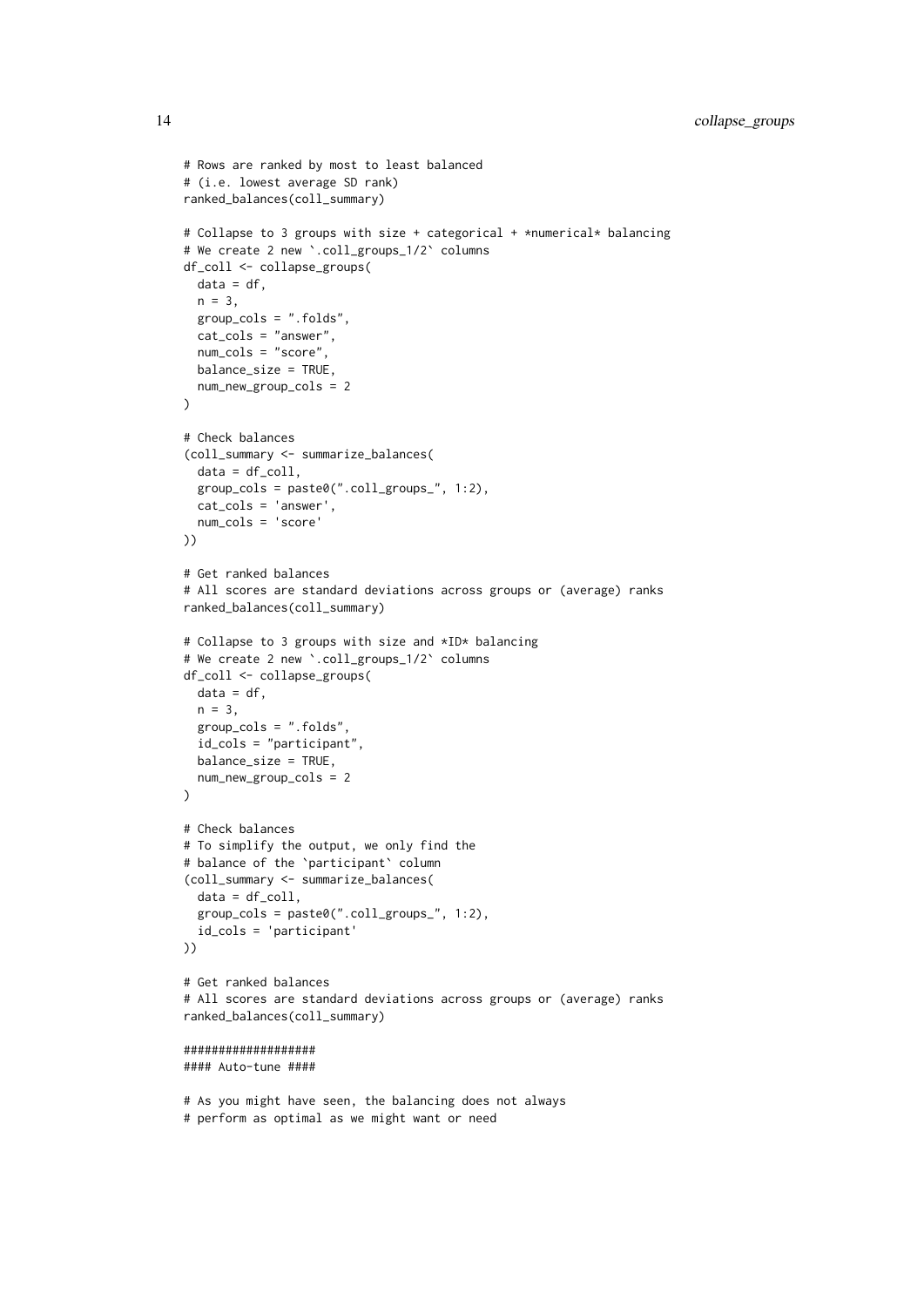#### <span id="page-14-0"></span>collapse\_groups\_by 15

```
# To get a better balance, we can enable 'auto_tune'
# which will create a larger set of collapsings
# and select the most balanced new group columns
# While it is not required, we recommend
# enabling parallelization
## Not run:
# Uncomment for parallelization
# library(doParallel)
# doParallel::registerDoParallel(7) # use 7 cores
# Collapse to 3 groups with lots of balancing
# We enable `auto_tune` to get a more balanced set of columns
# We create 10 new `.coll_groups_1/2/...` columns
df_coll <- collapse_groups(
 data = df,
 n = 3,
  group_cols = ".folds",
  cat_cols = "answer",
  num_cols = "score",
  id_cols = "participant",
 balance_size = TRUE,
  num_new_group_cols = 10,
  auto_tune = TRUE,
 parallel = FALSE # Set to TRUE for parallelization!
\Delta# Check balances
# To simplify the output, we only find the
# balance of the `participant` column
(coll_summary <- summarize_balances(
 data = df_{coll},
 group_cols = paste0(".coll_groups_", 1:10),
 cat_cols = "answer",
 num_cols = "score",
  id_cols = 'participant'
))
# Get ranked balances
# All scores are standard deviations across groups or (average) ranks
ranked_balances(coll_summary)
# Now we can choose the .coll_groups_* column(s)
# that we favor the balance of
# and move on with our lives!
## End(Not run)
```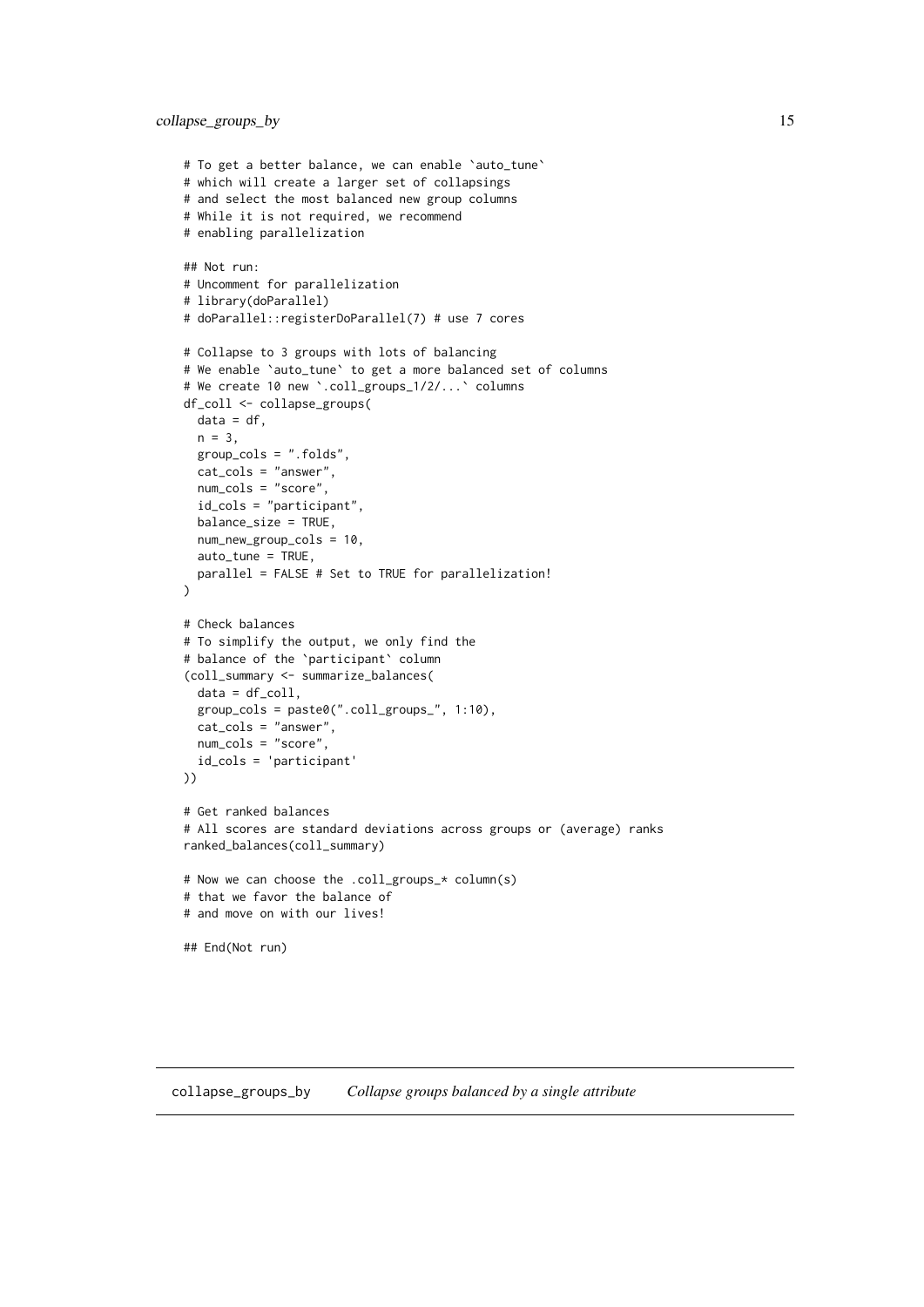### **Description**

## [Experimental]

Collapses a set of groups into a smaller set of groups.

Balance the new groups by:

- The number of rows with collapse\_groups\_by\_size()
- Numerical columns with collapse\_groups\_by\_numeric()
- One or more levels of **categorical columns** with collapse groups by levels()
- Level counts in ID columns with collapse\_groups\_by\_ids()
- Any combination of these with collapse\_groups()

These functions wrap [collapse\\_groups\(\)](#page-0-0) to provide a simpler interface. To balance more than one of the attributes at a time and/or create multiple new unique grouping columns at once, use [collapse\\_groups\(\)](#page-0-0) directly.

While, *on average*, the balancing work better than without, this is **not guaranteed on every run**. `auto\_tune` (enabled by default) can yield a much better overall balance than without in most contexts. This generates a larger set of group columns using all combinations of the balancing columns and selects the most balanced group column(s). This is slower and can be speeded up by enabling parallelization (see `parallel`).

Tip: When speed is more important than balancing, disable 'auto\_tune'.

Tip: Check the balances of the new groups with [summarize\\_balances\(\)](#page-0-0) and [ranked\\_balances\(\)](#page-0-0).

Note: The categorical and ID balancing algorithms are different to those in [fold\(\)](#page-0-0) and [partition\(\)](#page-0-0).

#### Usage

```
collapse_groups_by_size(
  data,
  n,
  group_cols,
  auto_tune = TRUE,
  method = "balance",
  col_name = ".coll_groups",
  parallel = FALSE,
  verbose = FALSE
\lambdacollapse_groups_by_numeric(
  data,
  n,
  group_cols,
  num_cols,
  balance_size = FALSE,
  auto_tune = TRUE,
  method = "balance",
  group_aggregation_fn = mean,
  col_name = "coll_grows",parallel = FALSE,
  verbose = FALSE
)
```
<span id="page-15-0"></span>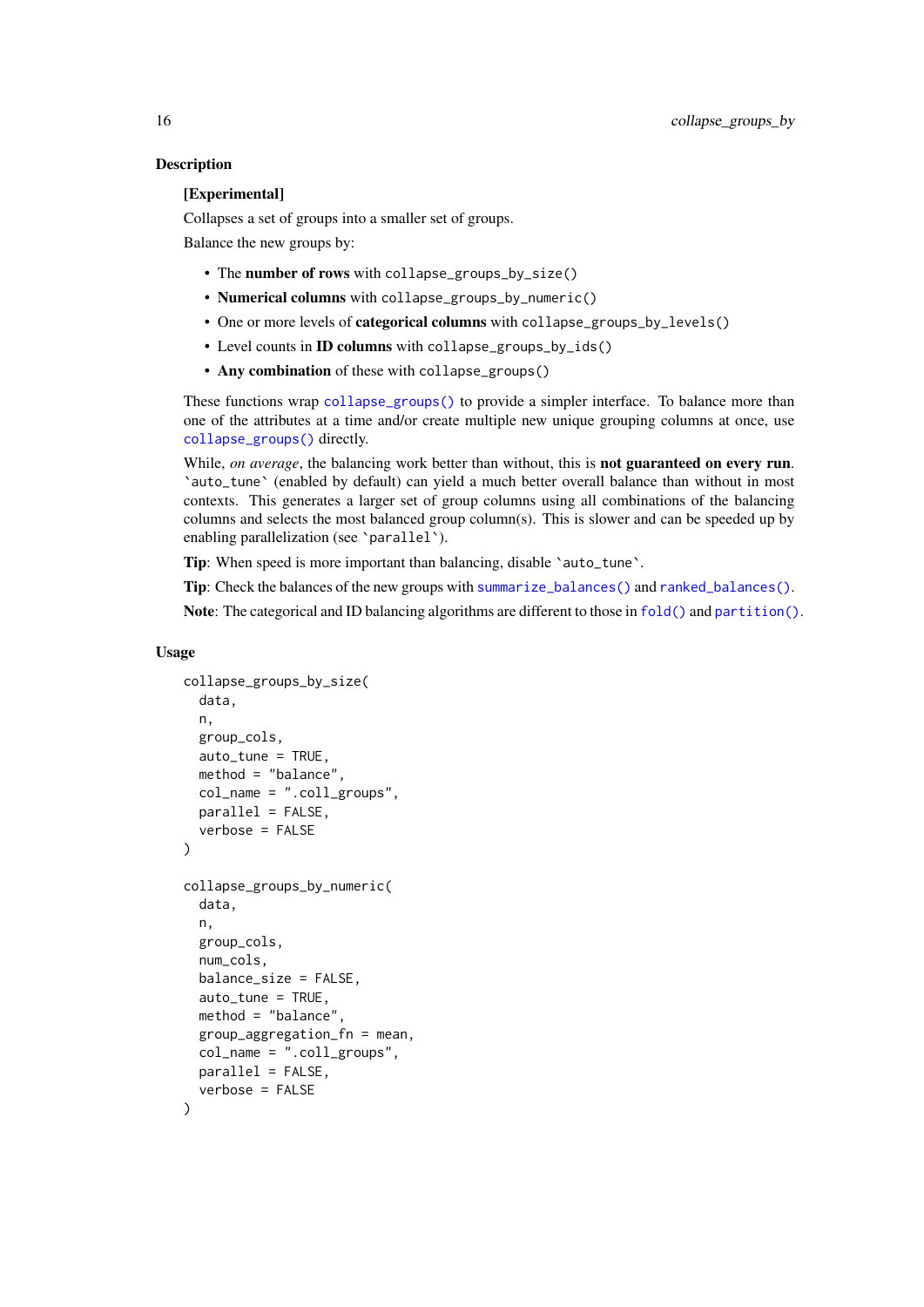```
collapse_groups_by_levels(
  data,
  n,
  group_cols,
  cat_cols,
  cat_levels = NULL,
  balance_size = FALSE,
  auto_tune = TRUE,
  method = "balance",
  col_name = ".coll_groups",
  parallel = FALSE,
  verbose = FALSE
\lambdacollapse_groups_by_ids(
  data,
  n,
  group_cols,
  id_cols,
  balance_size = FALSE,
  auto_tune = TRUE,
  method = "balance",
 col_name = ".coll_groups",
  parallel = FALSE,
  verbose = FALSE
)
```
## Arguments

| data       | data. frame. Can be <i>grouped</i> , in which case the function is applied group-wise.                                                                                                                                                                                                                                 |
|------------|------------------------------------------------------------------------------------------------------------------------------------------------------------------------------------------------------------------------------------------------------------------------------------------------------------------------|
| n          | Number of new groups.                                                                                                                                                                                                                                                                                                  |
| group_cols | Names of factors in 'data' for identifying the <i>existing</i> groups that should be<br>collapsed.                                                                                                                                                                                                                     |
|            | Multiple names are treated as in $dplyr$ : group_by() (i.e., a hierarchy of groups),<br>where each leaf group within each parent group is considered a unique group<br>to be collapsed. Parent groups are not considered during collapsing, why leaf<br>groups from different parent groups can be collapsed together. |
|            | Note: Do not confuse these group columns with potential columns that 'data'<br>is grouped by. 'group_cols' identifies the groups to be collapsed. When<br>'data' is grouped with dplyr:: group_by(), the function is applied separately<br>to each of those subsets.                                                   |
| auto_tune  | Whether to create a larger set of collapsed group columns from all combina-<br>tions of the balancing dimensions and select the overall most balanced group<br>$column(s)$ .                                                                                                                                           |
|            | This tends to create much more balanced collapsed group columns.                                                                                                                                                                                                                                                       |
|            | Can be slow, why we recommend enabling parallelization (see 'parallel').                                                                                                                                                                                                                                               |
| method     | "balance", "ascending", or "descending".                                                                                                                                                                                                                                                                               |
|            | • "balance" balances the attribute between the groups.<br>• "ascending" orders by the attribute and groups from the lowest to highest<br>value.                                                                                                                                                                        |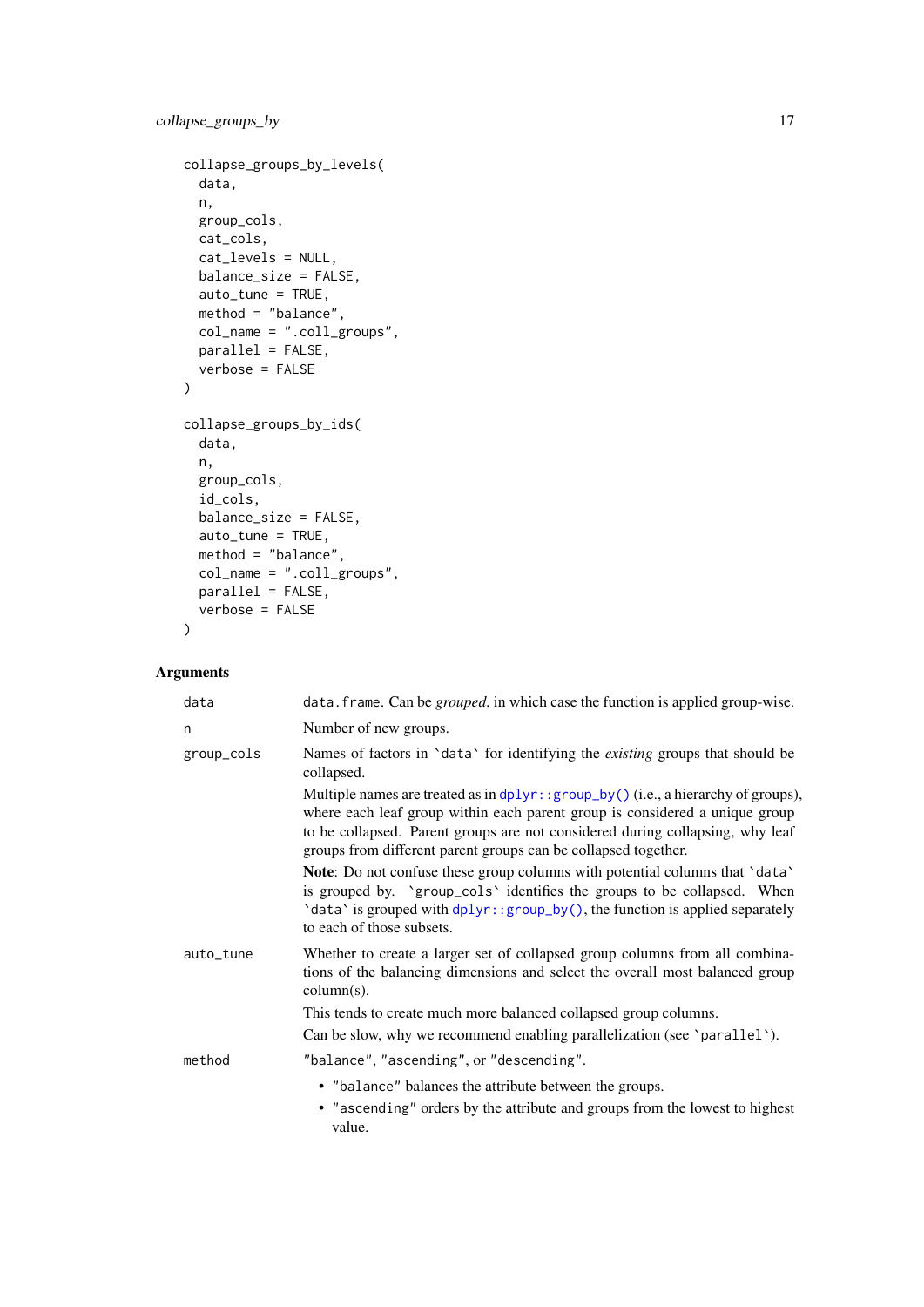<span id="page-17-0"></span>

|                      | • "descending" orders by the attribute and groups from the highest to lowest<br>value.                                                                                                                                                                                                                         |
|----------------------|----------------------------------------------------------------------------------------------------------------------------------------------------------------------------------------------------------------------------------------------------------------------------------------------------------------|
| col_name             | Name of the new group column. When creating multiple new group columns<br>('num_new_group_cols'>1), this is the prefix for the names, which will be<br>suffixed with an underscore and a number $(1, 2, 3, etc.).$                                                                                             |
| parallel             | Whether to parallelize the group column comparisons when 'auto_tune' is<br>enabled.                                                                                                                                                                                                                            |
|                      | Requires a registered parallel backend. Like doParallel:: registerDoParallel.                                                                                                                                                                                                                                  |
| verbose              | Whether to print information about the process. May make the function slightly<br>slower.                                                                                                                                                                                                                      |
|                      | N.B. Currently only used during auto-tuning.                                                                                                                                                                                                                                                                   |
| num_cols             | Names of numerical columns to balance between groups.                                                                                                                                                                                                                                                          |
| balance_size         | Whether to balance the size of the collapsed groups. (logical)                                                                                                                                                                                                                                                 |
| group_aggregation_fn |                                                                                                                                                                                                                                                                                                                |
|                      | Function for aggregating values in the 'num_cols' columns for each group in<br>'group_cols'.                                                                                                                                                                                                                   |
|                      | Default is mean(), where the average value(s) are balanced across the new<br>groups.                                                                                                                                                                                                                           |
|                      | When using sum(), the groups will have similar sums across the new groups.                                                                                                                                                                                                                                     |
|                      | N.B. Only used when 'num_cols' is specified.                                                                                                                                                                                                                                                                   |
| cat_cols             | Names of categorical columns to balance the average frequency of one or more<br>levels of.                                                                                                                                                                                                                     |
| cat_levels           | Names of the levels in the 'cat_cols' columns to balance the average fre-<br>quencies of. When 'NULL' (default), all levels are balanced. Can be weights<br>indicating the balancing importance of each level (within each column).<br>The weights are automatically scaled to sum to 1.                       |
|                      | Can be ".minority" or ".majority", in which case the minority/majority level<br>are found and used.                                                                                                                                                                                                            |
|                      | When 'cat_cols' has single column name::<br>Either a vector with level names or a named numeric vector with weights:<br>E.g. c("dog","pidgeon","mouse") or c("dog" = $5$ ,"pidgeon" = $1$ ,"mouse"<br>$= 3)$                                                                                                   |
|                      | When 'cat_cols' has multiple column names::<br>A named list with vectors for each column name in 'cat_cols'. When not<br>providing a vector for a 'cat_cols' column, all levels are balanced in that<br>column.<br>E.g. list("col1" = $c("dog" = 5,"$ pidgeon" = 1,"mouse" = 3),"col2" = $c("hydrated", "dehy$ |
| id_cols              | Names of factor columns with IDs to balance the counts of between groups.<br>E.g. useful to get a similar number of participants in each group.                                                                                                                                                                |
|                      |                                                                                                                                                                                                                                                                                                                |

## Details

See details in [collapse\\_groups\(\)](#page-0-0).

## Value

`data` with a new grouping factor column.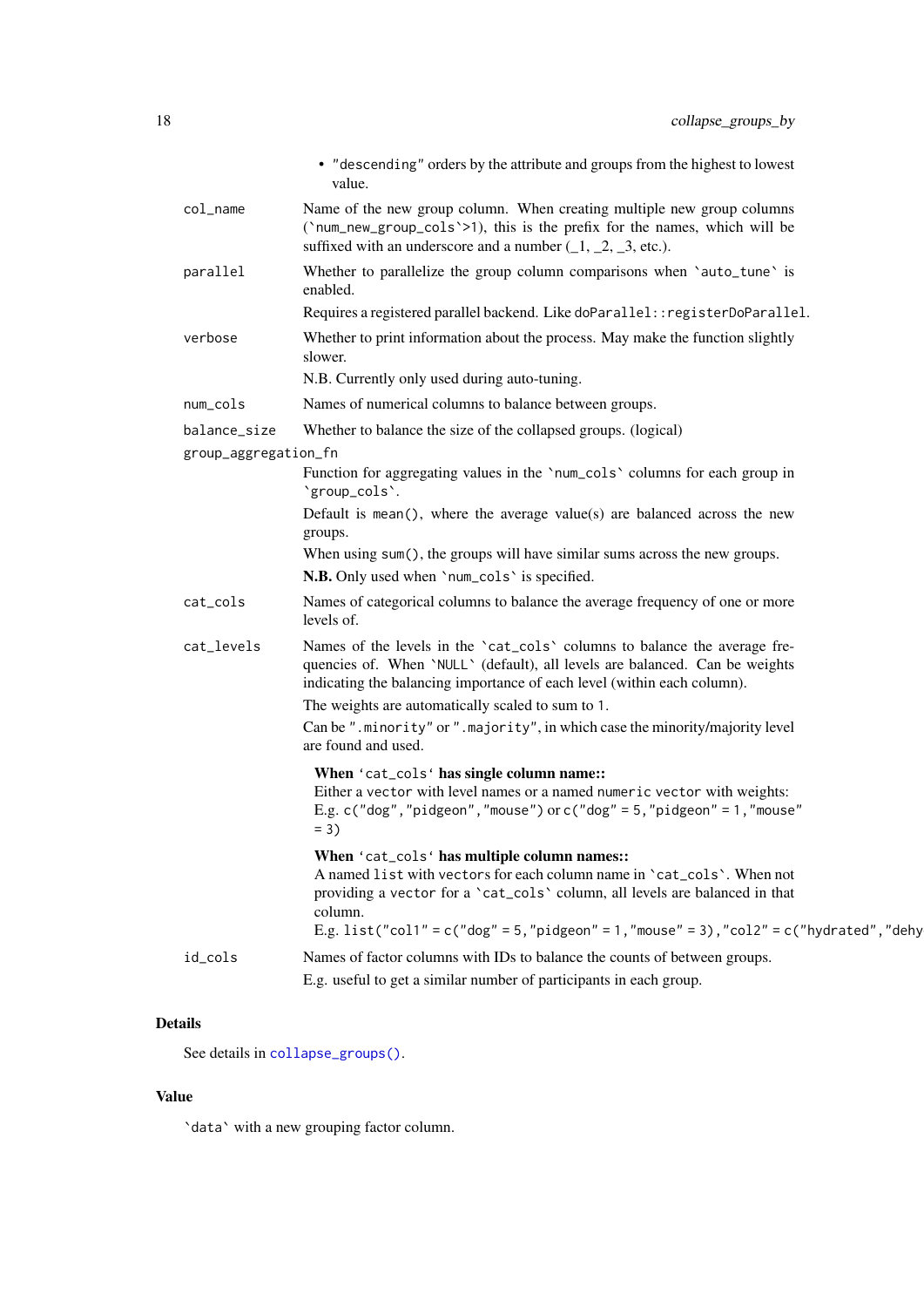#### <span id="page-18-0"></span>collapse\_groups\_by 19

#### Author(s)

Ludvig Renbo Olsen, <r-pkgs@ludvigolsen.dk>

#### See Also

Other grouping functions: [all\\_groups\\_identical\(](#page-1-1)), [collapse\\_groups\(](#page-5-1)), [fold\(](#page-28-1)), [group\\_factor\(](#page-39-1)), [group\(](#page-35-1)), [partition\(](#page-42-1)), [splt\(](#page-47-1))

```
# Attach packages
library(groupdata2)
library(dplyr)
# Set seed
xpectr::set_test_seed(42)
# Create data frame
df <- data.frame(
  "participant" = factor(rep(1:20, 3)),
  "age" = rep(sample(c(1:100), 20), 3),"answer" = factor(sample(c("a", "b", "c", "d"), 60, replace = TRUE)),
  "score" = sample(c(1:100), 20 * 3)\lambdadf <- df %>% dplyr::arrange(participant)
df$session <- rep(c("1", "2", "3"), 20)
# Sample rows to get unequal sizes per participant
df <- dplyr::sample_n(df, size = 53)
# Create the initial groups (to be collapsed)
df <- fold(
 data = df,
 k = 8,
 method = "n_dist",
 id_col = "participant"
)
# Ungroup the data frame
# Otherwise `collapse_groups*()` would be
# applied to each fold separately!
df <- dplyr::ungroup(df)
# When `auto_tune` is enabled for larger datasets
# we recommend enabling parallelization
# This can be done with:
# library(doParallel)
# doParallel::registerDoParallel(7) # use 7 cores
## Not run:
# Collapse to 3 groups with size balancing
# Creates new `.coll_groups` column
df_coll <- collapse_groups_by_size(
 data = df,
 n = 3,
```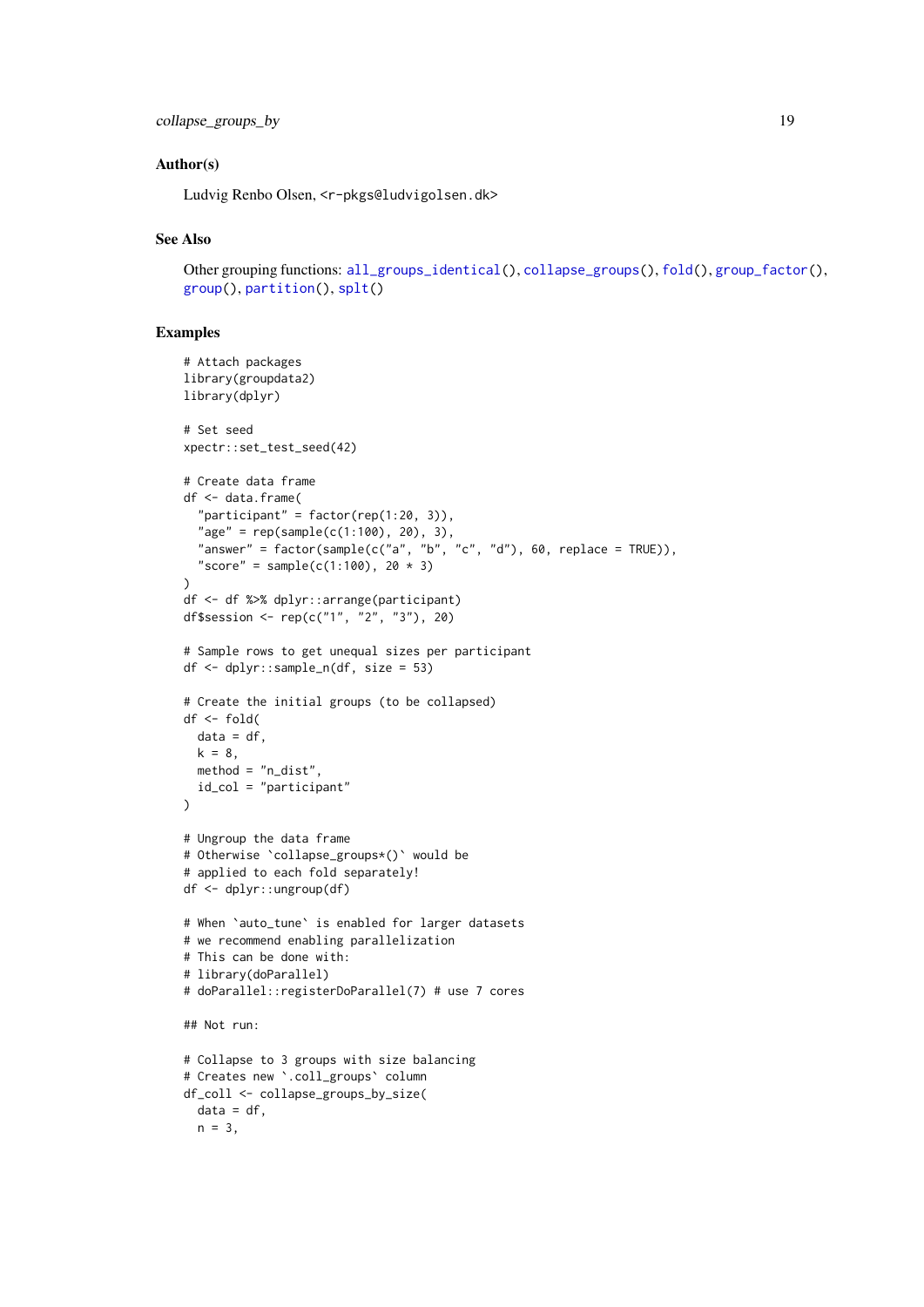```
group_cols = ".folds"
\lambda# Check balances
(coll_summary <- summarize_balances(
  data = df_{coll},
  group_cols = ".coll_groups"
\mathcal{L}# Get ranked balances
# This is most useful when having created multiple
# new group columns with `collapse_groups()`
# The scores are standard deviations across groups
ranked_balances(coll_summary)
# Collapse to 3 groups with *categorical* balancing
df_coll <- collapse_groups_by_levels(
 data = df.
 n = 3,
  group_cols = ".folds",
  cat_cols = "answer"
\lambda# Check balances
(coll_summary <- summarize_balances(
  data = df_{coll},
  group_cols = ".coll_groups",
 cat_cols = 'answer'
))
# Collapse to 3 groups with *numerical* balancing
# Also balance size to get similar sums
# as well as means
df_coll <- collapse_groups_by_numeric(
 data = df,
 n = 3,
 group_cols = ".folds",
  num_cols = "score",
 balance_size = TRUE
\lambda# Check balances
(coll_summary <- summarize_balances(
  data = df_{coll},
  group_cols = ".coll_groups",
  num_cols = 'score'
))
# Collapse to 3 groups with *ID* balancing
# This should give us a similar number of IDs per group
df_coll <- collapse_groups_by_ids(
  data = df.
 n = 3,
  group_cols = ".folds",
  id_cols = "participant"
)
```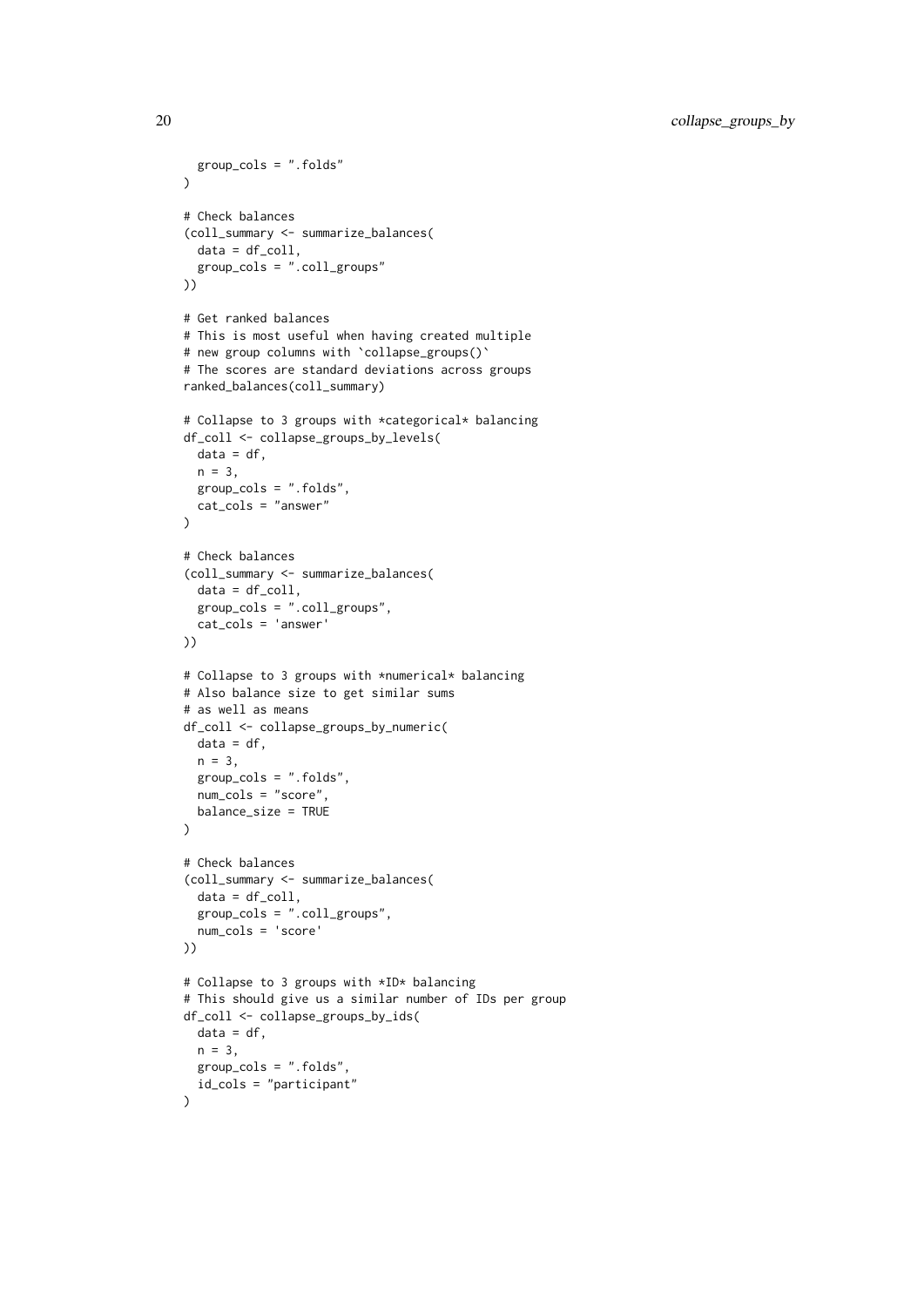```
# Check balances
(coll_summary <- summarize_balances(
  data = df_{coll},
  group_cols = ".coll_groups",
  id_cols = 'participant'
))
# Collapse to 3 groups with balancing of ALL attributes
# We create 5 new grouping factors and compare them
# The latter is in-general a good strategy even if you
# only need a single collapsed grouping factor
# as you can choose your preferred balances
# based on the summary
# NOTE: This is slow (up to a few minutes)
# consider enabling parallelization
df_coll <- collapse_groups(
 data = df,
  n = 3.
 num_new_group_cols = 5,
  group_cols = ".folds",
  cat_cols = "answer",
  num_cols = 'score',
  id_cols = "participant",
  auto_tune = TRUE # Disabled by default in \text{collapse\_groups}()# parallel = TRUE # Add comma above and uncomment
\lambda# Check balances
(coll_summary <- summarize_balances(
  data = df_{coll},
 group_cols = paste0(".coll_groups_", 1:5),
 cat_cols = "answer",
 num_cols = 'score',
  id_cols = 'participant'
))
# Compare the new grouping columns
# The lowest across-group standard deviation
# is the most balanced
ranked_balances(coll_summary)
```
## End(Not run)

<span id="page-20-1"></span>differs\_from\_previous *Find values in a vector that differ from the previous value*

#### Description

#### [Maturing]

Finds values, or indices of values, that differ from the previous value by some threshold(s).

Operates with both a positive and a negative threshold. Depending on `direction`, it checks if the difference to the previous value is: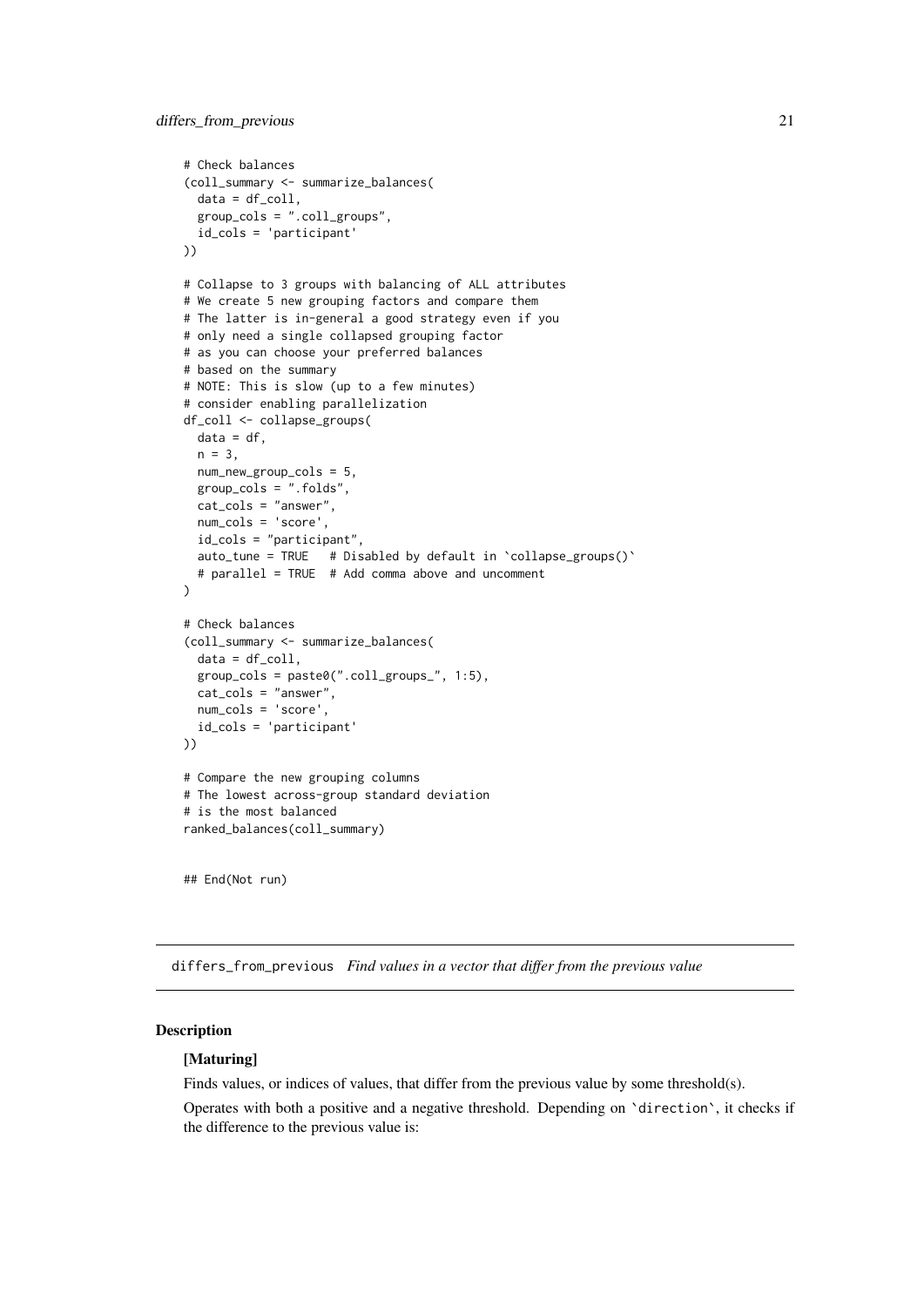- <span id="page-21-0"></span>• greater than or equal to the positive threshold.
- less than or equal to the negative threshold.

## Usage

```
differs_from_previous(
 data,
  col = NULL,threshold = NULL,
  direction = "both",
  return_index = FALSE,
  include_first = FALSE,
  handle_na = "ignore",
  factor_conversion_warning = TRUE
)
```
## Arguments

| data      | data.frame or vector.                                                                                                                                                                                                                                        |
|-----------|--------------------------------------------------------------------------------------------------------------------------------------------------------------------------------------------------------------------------------------------------------------|
|           | N.B. If checking a factor, it is converted to a character vector. This means<br>that factors can only be used when 'threshold' is NULL. Conversion will gener-<br>ate a warning, which can be turned off by setting 'factor_conversion_warning'<br>to FALSE. |
|           | N.B. If 'data' is a grouped data. frame, the function is applied group-wise<br>and the output is a list of vectors. The names are based on the group indices<br>$(see dplyr::group\_indices())$ .                                                            |
| col       | Name of column to find values that differ in. Used when 'data' is data. frame.<br>(Character)                                                                                                                                                                |
| threshold | Threshold to check difference to previous value to.                                                                                                                                                                                                          |
|           | NULL, numeric scalar or numeric vector with length 2.                                                                                                                                                                                                        |
|           | NULL: Checks if the value is different from the previous value.<br>Ignores 'direction'.<br>N.B. Works for both numeric and character vectors.                                                                                                                |
|           | Numeric scalar: Positive number.<br>Negative threshold is the negated number.<br>N.B. Only works for numeric vectors.                                                                                                                                        |
|           | Numeric vector with length 2: Given as c(negative threshold, positive<br>threshold).<br>Negative threshold must be a negative number and positive threshold must be<br>a positive number.<br>N.B. Only works for numeric vectors.                            |
| direction | both, positive or negative. (character)                                                                                                                                                                                                                      |
|           | <b>both:</b> Checks whether the difference to the previous value is<br>• greater than or equal to the positive threshold.<br>• less than or equal to the negative threshold.                                                                                 |
|           | <b>positive:</b> Checks whether the difference to the previous value is<br>• greater than or equal to the positive threshold.                                                                                                                                |
|           | <b>negative:</b> Checks whether the difference to the previous value is                                                                                                                                                                                      |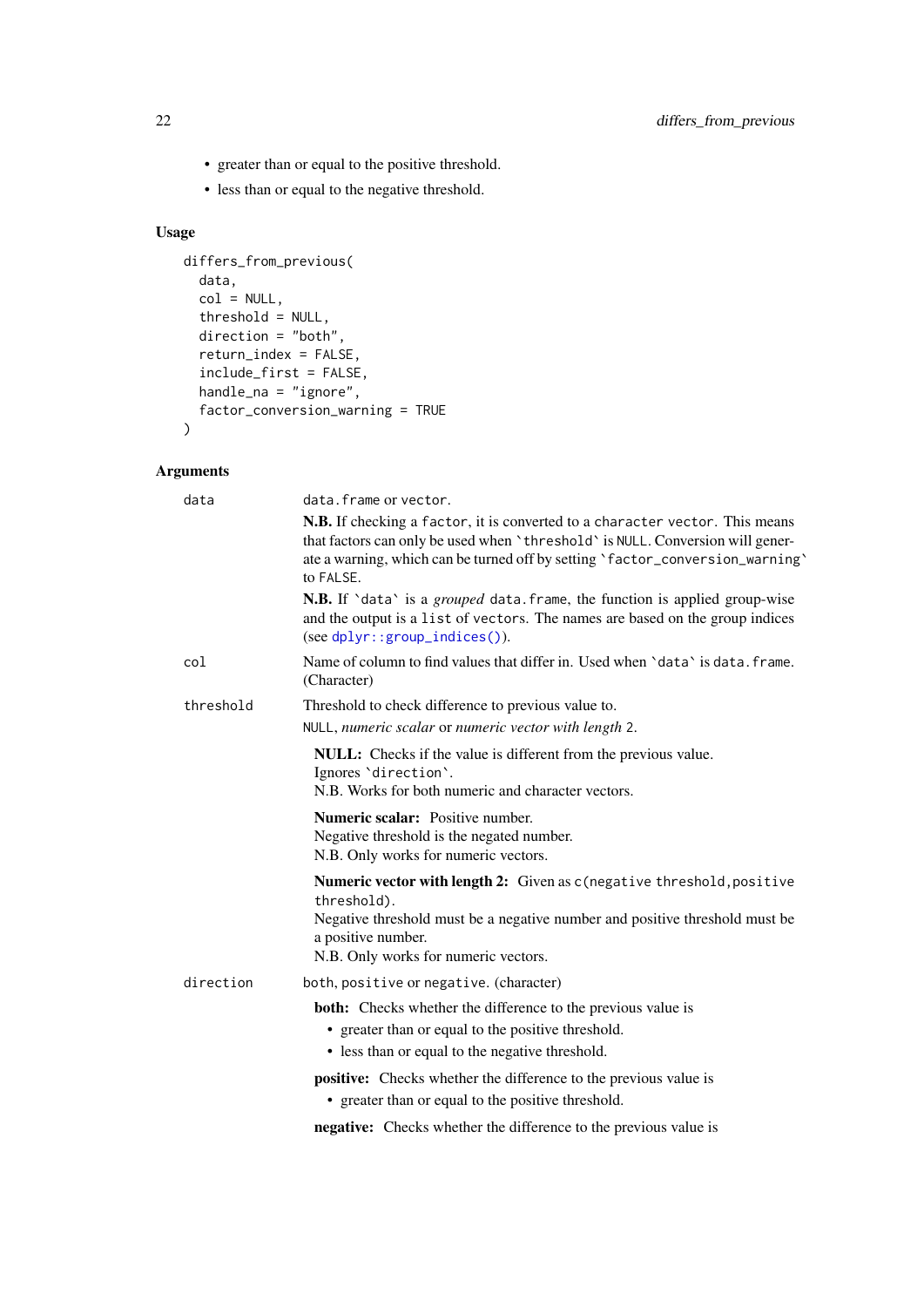| • less than or equal to the negative threshold. |  |
|-------------------------------------------------|--|
|-------------------------------------------------|--|

- <span id="page-22-0"></span>return\_index Return indices of values that differ. (Logical)
- include first Whether to include the first element of the vector in the output. (Logical)
- handle\_na How to handle NAs in the column.

"ignore": Removes the NAs before finding the differing values, ensuring that the first value after an NA will be correctly identified as new, if it differs from the value before the NA(s).

"as\_element": Treats all NAs as the string "NA". This means, that threshold must be NULL when using this method.

Numeric scalar: A numeric value to replace NAs with.

factor\_conversion\_warning

Whether to throw a warning when converting a factor to a character. (Logical)

#### Value

vector with either the differing values or the indices of the differing values.

N.B. If 'data' is a *grouped* data.frame, the output is a list of vectors with the differing values. The names are based on the group indices (see [dplyr::group\\_indices\(\)](#page-0-0)).

#### Author(s)

Ludvig Renbo Olsen, <r-pkgs@ludvigolsen.dk>

#### See Also

Other l\_starts tools: [find\\_missing\\_starts\(](#page-25-1)), [find\\_starts\(](#page-26-1)), [group\\_factor\(](#page-39-1)), [group\(](#page-35-1))

```
# Attach packages
library(groupdata2)
# Create a data frame
df <- data.frame(
  "a" = factor(c("a", "a", "b", "b", "c", "c")),
  n'' = c(1, 3, 6, 2, 2, 4)\lambda# Get differing values in column 'a' with no threshold.
# This will simply check, if it is different to the previous value or not.
differs_from_previous(df, col = "a")
# Get indices of differing values in column 'a' with no threshold.
differs_from_previous(df, col = "a", return_index = TRUE)
# Get values, that are 2 or more greater than the previous value
differs_from_previous(df, col = "n", threshold = 2, direction = "positive")
# Get values, that are 4 or more less than the previous value
differs_from_previous(df, col = "n", threshold = 4, direction = "negative")
```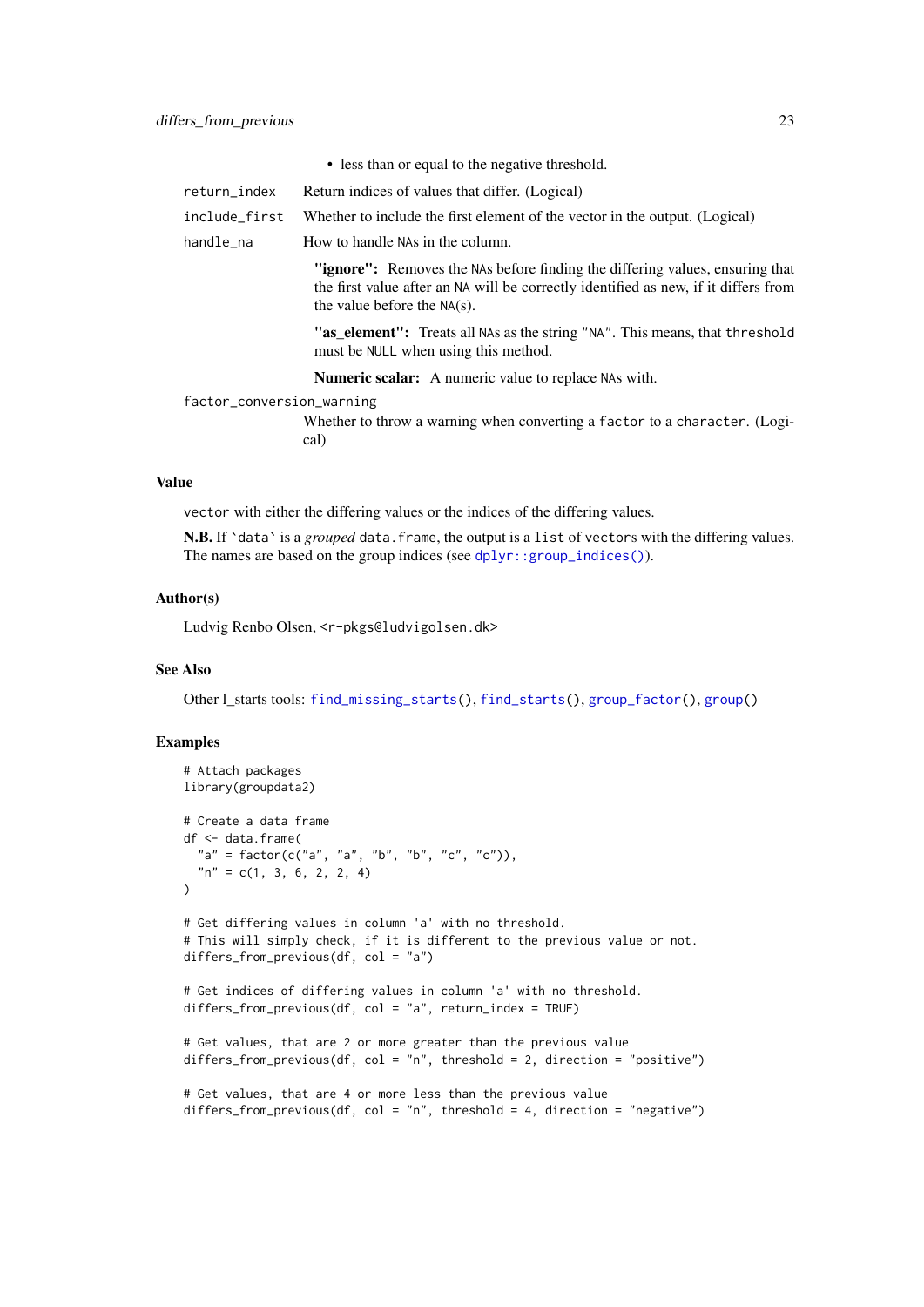<span id="page-23-0"></span>24 downsample

```
# Get values, that are either 2 or more greater than the previous value
# or 4 or more less than the previous value
differs_from_previous(df, col = "n", threshold = c(-4, 2), direction = "both")
```
<span id="page-23-1"></span>downsample *Downsampling of rows in a data frame*

## Description

## [Maturing]

Uses random downsampling to fix the group sizes to the smallest group in the data. frame. Wraps [balance\(](#page-2-1)).

## Usage

```
downsample(data, cat_col, id_col = NULL, id_method = "n_ids")
```
## Arguments

| data      | data. frame. Can be <i>grouped</i> , in which case the function is applied group-wise.                                                                                                                                                                                                                     |
|-----------|------------------------------------------------------------------------------------------------------------------------------------------------------------------------------------------------------------------------------------------------------------------------------------------------------------|
| cat_col   | Name of categorical variable to balance by. (Character)                                                                                                                                                                                                                                                    |
| id_col    | Name of factor with IDs. (Character)                                                                                                                                                                                                                                                                       |
|           | IDs are considered entities, e.g. allowing us to add or remove all rows for an ID.<br>How this is used is up to the 'id_method'.                                                                                                                                                                           |
|           | E.g. If we have measured a participant multiple times and want make sure that<br>we keep all these measurements. Then we would either remove/add all mea-<br>surements for the participant or leave in all measurements for the participant.                                                               |
|           | N.B. When 'data' is a grouped data. frame (see dplyr::group_by()), IDs<br>that appear in multiple groupings are considered separate entities within those<br>groupings.                                                                                                                                    |
| id_method | Method for balancing the IDs. (Character)                                                                                                                                                                                                                                                                  |
|           | "n_ids", "n_rows_c", "distributed", or "nested".                                                                                                                                                                                                                                                           |
|           | <b>n_ids (default):</b> Balances on ID level only. It makes sure there are the same<br>number of IDs for each category. This might lead to a different number of<br>rows between categories.                                                                                                               |
|           | <b>n_rows_c:</b> Attempts to level the number of rows per category, while only<br>removing/adding entire IDs. This is done in 2 steps:                                                                                                                                                                     |
|           | 1. If a category needs to add all its rows one or more times, the data is re-<br>peated.                                                                                                                                                                                                                   |
|           | 2. Iteratively, the ID with the number of rows closest to the lacking/excessive<br>number of rows is added/removed. This happens until adding/removing<br>the closest ID would lead to a size further from the target size than the<br>current size. If multiple IDs are closest, one is randomly sampled. |
|           | <b>distributed:</b> Distributes the lacking/excess rows equally between the IDs. If<br>the number to distribute can not be equally divided, some IDs will have 1 row<br>more/less than the others.                                                                                                         |
|           | nested: Calls balance() on each category with IDs as cat_col.<br>I.e. if size is "min", IDs will have the size of the smallest ID in their category.                                                                                                                                                       |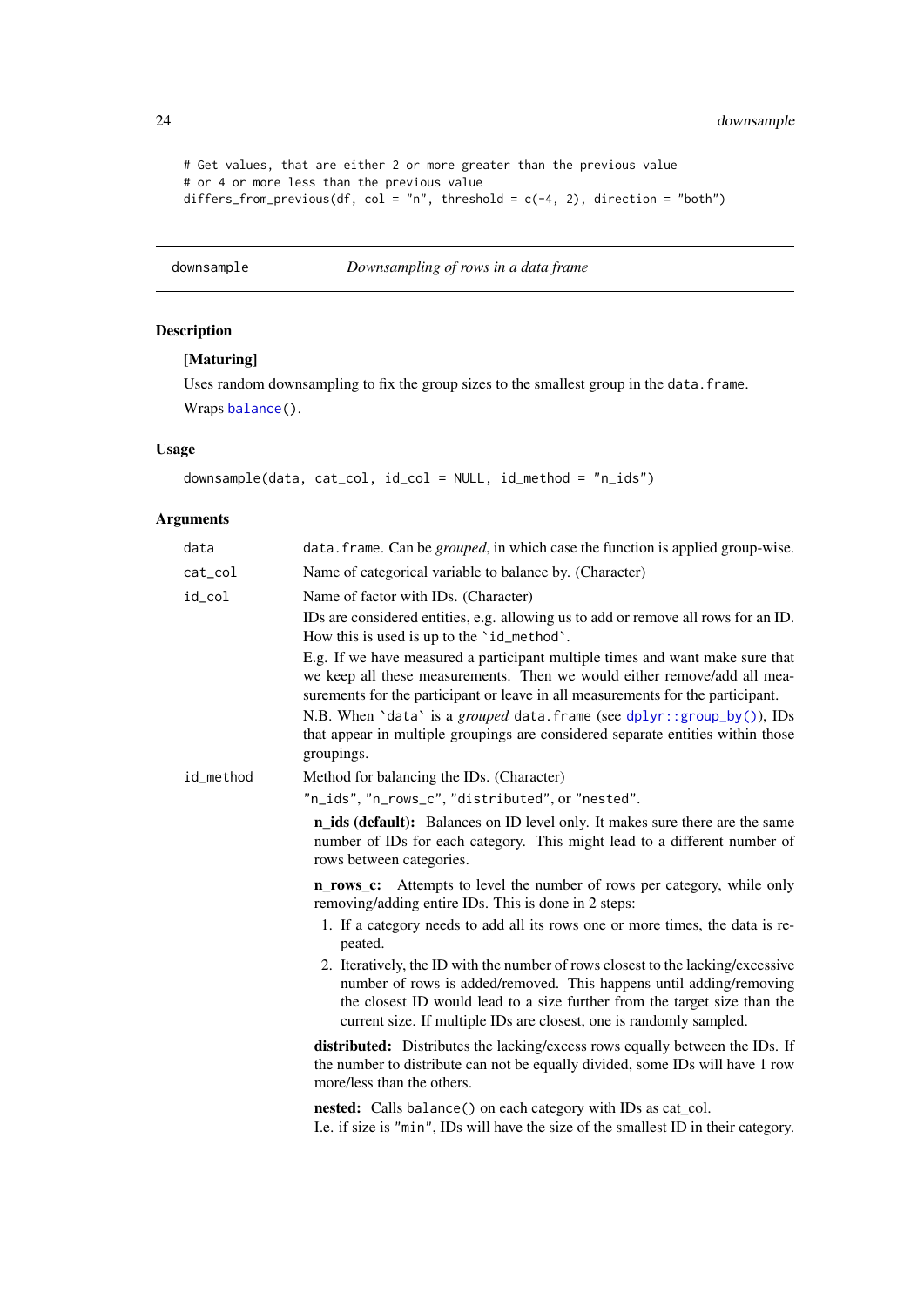#### <span id="page-24-0"></span>downsample 25

#### Details

Without 'id\_col': Downsampling is done without replacement, meaning that rows are not duplicated but only removed.

With 'id\_col': See 'id\_method' description.

#### Value

data.frame with some rows removed. Ordered by potential grouping variables, `cat\_col` and (potentially) 'id\_col'.

#### Author(s)

Ludvig Renbo Olsen, <r-pkgs@ludvigolsen.dk>

#### See Also

Other sampling functions: [balance\(](#page-2-1)), [upsample\(](#page-54-1))

```
# Attach packages
library(groupdata2)
# Create data frame
df <- data.frame(
  "participant" = factor(c(1, 1, 2, 3, 3, 3, 3, 4, 4, 5, 5, 5, 5)),"diagnost's" = factor(c(0, 0, 1, 0, 0, 0, 1, 1, 0, 0, 0, 0)),
  "trial" = c(1, 2, 1, 1, 2, 3, 4, 1, 2, 1, 2, 3, 4),
  "score" = sample(c(1:100), 13)
\lambda# Using downsample()
downsample(df, cat_col = "diagnosis")
# Using downsample() with id_method "n_ids"
# With column specifying added rows
downsample(df,
 cat_col = "diagnosis",
 id_col = "participant",
  id_method = "n_ids"
\lambda# Using downsample() with id_method "n_rows_c"
# With column specifying added rows
downsample(df,
 cat_col = "diagnosis",
  id_col = "participant",
 id_method = "n_rows_c"
\lambda# Using downsample() with id_method "distributed"
downsample(df,
  cat_col = "diagnosis",
  id_col = "participant",
  id_method = "distributed"
```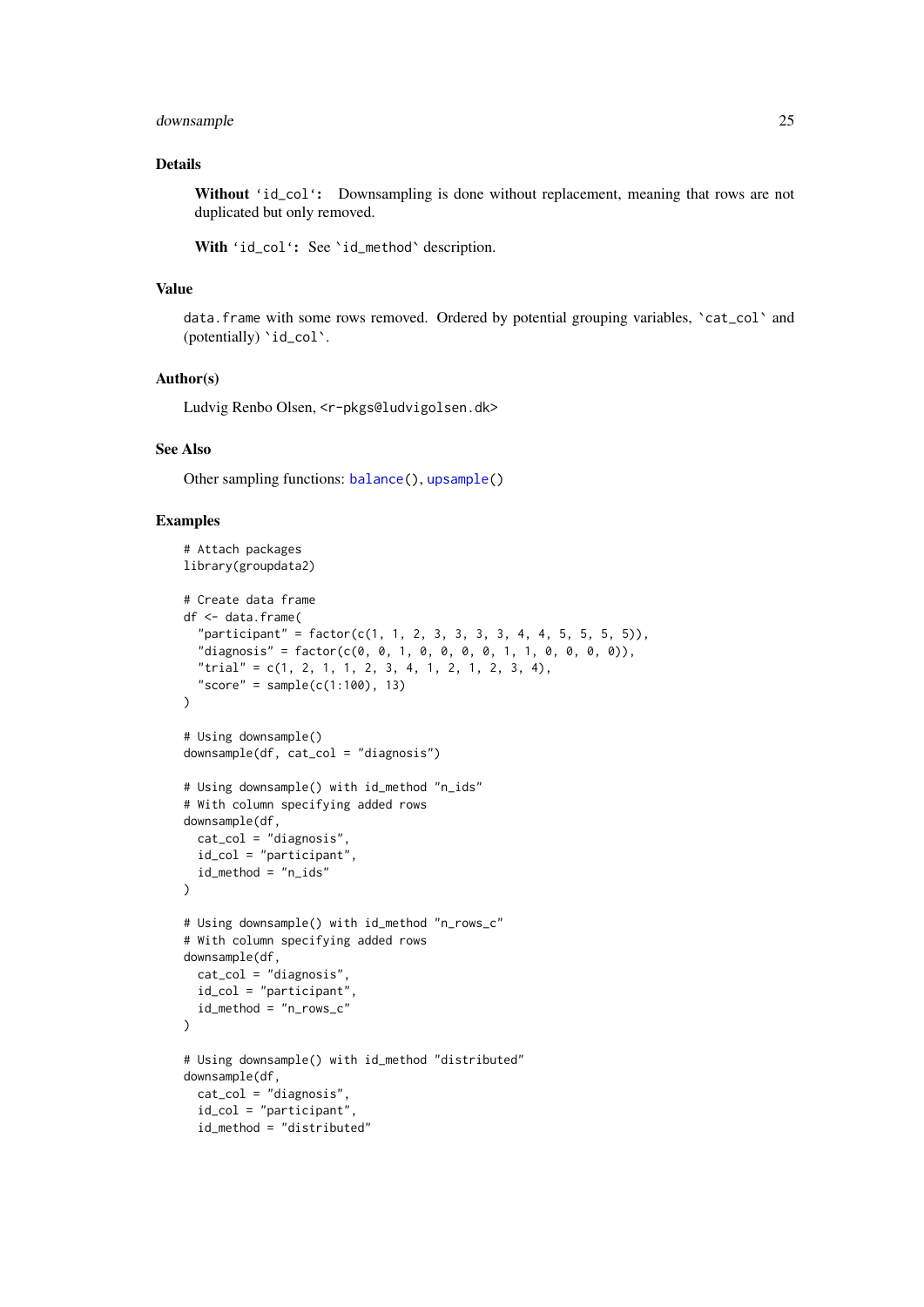```
\lambda# Using downsample() with id_method "nested"
downsample(df,
  cat_col = "diagnosis",
  id_col = "participant",
  id_method = "nested"
\lambda
```
<span id="page-25-1"></span>find\_missing\_starts *Find start positions that cannot be found in* 'data'

#### Description

## [Maturing]

Tells you which values and (optionally) skip-to-numbers that are recursively removed when using the "l\_starts" method with `remove\_missing\_starts` set to TRUE.

#### Usage

```
find_missing_starts(data, n, starts_col = NULL, return_skip_numbers = TRUE)
```
#### Arguments

| data       | data.frame or vector.                                                                                                                                                                                                           |  |  |
|------------|---------------------------------------------------------------------------------------------------------------------------------------------------------------------------------------------------------------------------------|--|--|
|            | <b>N.B.</b> If 'data' is a <i>grouped</i> data. frame, the function is applied group-wise<br>and the output is a list of either vectors or lists. The names are based on<br>the group indices (see $dplyr::group\_indices()$ ). |  |  |
| n          | List of starting positions.                                                                                                                                                                                                     |  |  |
|            | Skip values by c(value, skip_to_number) where skip_to_number is the nth<br>appearance of the value in the vector.                                                                                                               |  |  |
|            | See group factor() for explanations and examples of using the "1_starts"<br>method.                                                                                                                                             |  |  |
| starts col | Name of column with values to match when 'data' is a data. frame. Pass<br>'index' to use row names. (Character)                                                                                                                 |  |  |
|            | return_skip_numbers                                                                                                                                                                                                             |  |  |

Return skip-to-numbers along with values (Logical).

### Value

List of start values and skip-to-numbers or a vector with the start values. Returns NULL if no values were found.

N.B. If 'data' is a *grouped* data. frame, the function is applied group-wise and the output is a list of either vectors or lists. The names are based on the group indices (see [dplyr::group\\_indices\(\)](#page-0-0)).

### Author(s)

Ludvig Renbo Olsen, <r-pkgs@ludvigolsen.dk>

<span id="page-25-0"></span>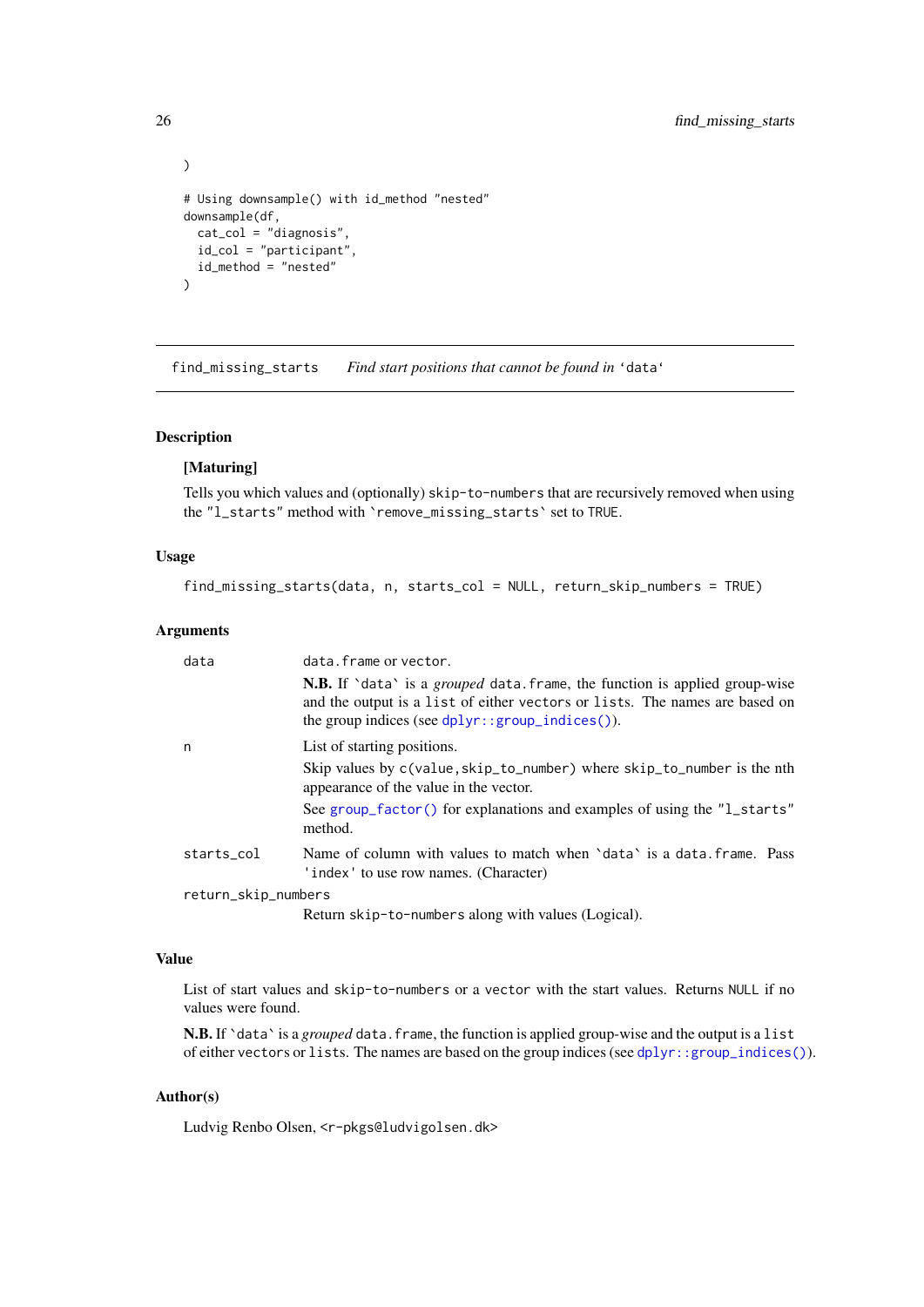#### <span id="page-26-0"></span>find\_starts 27

#### See Also

Other l\_starts tools: [differs\\_from\\_previous\(](#page-20-1)), [find\\_starts\(](#page-26-1)), [group\\_factor\(](#page-39-1)), [group\(](#page-35-1))

#### Examples

```
# Attach packages
library(groupdata2)
# Create a data frame
df <- data.frame(
  "a" = c("a", "a", "b", "b", "c", "c"),stringsAsFactors = FALSE
)
# Create list of starts
starts <- c("a", "e", "b", "d", "c")
# Find missing starts with skip_to numbers
find_missing_starts(df, starts, starts_col = "a")
# Find missing starts without skip_to numbers
find_missing_starts(df, starts,
  starts_col = "a",
  return_skip_numbers = FALSE
)
```
<span id="page-26-1"></span>

find\_starts *Find start positions of groups in data*

#### Description

#### [Maturing]

Finds values or indices of values that are not the same as the previous value.

E.g. to use with the "l\_starts" method.

Wraps [differs\\_from\\_previous\(](#page-20-1)).

#### Usage

```
find_starts(
  data,
  col = NULL,return_index = FALSE,
  handle_na = "ignore",factor_conversion_warning = TRUE
\lambda
```
#### Arguments

data data.frame or vector.

N.B. If checking a factor, it is converted to a character vector. Conversion will generate a warning, which can be turned off by setting 'factor\_conversion\_warning' to FALSE.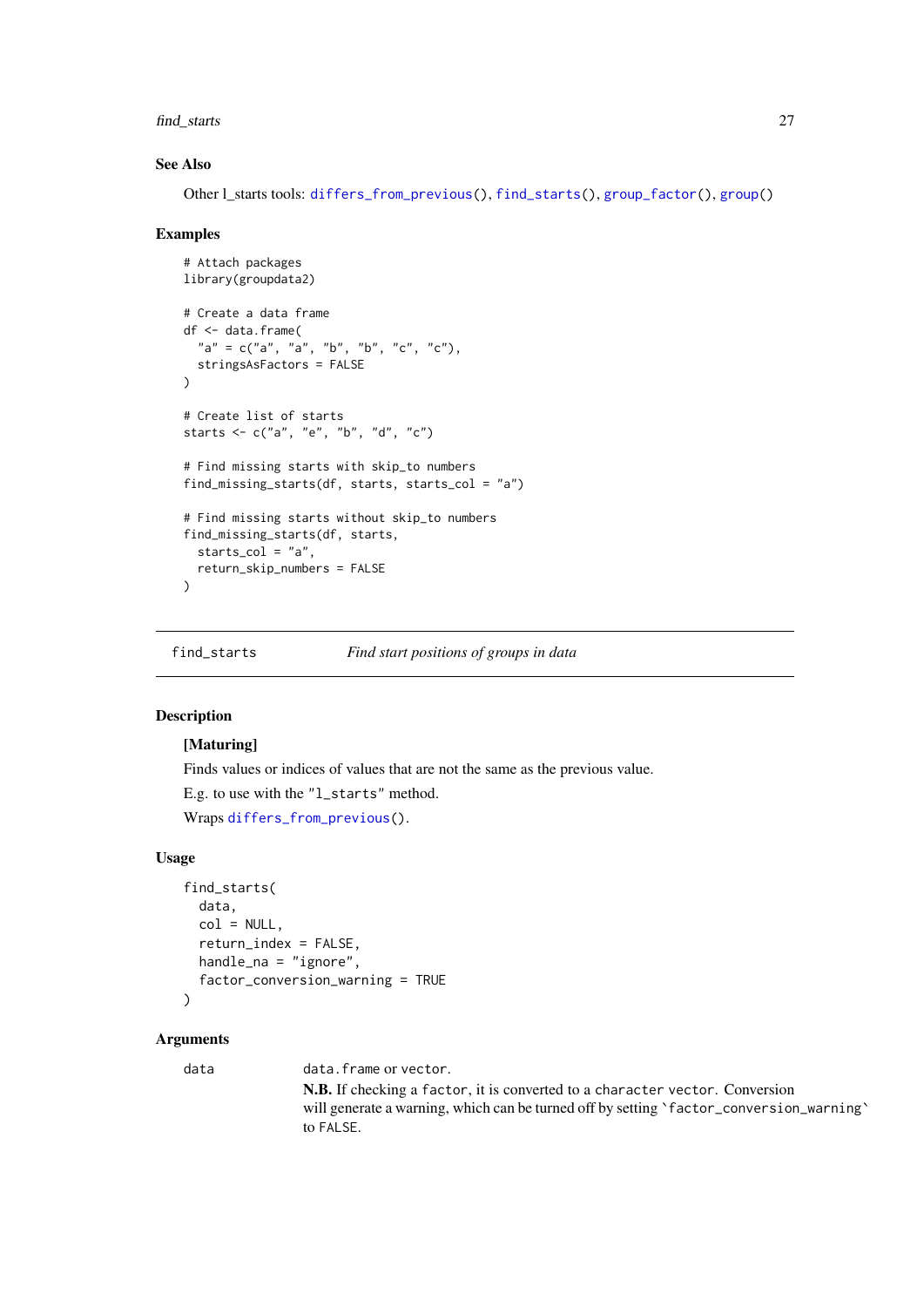<span id="page-27-0"></span>

|                           | <b>N.B.</b> If 'data' is a <i>grouped</i> data. frame, the function is applied group-wise<br>and the output is a list of vectors. The names are based on the group indices<br>$(see dplyr::group\_indices())$ . |
|---------------------------|-----------------------------------------------------------------------------------------------------------------------------------------------------------------------------------------------------------------|
| col                       | Name of column to find starts in. Used when 'data' is a data. frame. (Char-<br>acter)                                                                                                                           |
| return_index              | Whether to return indices of starts. (Logical)                                                                                                                                                                  |
| handle_na                 | How to handle NAs in the column.                                                                                                                                                                                |
|                           | "ignore": Removes the NAs before finding the differing values, ensuring that<br>the first value after an NA will be correctly identified as new, if it differs from<br>the value before the $NA(s)$ .           |
|                           | "as_element": Treats all NAs as the string "NA". This means, that threshold<br>must be NULL when using this method.                                                                                             |
|                           | <b>Numeric scalar:</b> A numeric value to replace NAs with.                                                                                                                                                     |
| factor_conversion_warning |                                                                                                                                                                                                                 |
|                           | Throw warning when converting factor to character. (Logical)                                                                                                                                                    |

#### Value

vector with either the start values or the indices of the start values.

N.B. If `data` is a *grouped* data.frame, the output is a list of vectors. The names are based on the group indices (see [dplyr::group\\_indices\(\)](#page-0-0)).

#### Author(s)

Ludvig Renbo Olsen, <r-pkgs@ludvigolsen.dk>

#### See Also

Other l\_starts tools: [differs\\_from\\_previous\(](#page-20-1)), [find\\_missing\\_starts\(](#page-25-1)), [group\\_factor\(](#page-39-1)), [group\(](#page-35-1))

```
# Attach packages
library(groupdata2)
# Create a data frame
df <- data.frame(
  "a" = c("a", "a", "b", "b", "c", "c"),stringsAsFactors = FALSE
)
# Get start values for new groups in column 'a'
find_starts(df, col = "a")
# Get indices of start values for new groups
# in column 'a'
find_starts(df,
 col = "a",return_index = TRUE
)
```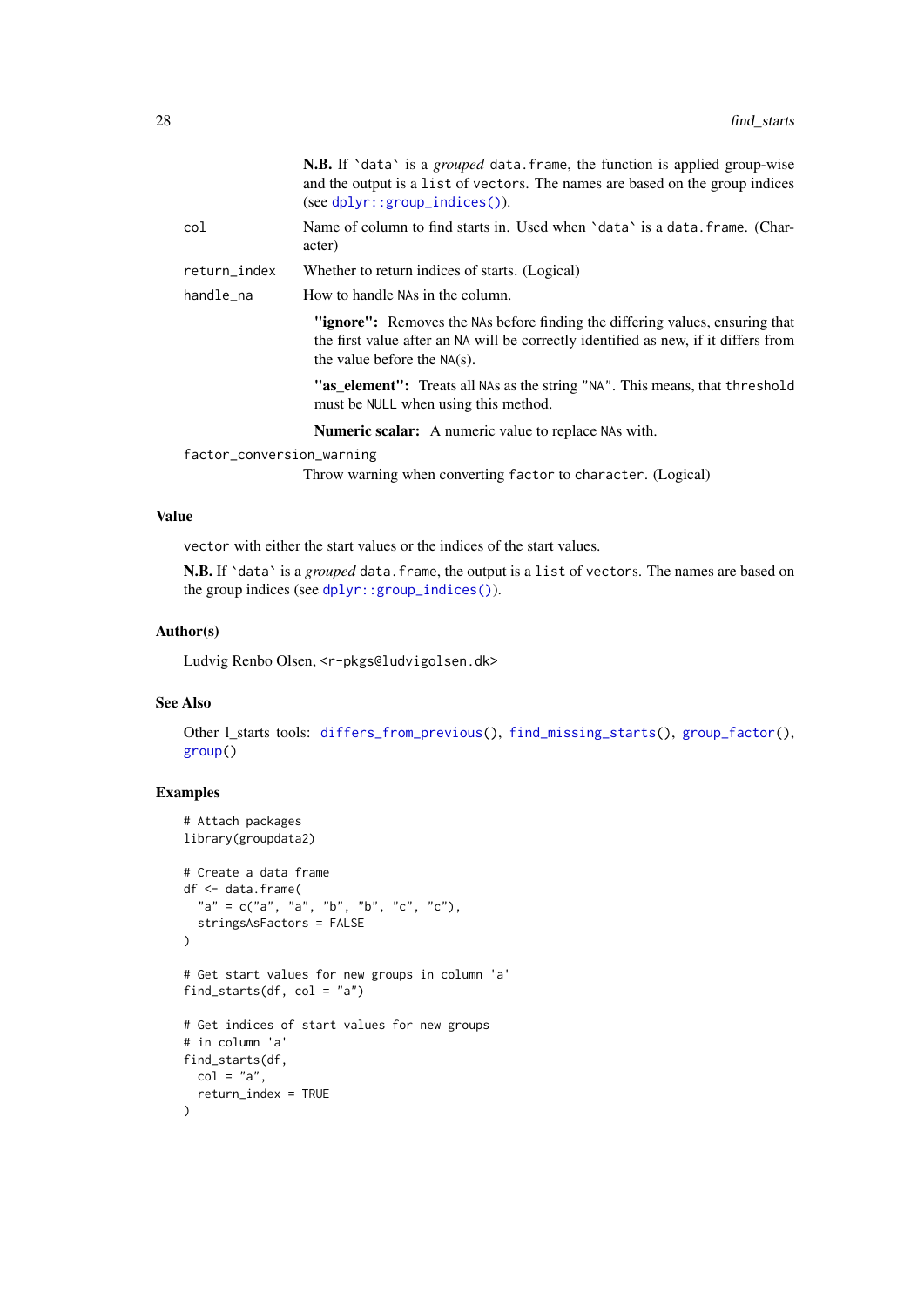```
## Use found starts with l_starts method
# Notice: This is equivalent to n = 'auto'
# with l_starts method
# Get start values for new groups in column 'a'
starts <- find_starts(df, col = "a")
# Use starts in group() with 'l_starts' method
group(df,
 n = starts, method = "l starts",
  starts_col = "a")
# Similar but with indices instead of values
# Get indices of start values for new groups
# in column 'a'
starts ind \leq find starts(df,
 col = "a".return_index = TRUE
\lambda# Use starts in group() with 'l_starts' method
group(df,
  n = starts\_ind, method = "l_starts",
  starts_col = "index"
\lambda
```
<span id="page-28-1"></span>

fold *Create balanced folds for cross-validation*

#### Description

## [Stable]

Divides data into groups by a wide range of methods. Balances a given categorical variable and/or numerical variable between folds and keeps (if possible) all data points with a shared ID (e.g. participant\_id) in the same fold. Can create multiple unique fold columns for repeated cross-validation.

#### Usage

```
fold(
  data,
  k = 5.
  cat\_col = NULL,num\_col = NULL,id\_col = NULL,
  method = "n_dist".id_aggregation_fn = sum,
  extreme_pairing_levels = 1,
  num_fold_cols = 1,
  unique_fold_cols_only = TRUE,
  max\_iters = 5,
  use_of_triplets = "fill",
```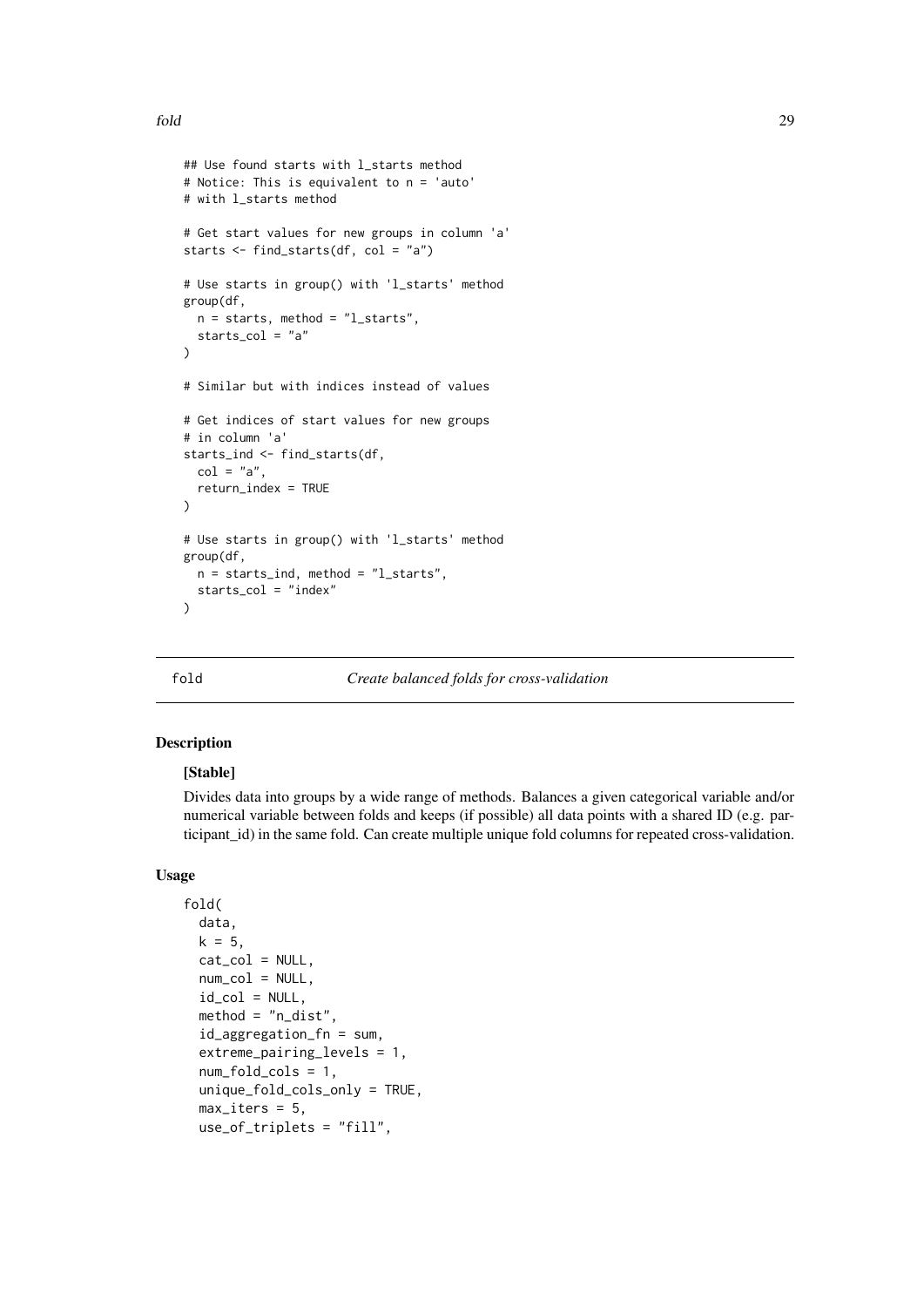```
handle_existing_fold_cols = "keep_warn",
  parallel = FALSE
\lambda
```
## Arguments

| data    | data. frame. Can be <i>grouped</i> , in which case the function is applied group-wise.                                                                                                                                                       |
|---------|----------------------------------------------------------------------------------------------------------------------------------------------------------------------------------------------------------------------------------------------|
| k       | Depends on 'method'.                                                                                                                                                                                                                         |
|         | Number of folds (default), fold size, with more (see 'method').                                                                                                                                                                              |
|         | When 'num_fold_cols' > 1, 'k' can also be a vector with one 'k' per fold col-<br>umn. This allows trying multiple `k` settings at a time. Note that the generated<br>fold columns are not guaranteed to be in the order of $\kappa$ .        |
|         | Given as whole number or percentage ( $0 < 'k' < 1$ ).                                                                                                                                                                                       |
| cat_col | Name of categorical variable to balance between folds.                                                                                                                                                                                       |
|         | E.g. when predicting a binary variable (a or b), we usually want both classes<br>represented in every fold.                                                                                                                                  |
|         | N.B. If also passing an 'id_col', 'cat_col' should be constant within each<br>ID.                                                                                                                                                            |
| num_col | Name of numerical variable to balance between folds.                                                                                                                                                                                         |
|         | N.B. When used with 'id_col', values for each ID are aggregated using 'id_aggregation_fn'<br>before being balanced.                                                                                                                          |
|         | N.B. When passing 'num_col', the 'method' parameter is ignored.                                                                                                                                                                              |
| id_col  | Name of factor with IDs. This will be used to keep all rows that share an ID in<br>the same fold (if possible).                                                                                                                              |
|         | E.g. If we have measured a participant multiple times and want to see the effect<br>of time, we want to have all observations of this participant in the same fold.                                                                          |
|         | N.B. When 'data' is a grouped data. frame (see dplyr::group_by()), IDs<br>that appear in multiple groupings might end up in different folds in those group-<br>ings.                                                                         |
| method  | "n_dist", "n_fill", "n_last", "n_rand", "greedy", or "staircase".                                                                                                                                                                            |
|         | Notice: examples are sizes of the generated groups based on a vector with 57<br>elements.                                                                                                                                                    |
|         | n_dist (default): Divides the data into a specified number of groups and<br>distributes excess data points across groups $(e.g. 11, 11, 12, 11, 12)$ .<br>`k` is number of groups                                                            |
|         | <b>n_fill:</b> Divides the data into a specified number of groups and fills up groups<br>with excess data points from the beginning $(e.g. 12, 12, 11, 11, 11)$ .<br>`k` is number of groups                                                 |
|         | n_last: Divides the data into a specified number of groups. It finds the most<br>equal group sizes possible, using all data points. Only the last group is able to<br>differ in size $(e.g.11, 11, 11, 11, 13)$ .<br>`k` is number of groups |
|         | n_rand: Divides the data into a specified number of groups. Excess data<br>points are placed randomly in groups (only 1 per group) $(e.g. 12, 11, 11, 11, 12)$ .<br>`k` is number of groups                                                  |
|         | <b>greedy:</b> Divides up the data greedily given a specified group size $(e.g. 10, 10, 10, 10, 10, 7)$ .<br>`k` is group size                                                                                                               |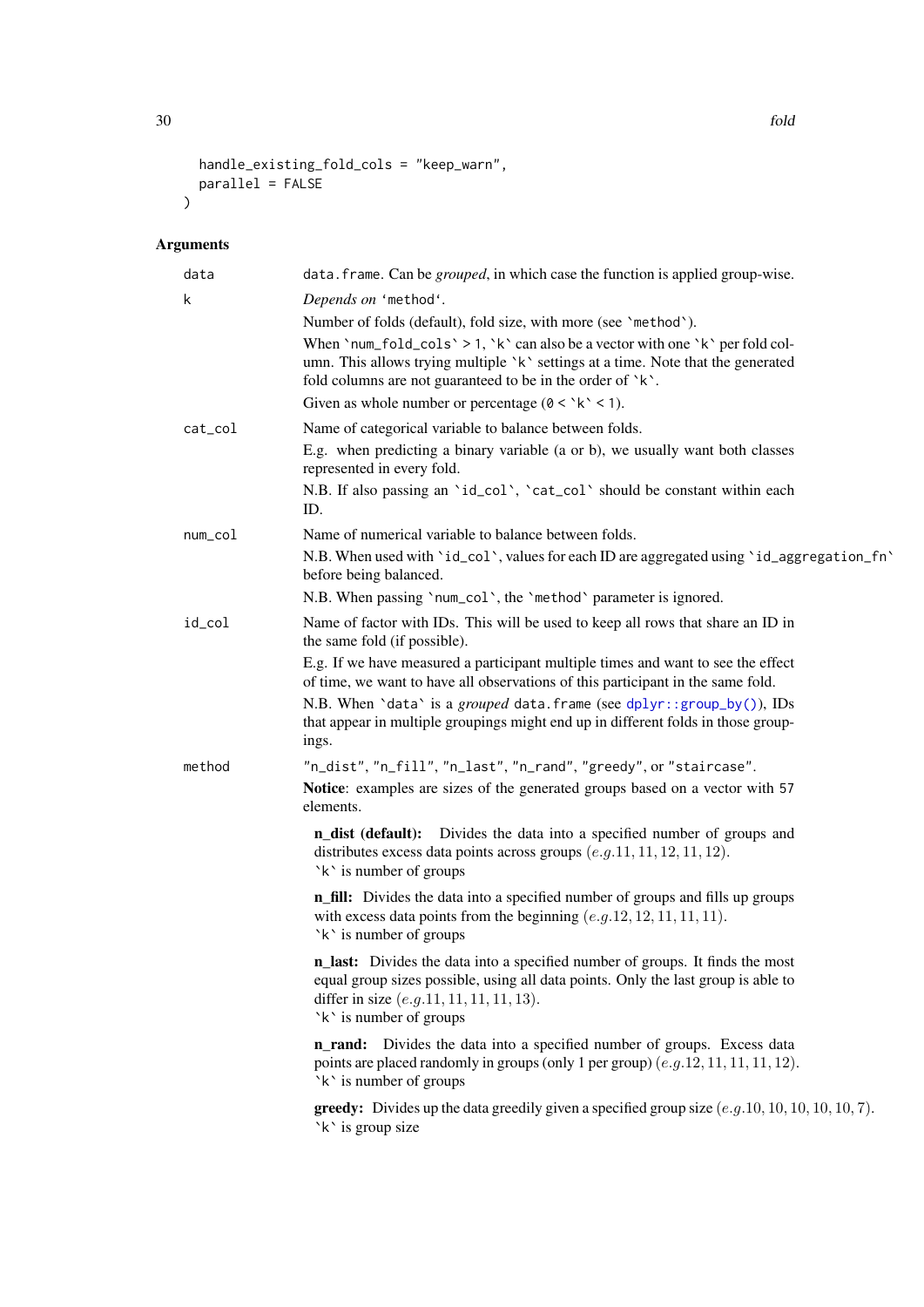staircase: Uses step size to divide up the data. Group size increases with 1 step for every group, until there is no more data  $(e.a.5, 10, 15, 20, 7)$ . `k` is step size

<span id="page-30-0"></span>id\_aggregation\_fn

Function for aggregating values in 'num\_col' for each ID, before balancing `num\_col`.

N.B. Only used when `num\_col` and `id\_col` are both specified.

extreme\_pairing\_levels

How many levels of extreme pairing to do when balancing folds by a numerical column (i.e. `num\_col` is specified).

Extreme pairing: Rows/pairs are ordered as smallest, largest, second smallest, second largest, etc. If extreme\_pairing\_levels > 1, this is done "recursively" on the extreme pairs. See `Details/num\_col` for more.

N.B. Larger values work best with large datasets. If set too high, the result might not be stochastic. Always check if an increase actually makes the folds more balanced. See example.

num\_fold\_cols Number of fold columns to create. Useful for repeated cross-validation.

If num\_fold\_cols > 1, columns will be named ".  $folds_1$ ", ".  $folds_2$ ", etc. Otherwise simply ".folds".

N.B. If `unique\_fold\_cols\_only` is TRUE, we can end up with fewer columns than specified, see `max\_iters`.

N.B. If `data` has existing fold columns, see `handle\_existing\_fold\_cols`.

#### unique\_fold\_cols\_only

Check if fold columns are identical and keep only unique columns.

As the number of column comparisons can be time consuming, we can run this part in parallel. See `parallel`.

N.B. We can end up with fewer columns than specified in `num\_fold\_cols`, see `max\_iters`.

N.B. Only used when `num\_fold\_cols` > 1 or `data` has existing fold columns.

max\_iters Maximum number of attempts at reaching `num\_fold\_cols` *unique* fold columns. When only keeping unique fold columns, we risk having fewer columns than expected. Hence, we repeatedly create the missing columns and remove those that are not unique. This is done until we have `num\_fold\_cols` unique fold columns or we have attempted `max\_iters` times.

> In some cases, it is not possible to create `num\_fold\_cols` unique combinations of the dataset, e.g. when specifying `cat\_col`, `id\_col` and `num\_col`. `max\_iters` specifies when to stop trying. Note that we can end up with fewer columns than specified in `num\_fold\_cols`.

N.B. Only used when `num\_fold\_cols` > 1.

use\_of\_triplets

"fill", "instead" or "never".

When to use extreme triplet grouping in numerical balancing (when 'num\_col' is specified).

fill (default): When extreme pairing cannot create enough unique fold columns, use extreme triplet grouping to create additional unique fold columns.

instead: Use extreme triplet grouping instead of extreme pairing. For some datasets, grouping in triplets give better balancing than grouping in pairs. This can be worth exploring when numerical balancing is important.

Tip: Compare the balances with [summarize\\_balances\(\)](#page-0-0) and [ranked\\_balances\(\)](#page-0-0).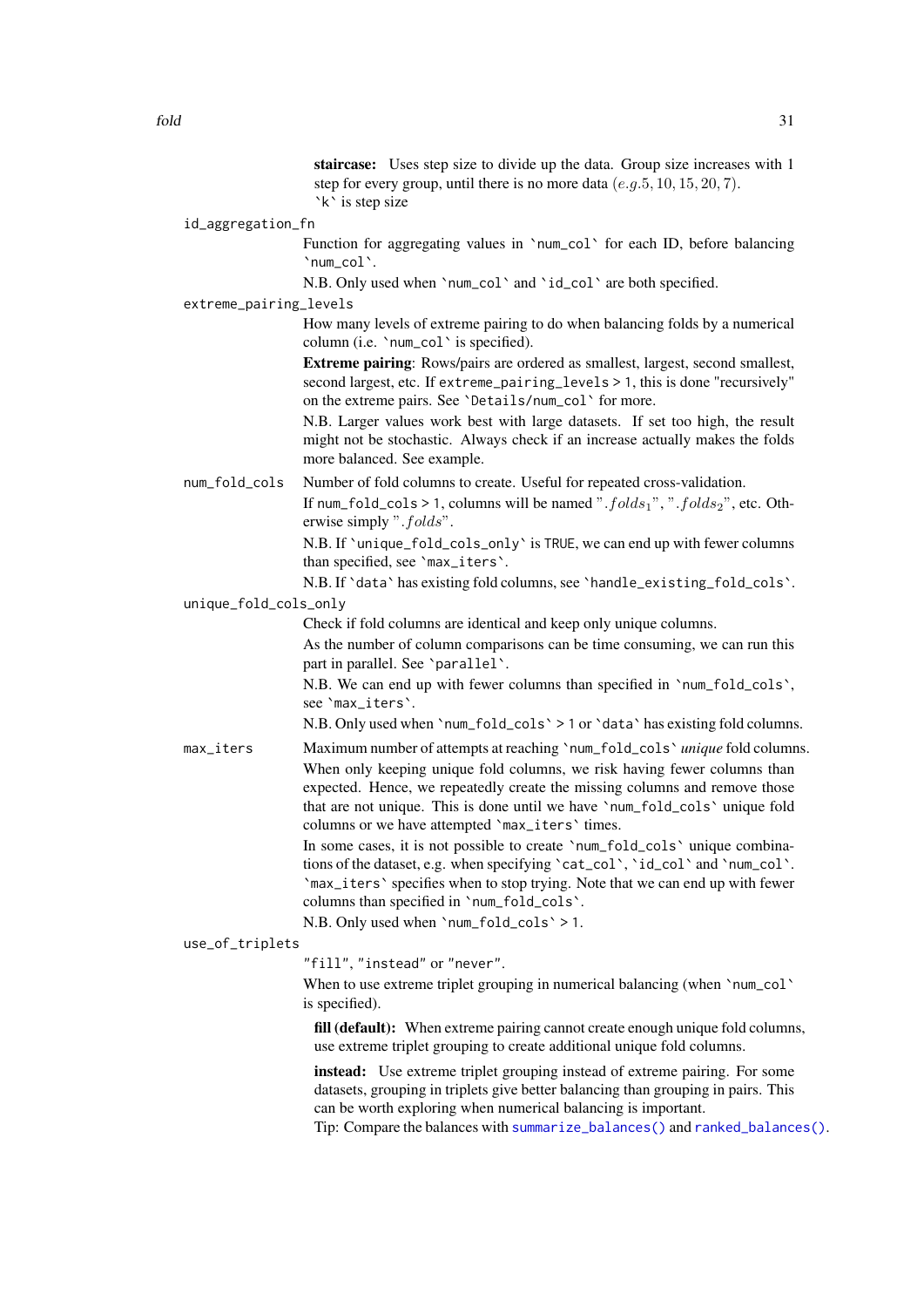<span id="page-31-0"></span>never: Never use extreme triplet grouping.

Extreme triplet grouping: Similar to extreme pairing (see Details >> num\_col), extreme triplet grouping orders the rows as *smallest, closest to the median, largest, second smallest, second closest to the median, second largest,* etc. Each triplet gets a group identifier and we either perform recursive extreme triplet grouping on the identifiers or fold the identifiers and transfer the fold IDs to the original rows.

For some datasets, this can be give more balanced groups than extreme pairing, but on average, extreme pairing works better. Due to the grouping into triplets instead of pairs they tend to create different groupings though, so when creating many fold columns and extreme pairing cannot create enough unique fold columns, we can create the remaining (or at least some additional number) with extreme triplet grouping.

Extreme triplet grouping is implemented in [rearrr::triplet\\_extremes\(\)](#page-0-0). handle\_existing\_fold\_cols

## How to handle existing fold columns. Either "keep\_warn", "keep", or "remove". To add extra fold columns, use "keep" or "keep\_warn". Note that existing fold columns might be renamed. To replace the existing fold columns, use "remove". parallel Whether to parallelize the fold column comparisons, when `unique\_fold\_cols\_only` is TRUE. Requires a registered parallel backend. Like doParallel::registerDoParallel.

#### Details

cat col:

- 1. `data` is subset by `cat\_col`.
- 2. Subsets are grouped and merged.

## id\_col:

1. Groups are created from unique IDs.

#### num\_col:

- 1. Rows are shuffled. Note that this will only affect rows with the same value in `num\_col`.
- 2. Extreme pairing 1: Rows are ordered as *smallest, largest, second smallest, second largest*, etc. Each pair get a group identifier. (See [rearrr::pair\\_extremes\(\)](#page-0-0))
- 3. If `extreme\_pairing\_levels` > 1: These group identifiers are reordered as*smallest, largest, second smallest, second largest*, etc., by the sum of `num\_col` in the represented rows. These pairs (of pairs) get a new set of group identifiers, and the process is repeated `extreme\_pairing\_levels`-2 times. Note that the group identifiers at the last level will represent  $2^{\wedge}$  extreme\_pairing\_levels  $\wedge$ rows, why you should be careful when choosing that setting.
- 4. The group identifiers from the last pairing are folded (randomly divided into groups), and the fold identifiers are transferred to the original rows.

N.B. When doing extreme pairing of an unequal number of rows, the row with the smallest value is placed in a group by itself, and the order is instead: smallest, *second smallest, largest, third smallest, second largest*, etc.

N.B. When `num\_fold\_cols` > 1 and fewer than `num\_fold\_cols` fold columns have been created after `max\_iters` attempts, we try with *extreme triplets*instead (see [rearrr::triplet\\_extremes\(\)](#page-0-0)). It groups the elements as *smallest, closest to the median, largest, second smallest, second closest to the median, second largest*, etc. We can also choose to never/only use extreme triplets via `use\_of\_triplets`.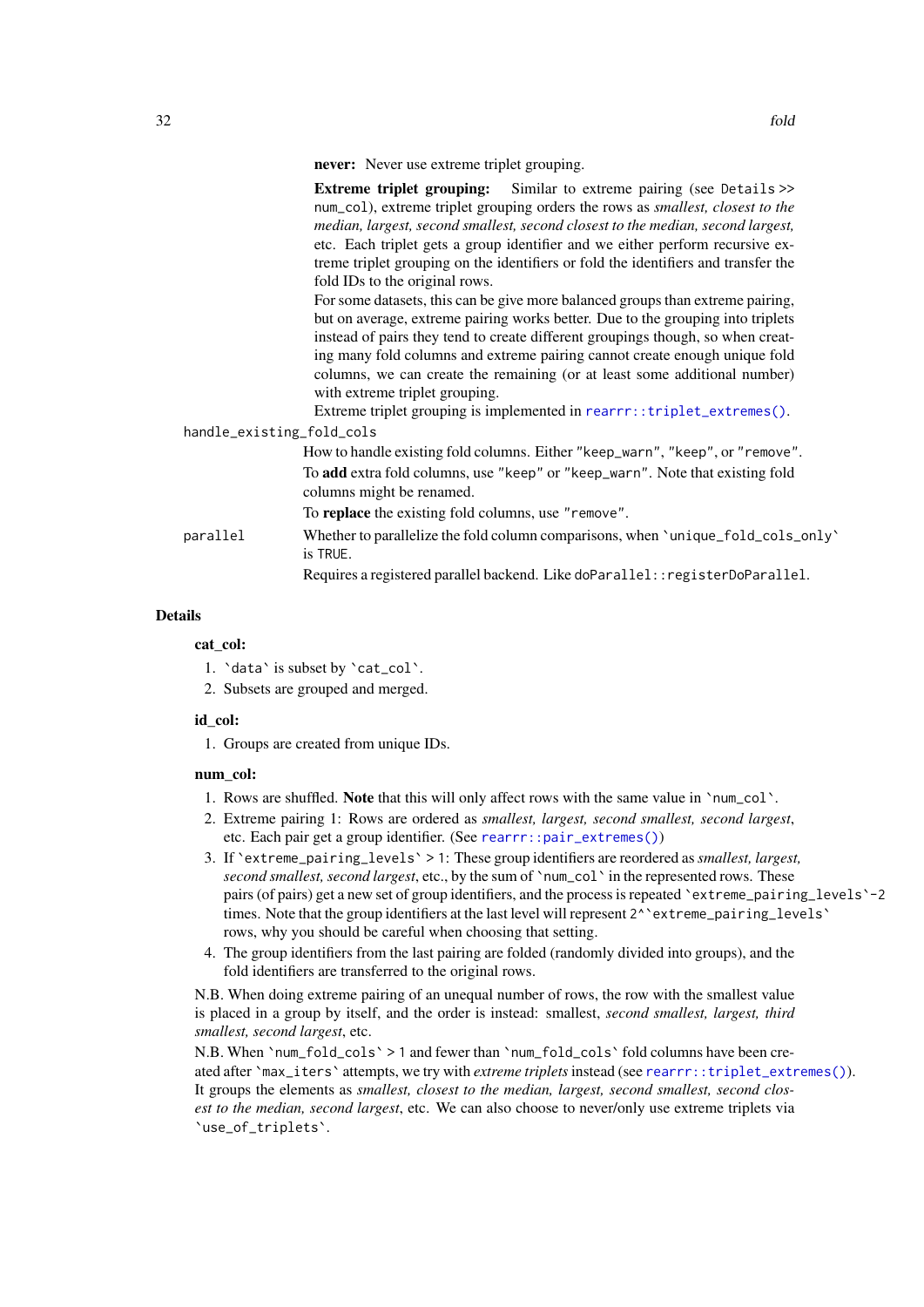- <span id="page-32-0"></span>1. `data` is subset by `cat\_col`.
- 2. Groups are created from unique IDs in each subset.
- 3. Subsets are merged.

#### cat\_col AND num\_col:

- 1. `data` is subset by `cat\_col`.
- 2. Subsets are grouped by `num\_col`.
- 3. Subsets are merged such that the largest group (by sum of `num\_col`) from the first category is merged with the smallest group from the second category, etc.

#### num\_col AND id\_col:

- 1. Values in `num\_col` are aggregated for each ID, using `id\_aggregation\_fn`.
- 2. The IDs are grouped, using the aggregated values as "num\_col".
- 3. The groups of the IDs are transferred to the rows.

#### cat\_col AND num\_col AND id\_col:

- 1. Values in `num\_col` are aggregated for each ID, using `id\_aggregation\_fn`.
- 2. IDs are subset by `cat\_col`.
- 3. The IDs in each subset are grouped, by using the aggregated values as "num\_col".
- 4. The subsets are merged such that the largest group (by sum of the aggregated values) from the first category is merged with the smallest group from the second category, etc.
- 5. The groups of the IDs are transferred to the rows.

#### Value

data.frame with grouping factor for subsetting in cross-validation.

#### Author(s)

Ludvig Renbo Olsen, <r-pkgs@ludvigolsen.dk>

#### See Also

[partition](#page-42-1) for balanced partitions

```
Other grouping functions: all_groups_identical(), collapse_groups_by, collapse_groups(),
group_factor(), group(), partition(), splt()
```

```
# Attach packages
library(groupdata2)
library(dplyr)
# Create data frame
df <- data.frame(
  "participant" = factor(rep(c("1", "2", "3", "4", "5", "6"), 3)),
  "age" = rep(sample(c(1:100), 6), 3),"diagnosis" = factor(rep(c("a", "b", "a", "a", "b", "b"), 3)),
  "score" = sample(c(1:100), 3 * 6)
\lambdadf <- df %>% arrange(participant)
```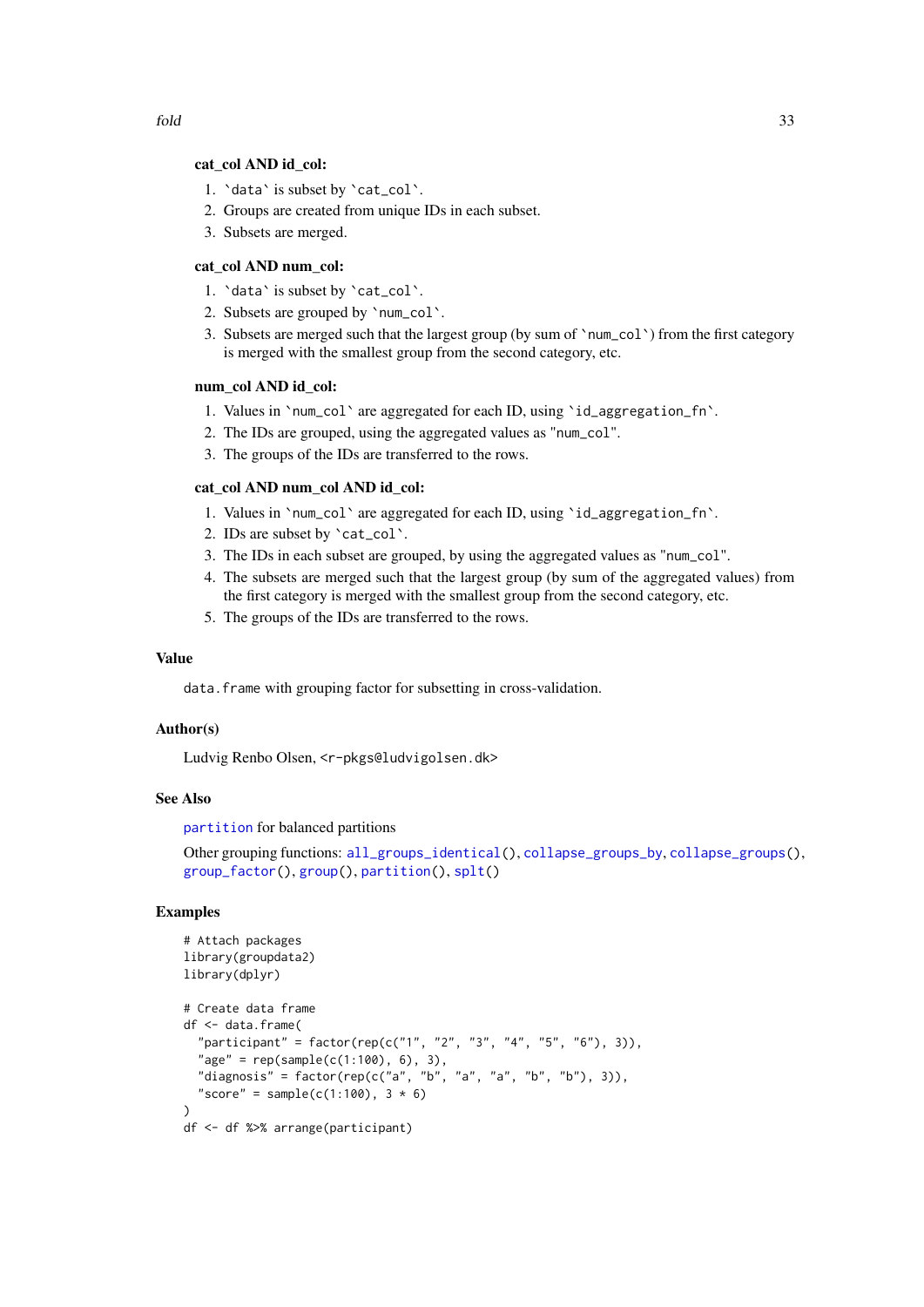```
df$session <- rep(c("1", "2", "3"), 6)
# Using fold()
## Without balancing
df_folded <- fold(data = df, k = 3, method = "n_dist")## With cat_col
df_folded <- fold(
 data = df.
 k = 3,
 cat_col = "diagnosis",
 method = "n_dist"
)
## With id_col
df_folded <- fold(
 data = df.
 k = 3,
 id_col = "participant",
  method = "n_dist")
## With num_col
# Note: 'method' would not be used in this case
df_folded <- fold(data = df, k = 3, num_col = "score")# With cat_col and id_col
df_folded <- fold(
 data = df,
 k = 3.
 cat_col = "diagnosis",
 id_col = "participant", method = "n_dist"
)
## With cat_col, id_col and num_col
df_folded <- fold(
 data = df,
 k = 3.
 cat_col = "diagnosis",
 id_col = "participant", num_col = "score"
\lambda# Order by folds
df_folded <- df_folded %>% arrange(.folds)
## Multiple fold columns
# Useful for repeated cross-validation
# Note: Consider running in parallel
df_folded <- fold(
 data = df,k = 3.
  cat_col = "diagnosis",
  id_col = "participant",
  num_fold_cols = 5,
  unique_fold_cols_only = TRUE,
 max\_iters = 4
```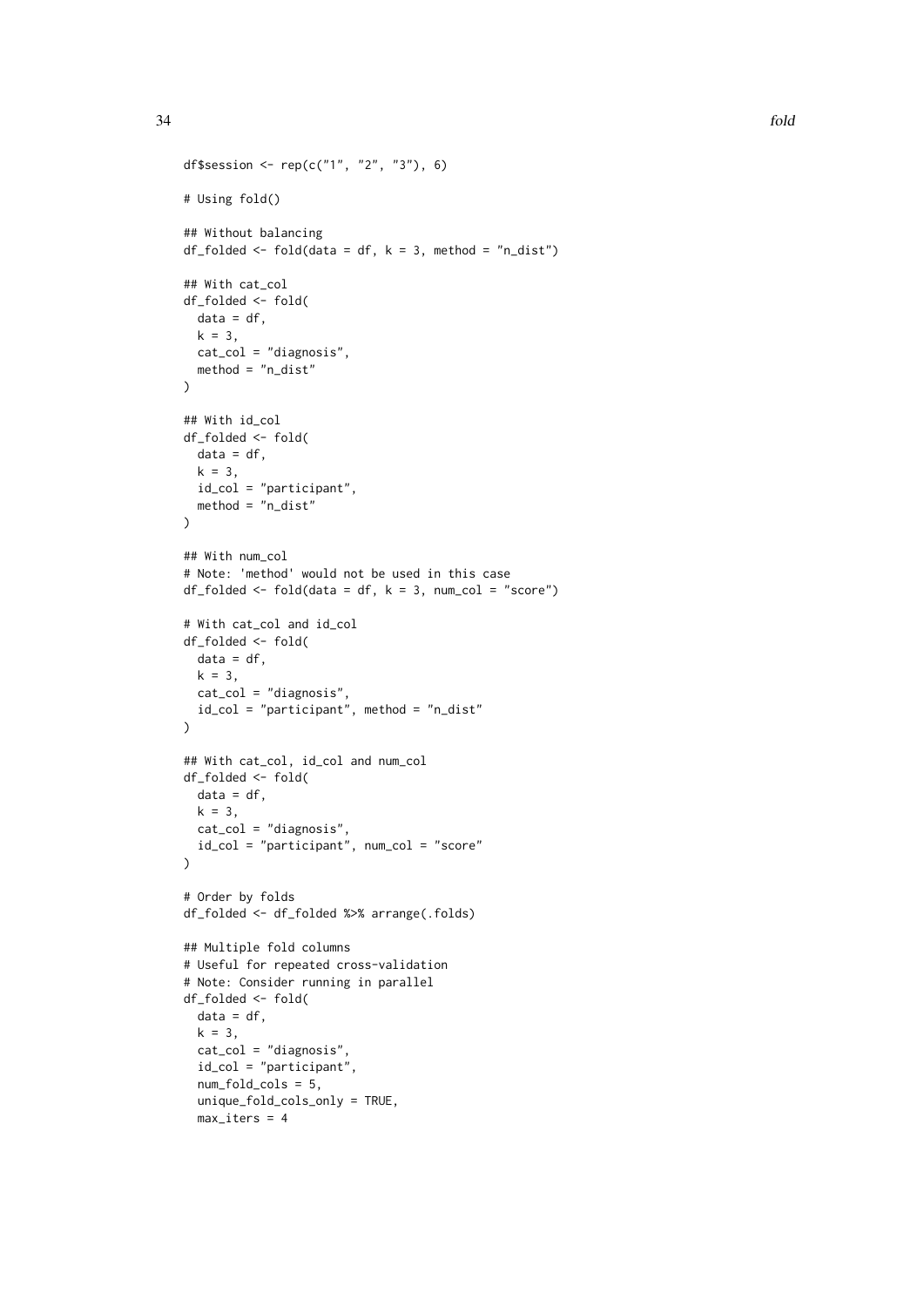)

```
# Different `k` per fold column
# Note: `length(k) == num_fold_cols`
df_folded <- fold(
 data = df,
 k = c(2, 3),
 cat_col = "diagnosis",
  id_col = "participant",
  num fold cols = 2.
 unique_fold_cols_only = TRUE,
 max\_iters = 4)
# Check the generated columns
# with `summarize_group_cols()`
summarize_group_cols(
 data = df_folded,
 group\_cols = paste@('folds', 1:2)\lambda## Check if additional `extreme_pairing_levels`
## improve the numerical balance
set.seed(2) # try with seed 1 as well
df_folded_1 <- fold(
 data = df,
 k = 3,
 num_col = "score",
  extreme_pairing_levels = 1
\lambdadf_folded_1 %>%
  dplyr::ungroup() %>%
  summarize_balances(group_cols = '.folds', num_cols = 'score')
set.seed(2) # Try with seed 1 as well
df_folded_2 <- fold(
 data = df,
 k = 3,
 num_col = "score",
 extreme_pairing_levels = 2
)
df_folded_2 %>%
  dplyr::ungroup() %>%
  summarize_balances(group_cols = '.folds', num_cols = 'score')
# We can directly compare how balanced the 'score' is
# in the two fold columns using a combination of
# `summarize_balances()` and `ranked_balances()`
# We see that the second fold column (made with `extreme_pairing_levels = 2`)
# has a lower standard deviation of its mean scores - meaning that they
# are more similar and thus more balanced
df_folded_1$.folds_2 <- df_folded_2$.folds
df_folded_1 %>%
  dplyr::ungroup() %>%
  summarize_balances(group_cols = c('.folds', '.folds_2'), num_cols = 'score') %>%
  ranked_balances()
```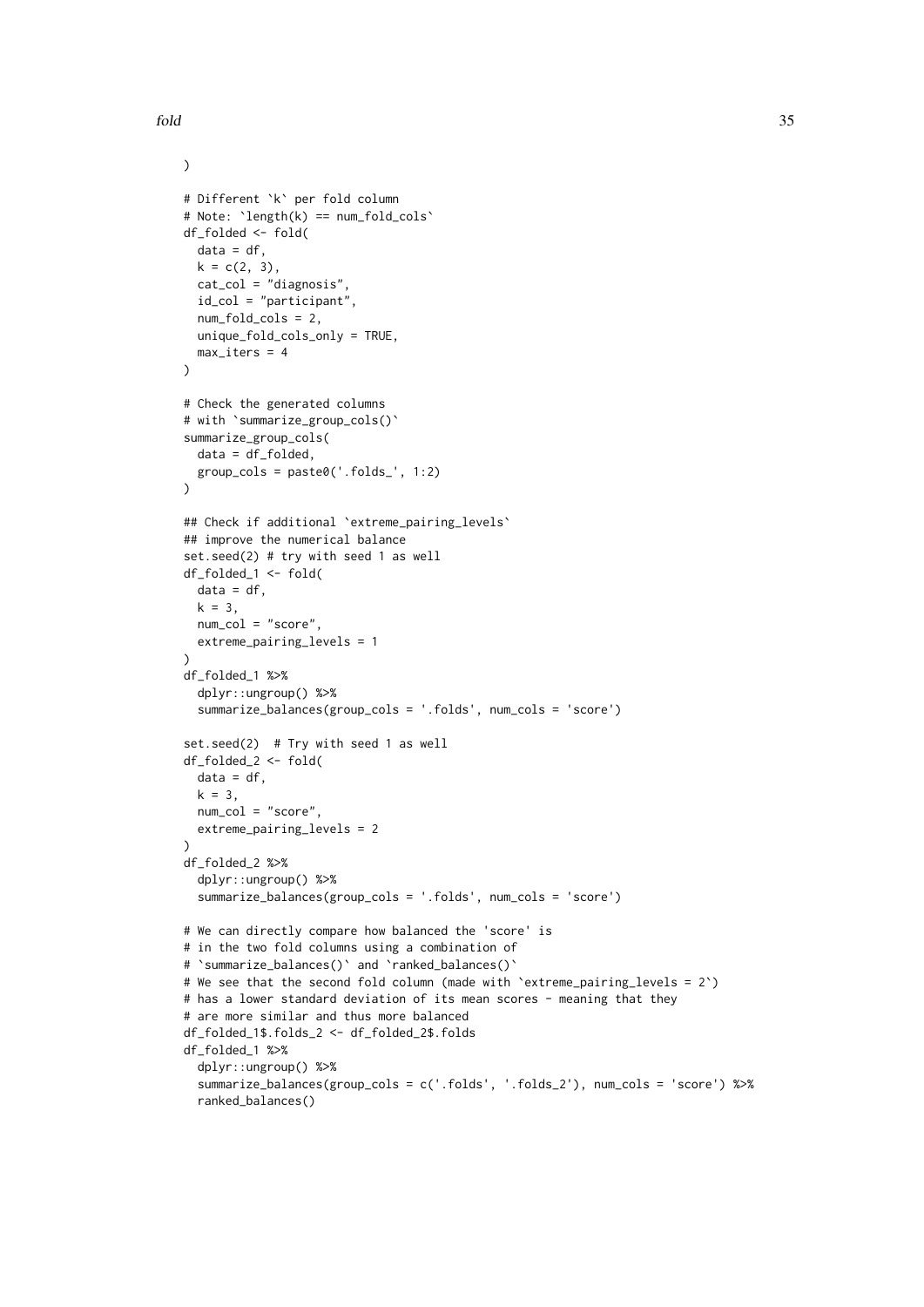#### <span id="page-35-1"></span><span id="page-35-0"></span>Description

#### [Stable]

Divides data into groups by a wide range of methods. Creates a grouping factor with 1s for group 1, 2s for group 2, etc. Returns a data.frame grouped by the grouping factor for easy use in magrittr `%>%` pipelines.

By default\*, the data points in a group are connected sequentially (e.g.  $c(1,1,2,2,3,3)$ ) and splitting is done from top to bottom. \*Except in the "every" method.

There are five types of grouping methods:

The "n\_\*" methods split the data into a given *number of groups*. They differ in how they handle excess data points.

The "greedy" method uses a *group size* to split the data into groups, greedily grabbing `n` data points from the top. The last group may thus differ in size (e.g.  $c(1,1,2,2,3)$ ).

The " $l$ <sub>x</sub>" methods use a *list* of either starting points (" $l$ <sub>starts"</sub>) or group sizes (" $l$ <sub>sizes</sub>"). The "l\_starts" method can also auto-detect group starts (when a value differs from the previous value).

The "every" method puts every 'n'th data point into the same group (e.g.  $c(1,2,3,1,2,3)$ ).

The step methods "staircase" and "primes" increase the group size by a step for each group.

Note: To create groups balanced by a categorical and/or numerical variable, see the [fold\(\)](#page-0-0) and [partition\(\)](#page-0-0) functions.

#### Usage

```
group(
  data,
  n,
  method = "n_dist",
  starts_col = NULL,
  force<sub>equal</sub> = FALSE,
  allow_zero = FALSE,
  return_factor = FALSE,
  descending = FALSE,
  randomize = FALSE,
  col_name = "groups",remove_missing_starts = FALSE
)
```
#### Arguments

| data | data. frame or vector. When a grouped data. frame, the function is applied<br>group-wise.                                                                                                  |
|------|--------------------------------------------------------------------------------------------------------------------------------------------------------------------------------------------|
| n.   | Depends on 'method'.                                                                                                                                                                       |
|      | Number of groups (default), group size, list of group sizes, list of group starts,<br>number of data points between group members, step size or prime number to<br>start at. See 'method'. |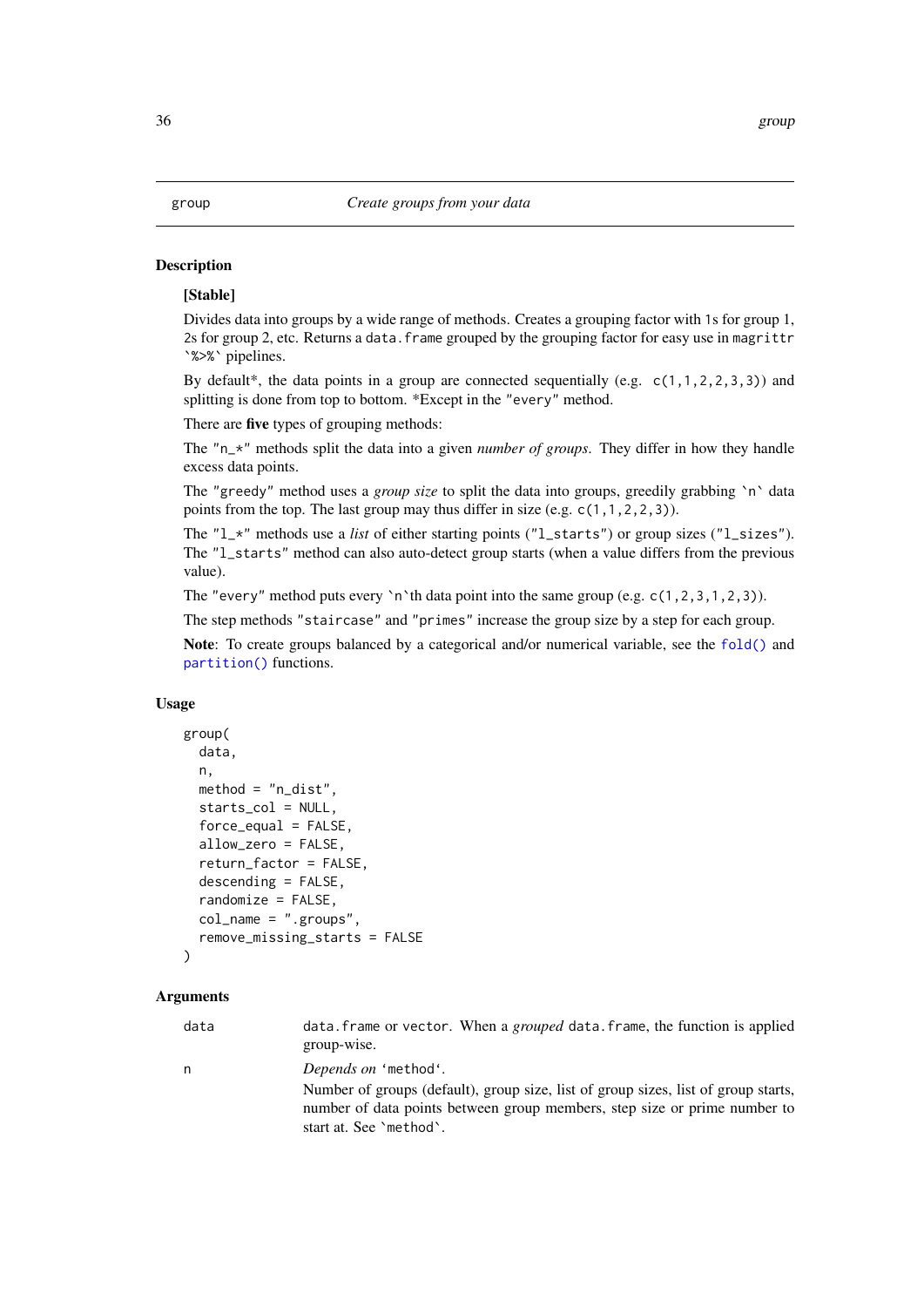Passed as whole number(s) and/or percentage(s) ( $0 \lt n \lt 1$ ) and/or character. Method "l\_starts" allows 'auto'.

<span id="page-36-0"></span>method "greedy", "n\_dist", "n\_fill", "n\_last", "n\_rand", "l\_sizes", "l\_starts", "every", "staircase", or "primes".

> Note: examples are sizes of the generated groups based on a vector with 57 elements.

**greedy:** Divides up the data greedily given a specified group size  $(e.g.10, 10, 10, 10, 10, 7)$ . `n` is group size.

**n** dist (default): Divides the data into a specified number of groups and distributes excess data points across groups  $(e,q,11,11,12,11,12)$ . `n` is number of groups.

n fill: Divides the data into a specified number of groups and fills up groups with excess data points from the beginning  $(e.g. 12, 12, 11, 11, 11)$ . `n` is number of groups.

n last: Divides the data into a specified number of groups. It finds the most equal group sizes possible, using all data points. Only the last group is able to differ in size  $(e.g.11, 11, 11, 11, 13)$ . `n` is number of groups.

**n** rand: Divides the data into a specified number of groups. Excess data points are placed randomly in groups (max. 1 per group)  $(e.g.12, 11, 11, 11, 12)$ . `n` is number of groups.

l\_sizes: Divides up the data by a list of group sizes. Excess data points are placed in an extra group at the end.  $E.g.n = list(0.2, 0.3) outputs group switches(11, 17, 29).$ `n` is a list of group sizes.

l\_starts: Starts new groups at specified values in the `starts\_col` vector. n is a list of starting positions. Skip values by c(value,skip\_to\_number) where skip\_to\_number is the nth appearance of the value in the vector after the previous group start. The first data point is automatically a starting position.

 $E.q.n = c(1, 3, 7, 25, 50) outputsgrows with sizes (2, 4, 18, 25, 8).$ To skip: givenvectorc("a", "e", "o", "a", "e", "o"),  $n = list("a", "e", c("o", 2)) outputsgroups$ 

If passing  $n ='$  auto' the starting positions are automatically found such that a group is started whenever a value differs from the previous value (see [find\\_starts\(](#page-26-1))). Note that all NAs are first replaced by a single unique value, meaning that they will also cause group starts. See [differs\\_from\\_previous\(](#page-20-1)) to set a threshold for what is considered "different".

 $E.g.n = "auto" for c(10, 10, 7, 8, 8, 9) would start groups at the first 10, 7, 8, and 9, and give c(1, 1, 2, 3).$ 

every: Combines every 'n'th data point into a group.  $(e.g. 12, 12, 11, 11, 11 with n =$ 5).

`n` is the number of data points between group members ("every n").

staircase: Uses step size to divide up the data. Group size increases with 1 step for every group, until there is no more data  $(e.g. 5, 10, 15, 20, 7)$ . `n` is step size.

primes: Uses prime numbers as group sizes. Group size increases to the next prime number until there is no more data.  $(e.g. 5, 7, 11, 13, 17, 4)$ . `n` is the prime number to start at.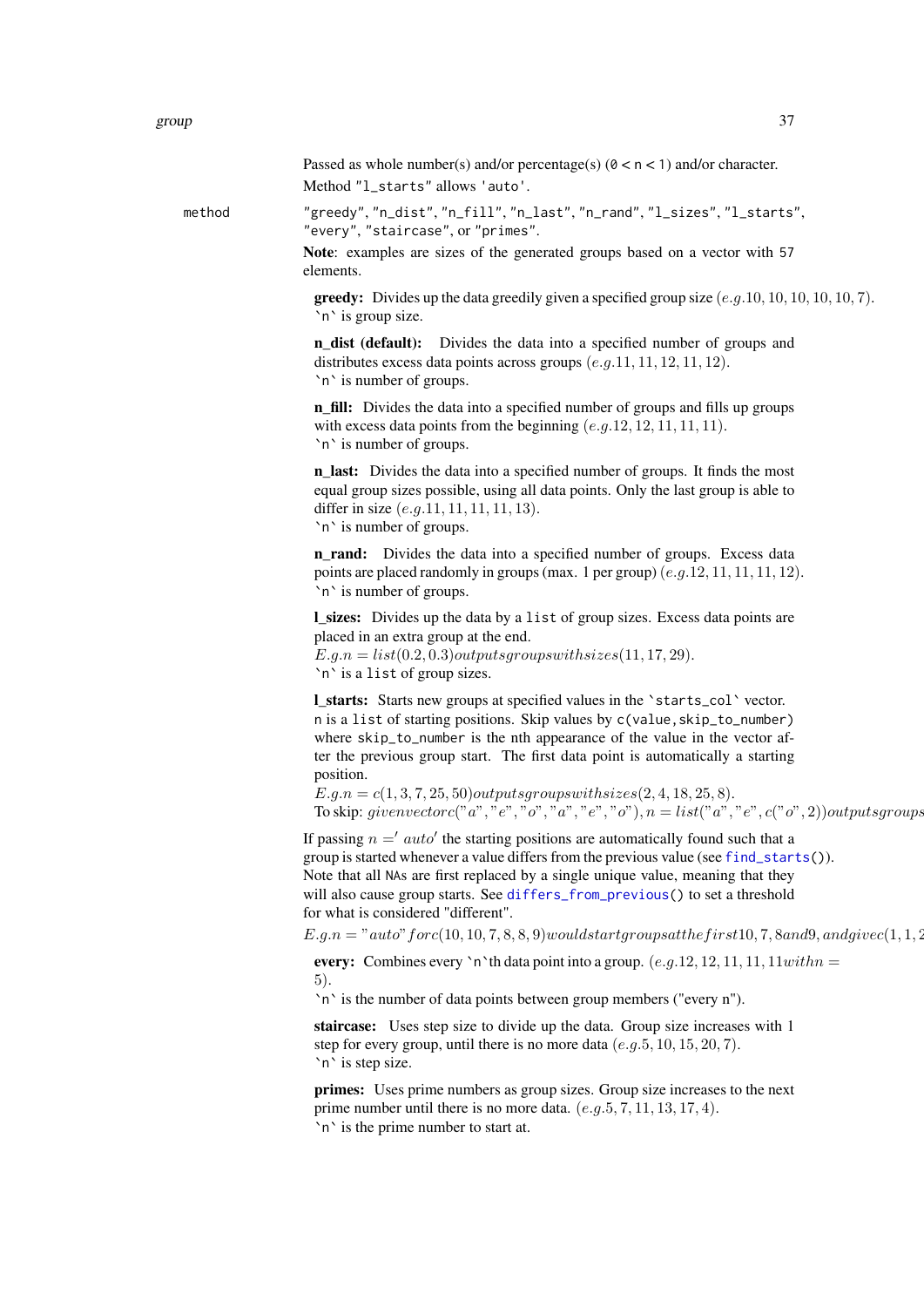<span id="page-37-0"></span>

| starts_col            | Name of column with values to match in method "1_starts" when 'data' is<br>a data. frame. Pass 'index' to use row names. (Character) |
|-----------------------|--------------------------------------------------------------------------------------------------------------------------------------|
| force_equal           | Create equal groups by discarding excess data points. Implementation varies<br>between methods. (Logical)                            |
| allow_zero            | Whether $\infty$ can be passed as 0. Can be useful when programmatically finding<br>n. (Logical)                                     |
| return_factor         | Only return the grouping factor. (Logical)                                                                                           |
| descending            | Change the direction of the method. (Not fully implemented) (Logical)                                                                |
| randomize             | Randomize the grouping factor. (Logical)                                                                                             |
| col name              | Name of the added grouping factor.                                                                                                   |
| remove_missing_starts |                                                                                                                                      |
|                       | Recursively remove elements from the list of starts that are not found. For<br>method "1_starts" only. (Logical)                     |

#### Value

data.frame grouped by existing grouping variables and the new grouping factor.

#### Author(s)

Ludvig Renbo Olsen, <r-pkgs@ludvigolsen.dk>

#### See Also

Other grouping functions: [all\\_groups\\_identical\(](#page-1-1)), [collapse\\_groups\\_by](#page-14-1), [collapse\\_groups\(](#page-5-1)), [fold\(](#page-28-1)), [group\\_factor\(](#page-39-1)), [partition\(](#page-42-1)), [splt\(](#page-47-1))

Other staircase tools: [%primes%\(](#page-57-1)), [%staircase%\(](#page-58-1)), [group\\_factor\(](#page-39-1))

Other l\_starts tools: [differs\\_from\\_previous\(](#page-20-1)), [find\\_missing\\_starts\(](#page-25-1)), [find\\_starts\(](#page-26-1)), [group\\_factor\(](#page-39-1))

```
# Attach packages
library(groupdata2)
library(dplyr)
# Create data frame
df <- data.frame(
  "x" = c(1:12),
  "species" = factor(rep(c("cat", "pig", "human"), 4)),
  "age" = sample(c(1:100), 12)
)
# Using group()
df_grouped <- group(df, n = 5, method = "n_dist")
# Using group() in pipeline to get mean age
df_means <- df %>%
  group(n = 5, method = "n_dist") %>%
  dplyr::summarise(mean_age = mean(age))
# Using group() with `l_sizes`
df_grouped <- group(
```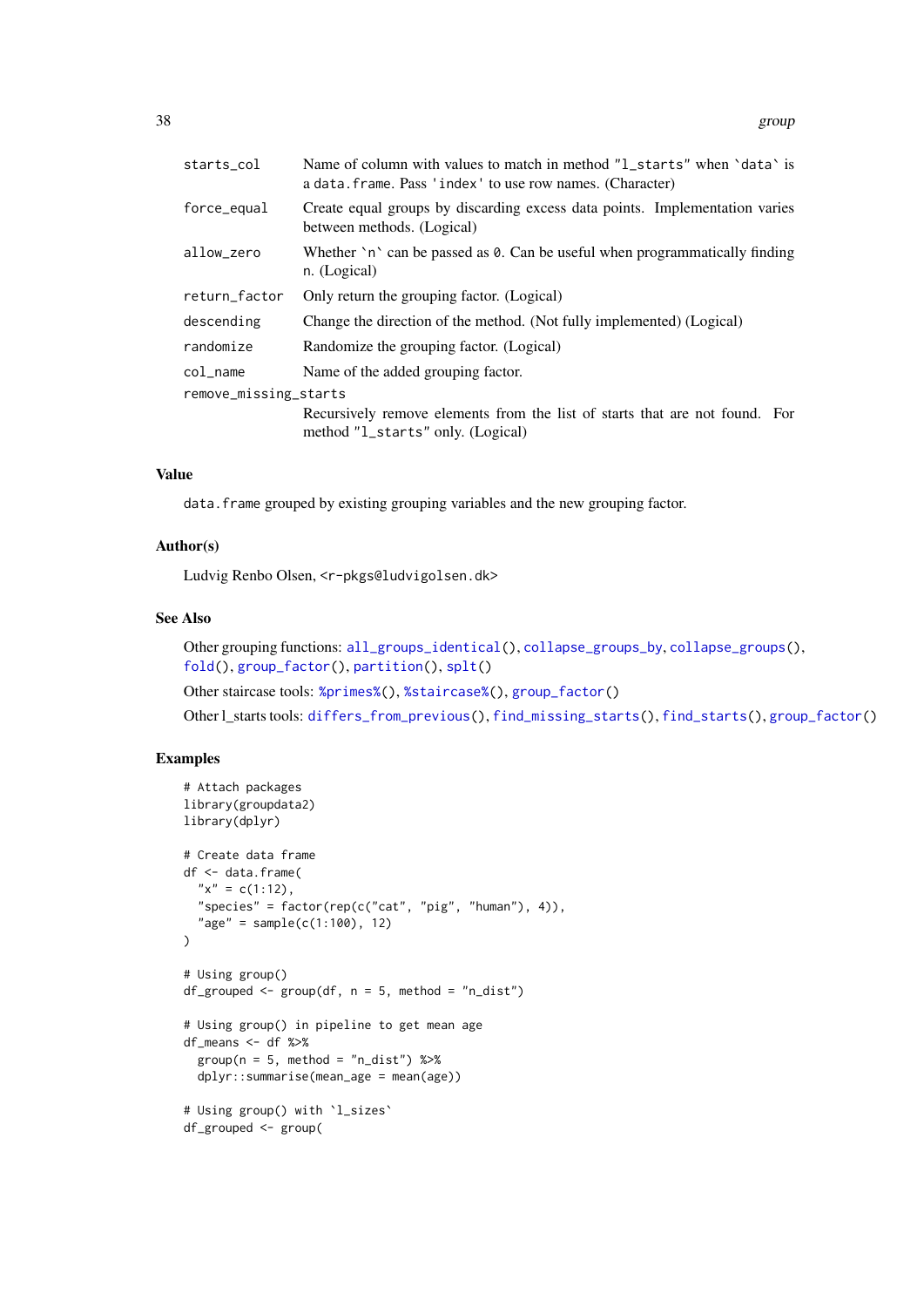#### <span id="page-38-0"></span>groupdata2 39

```
data = df,
  n = list(0.2, 0.3),
  method = "l_sizes"
)
# Using group_factor() with `l_starts`
# `c('pig', 2)` skips to the second appearance of
# 'pig' after the first appearance of 'cat'
df_grouped <- group(
  data = df.
 n = list("cat", c("pig", 2), "human"),method = "l_starts",
  starts_col = "species"
)
```
groupdata2 *groupdata2: A package for creating groups from data*

#### Description

Methods for dividing data into groups. Create balanced partitions and cross-validation folds. Perform time series windowing and general grouping and splitting of data. Balance existing groups with up- and downsampling.

#### Details

The groupdata2 package provides six main functions: group(), group\_factor(), splt(), partition(), fold(), and balance().

#### group

Create groups from your data.

Divides data into groups by a wide range of methods. Creates a grouping factor with 1s for group 1, 2s for group 2, etc. Returns a data.frame grouped by the grouping factor for easy use in magrittr pipelines.

Go to [group\(](#page-35-1))

## group\_factor

Create grouping factor for subsetting your data.

Divides data into groups by a wide range of methods. Creates and returns a grouping factor with 1s for group 1, 2s for group 2, etc.

Go to [group\\_factor\(](#page-39-1))

#### splt

Split data by a wide range of methods.

Divides data into groups by a wide range of methods. Splits data by these groups.

Go to [splt\(](#page-47-1))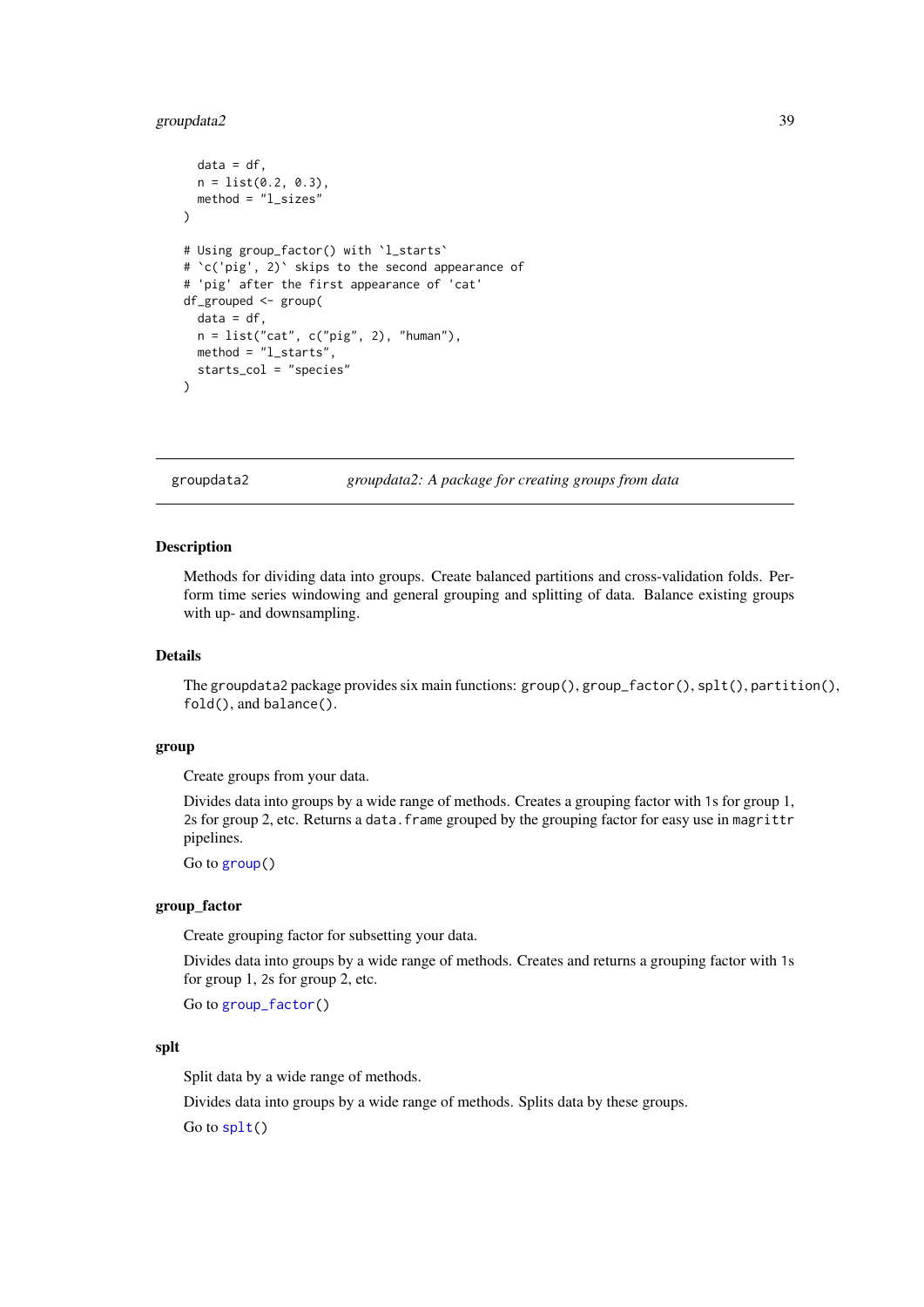#### <span id="page-39-0"></span>partition

Create balanced partitions (e.g. training/test sets).

Splits data into partitions. Balances a given categorical variable between partitions and keeps (if possible) all data points with a shared ID (e.g. participant\_id) in the same partition.

Go to [partition\(](#page-42-1))

#### fold

Create balanced folds for cross-validation.

Divides data into groups (folds) by a wide range of methods. Balances a given categorical variable between folds and keeps (if possible) all data points with the same ID (e.g. participant\_id) in the same fold.

Go to [fold\(](#page-28-1))

#### balance

Balance the sizes of your groups with up- and downsampling.

Uses up- and/or downsampling to fix the group sizes to the min, max, mean, or median group size or to a specific number of rows. Has a set of methods for balancing on ID level.

Go to [balance\(](#page-2-1))

#### Author(s)

Ludvig Renbo Olsen, <r-pkgs@ludvigolsen.dk>

<span id="page-39-1"></span>group\_factor *Create grouping factor for subsetting your data*

#### Description

#### [Stable]

Divides data into groups by a wide range of methods. Creates and returns a grouping factor with 1s for *group 1*, 2s for *group 2*, etc.

By default\*, the data points in a group are connected sequentially (e.g.  $c(1,1,2,2,3,3)$ ) and splitting is done from top to bottom. \*Except in the "every" method.

There are five types of grouping methods:

The "n\_\*" methods split the data into a given *number of groups*. They differ in how they handle excess data points.

The "greedy" method uses a *group size* to split the data into groups, greedily grabbing `n` data points from the top. The last group may thus differ in size (e.g. c(1,1,2,2,3)).

The "l<sub>\*</sub>" methods use a *list* of either starting points ("l starts") or group sizes ("l sizes"). The "l\_starts" method can also auto-detect group starts (when a value differs from the previous value).

The "every" method puts every 'n'th data point into the same group (e.g.  $c(1, 2, 3, 1, 2, 3)$ ).

The step methods "staircase" and "primes" increase the group size by a step for each group.

Note: To create groups balanced by a categorical and/or numerical variable, see the [fold\(\)](#page-0-0) and [partition\(\)](#page-0-0) functions.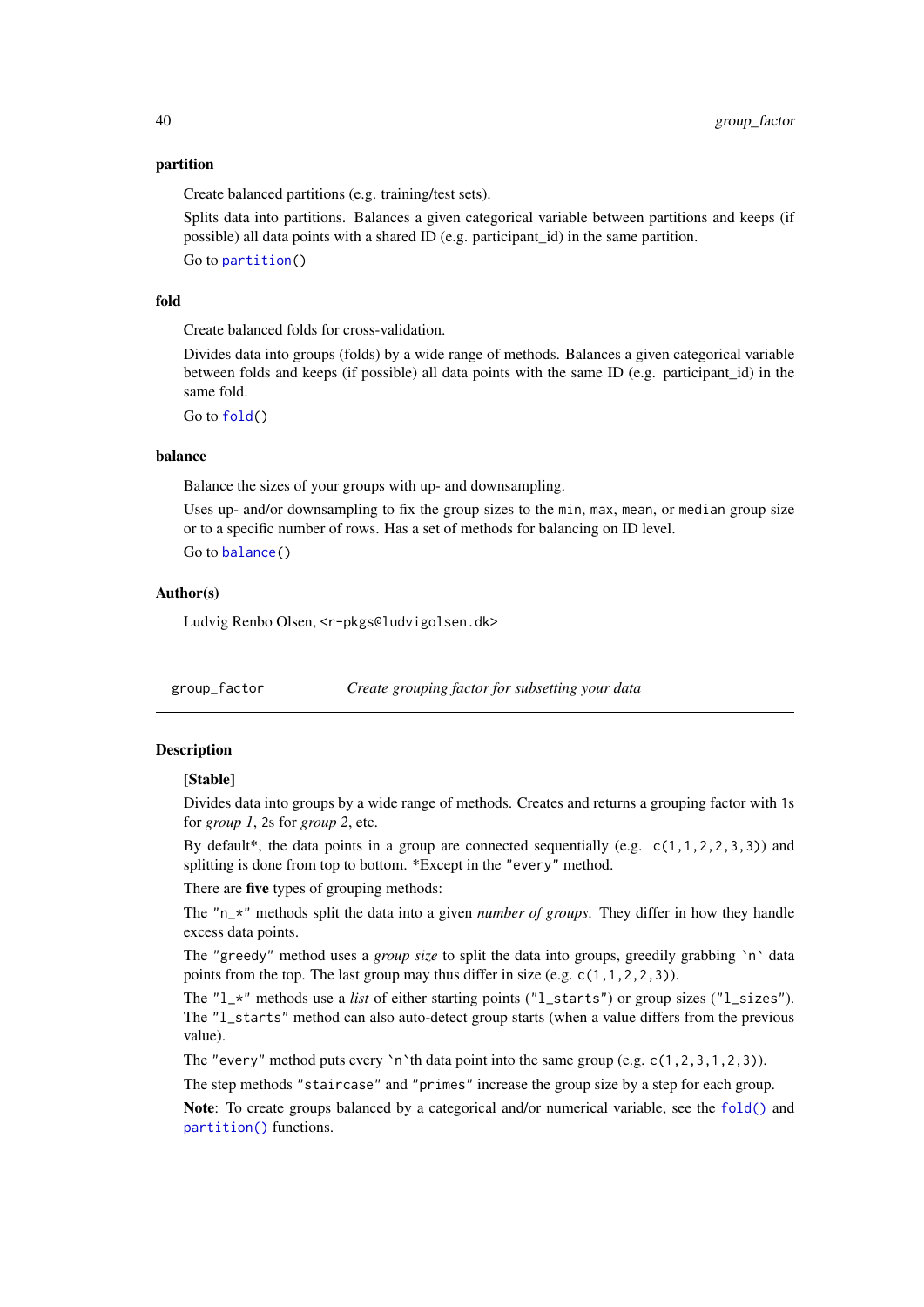## group\_factor 41

## Usage

```
group_factor(
  data,
 n,
 method = "n\_dist",
  starts_col = NULL,
  force_equal = FALSE,
  allow_zero = FALSE,
  descending = FALSE,
 randomize = FALSE,
 remove_missing_starts = FALSE
)
```
## Arguments

| data   | data. frame or vector. When a grouped data. frame, the function is applied<br>group-wise.                                                                                                                                                     |
|--------|-----------------------------------------------------------------------------------------------------------------------------------------------------------------------------------------------------------------------------------------------|
| n      | Depends on 'method'.                                                                                                                                                                                                                          |
|        | Number of groups (default), group size, list of group sizes, list of group starts,<br>number of data points between group members, step size or prime number to<br>start at. See 'method'.                                                    |
|        | Passed as whole number(s) and/or percentage(s) $(0 < n < 1)$ and/or character.                                                                                                                                                                |
|        | Method "l_starts" allows 'auto'.                                                                                                                                                                                                              |
| method | "greedy", "n_dist", "n_fill", "n_last", "n_rand", "l_sizes", "l_starts",<br>"every", "staircase", or "primes".                                                                                                                                |
|        | Note: examples are sizes of the generated groups based on a vector with 57<br>elements.                                                                                                                                                       |
|        | <b>greedy:</b> Divides up the data greedily given a specified group size $(e.g. 10, 10, 10, 10, 10, 7)$ .<br>`n` is group size.                                                                                                               |
|        | n_dist (default): Divides the data into a specified number of groups and<br>distributes excess data points across groups $(e.g. 11, 11, 12, 11, 12)$ .<br>`n` is number of groups.                                                            |
|        | <b>n_fill:</b> Divides the data into a specified number of groups and fills up groups<br>with excess data points from the beginning $(e.g. 12, 12, 11, 11, 11)$ .<br>`n` is number of groups.                                                 |
|        | n_last: Divides the data into a specified number of groups. It finds the most<br>equal group sizes possible, using all data points. Only the last group is able to<br>differ in size $(e.g.11, 11, 11, 11, 13)$ .<br>`n` is number of groups. |
|        | <b>n_rand:</b> Divides the data into a specified number of groups. Excess data<br>points are placed randomly in groups (max. 1 per group) $(e.g. 12, 11, 11, 11, 12)$ .<br>`n` is number of groups.                                           |
|        | <b>L_sizes:</b> Divides up the data by a list of group sizes. Excess data points are<br>placed in an extra group at the end.<br>$E.g.n = list(0.2, 0.3) outputs groups with sizes(11, 17, 29).$<br>'n' is a list of group sizes.              |
|        | <b>L_starts:</b> Starts new groups at specified values in the 'starts_col' vector.                                                                                                                                                            |
|        |                                                                                                                                                                                                                                               |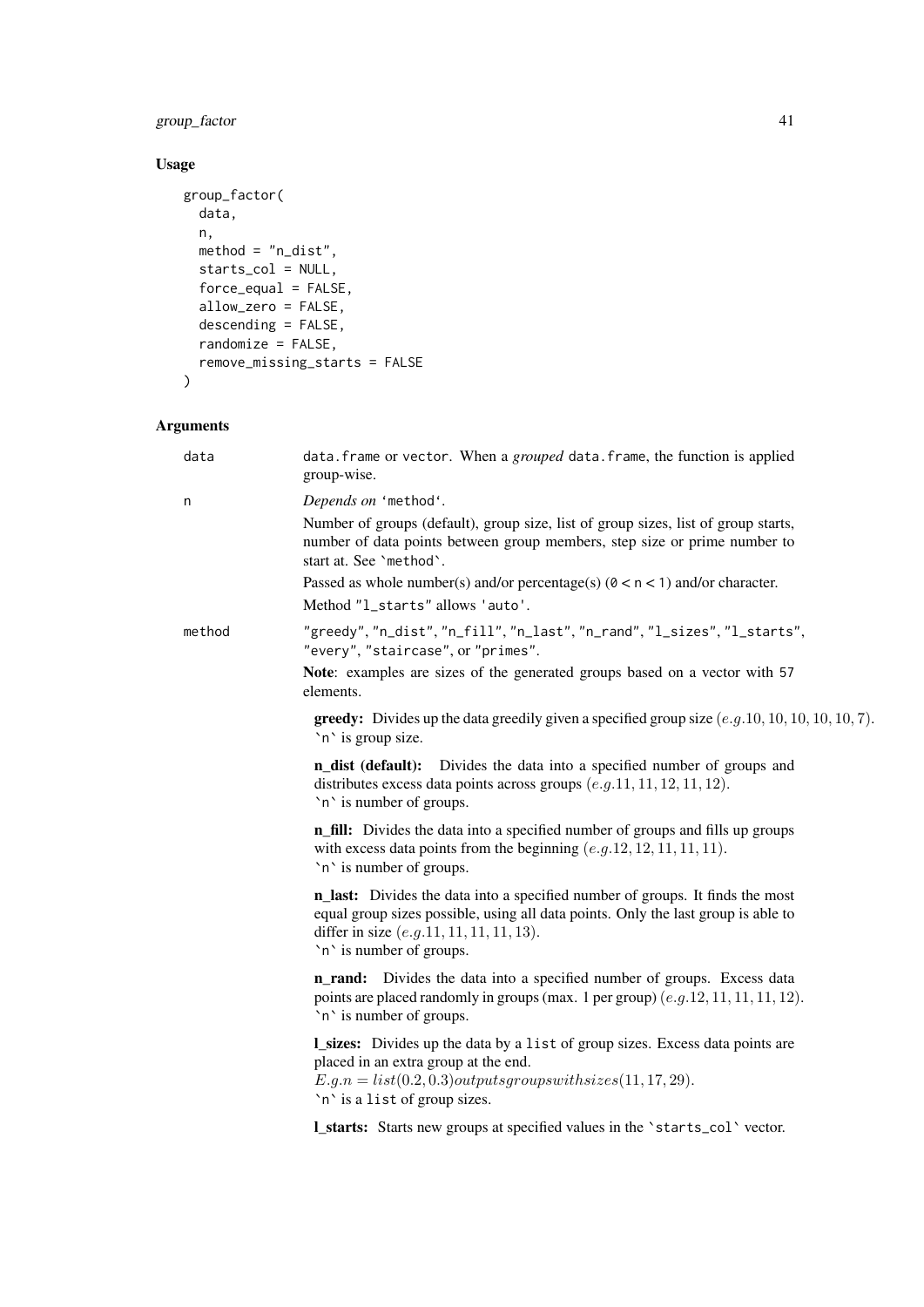<span id="page-41-0"></span>

|                       | n is a list of starting positions. Skip values by c(value, skip_to_number)<br>where skip_to_number is the nth appearance of the value in the vector af-<br>ter the previous group start. The first data point is automatically a starting<br>position.<br>$E.g.n = c(1, 3, 7, 25, 50) outputs group switches (2, 4, 18, 25, 8).$<br>To skip: given vector $c("a", "e", "o", "a", "e", "o"), n = list("a", "e", c("o", 2)) outputsgroups$ |
|-----------------------|------------------------------------------------------------------------------------------------------------------------------------------------------------------------------------------------------------------------------------------------------------------------------------------------------------------------------------------------------------------------------------------------------------------------------------------|
|                       | If passing $n = 'auto'$ the starting positions are automatically found such that a<br>group is started whenever a value differs from the previous value (see find_starts()).<br>Note that all NAs are first replaced by a single unique value, meaning that they<br>will also cause group starts. See differs_from_previous() to set a threshold<br>for what is considered "different".                                                  |
|                       | $E.g.n = "auto" for c(10, 10, 7, 8, 8, 9) would start groups at the first 10, 7, 8 and 9, and give c(1, 1, 2)$                                                                                                                                                                                                                                                                                                                           |
|                       | every: Combines every 'n'th data point into a group. $(e.g. 12, 12, 11, 11, 11 with n =$<br>5).<br>'n' is the number of data points between group members ("every n").                                                                                                                                                                                                                                                                   |
|                       | staircase: Uses step size to divide up the data. Group size increases with 1<br>step for every group, until there is no more data $(e.g. 5, 10, 15, 20, 7)$ .<br>`n` is step size.                                                                                                                                                                                                                                                       |
|                       | primes: Uses prime numbers as group sizes. Group size increases to the next<br>prime number until there is no more data. $(e.g. 5, 7, 11, 13, 17, 4)$ .<br>`n` is the prime number to start at.                                                                                                                                                                                                                                          |
| starts_col            | Name of column with values to match in method "1_starts" when 'data' is<br>a data. frame. Pass 'index' to use row names. (Character)                                                                                                                                                                                                                                                                                                     |
| force_equal           | Create equal groups by discarding excess data points. Implementation varies<br>between methods. (Logical)                                                                                                                                                                                                                                                                                                                                |
| allow_zero            | Whether 'n' can be passed as 0. Can be useful when programmatically finding<br>n. (Logical)                                                                                                                                                                                                                                                                                                                                              |
| descending            | Change the direction of the method. (Not fully implemented) (Logical)                                                                                                                                                                                                                                                                                                                                                                    |
| randomize             | Randomize the grouping factor. (Logical)                                                                                                                                                                                                                                                                                                                                                                                                 |
| remove_missing_starts |                                                                                                                                                                                                                                                                                                                                                                                                                                          |
|                       | Recursively remove elements from the list of starts that are not found. For<br>method "1_starts" only. (Logical)                                                                                                                                                                                                                                                                                                                         |
|                       |                                                                                                                                                                                                                                                                                                                                                                                                                                          |

## Value

Grouping factor with 1s for group 1, 2s for group 2, etc.

N.B. If 'data' is a *grouped* data.frame, the output is a data.frame with the existing groupings and the generated grouping factor. The row order from `data` is maintained.

## Author(s)

Ludvig Renbo Olsen, <r-pkgs@ludvigolsen.dk>

#### See Also

Other grouping functions: [all\\_groups\\_identical\(](#page-1-1)), [collapse\\_groups\\_by](#page-14-1), [collapse\\_groups\(](#page-5-1)), [fold\(](#page-28-1)), [group\(](#page-35-1)), [partition\(](#page-42-1)), [splt\(](#page-47-1))

Other staircase tools: [%primes%\(](#page-57-1)), [%staircase%\(](#page-58-1)), [group\(](#page-35-1))

Other l\_starts tools: [differs\\_from\\_previous\(](#page-20-1)), [find\\_missing\\_starts\(](#page-25-1)), [find\\_starts\(](#page-26-1)), [group\(](#page-35-1))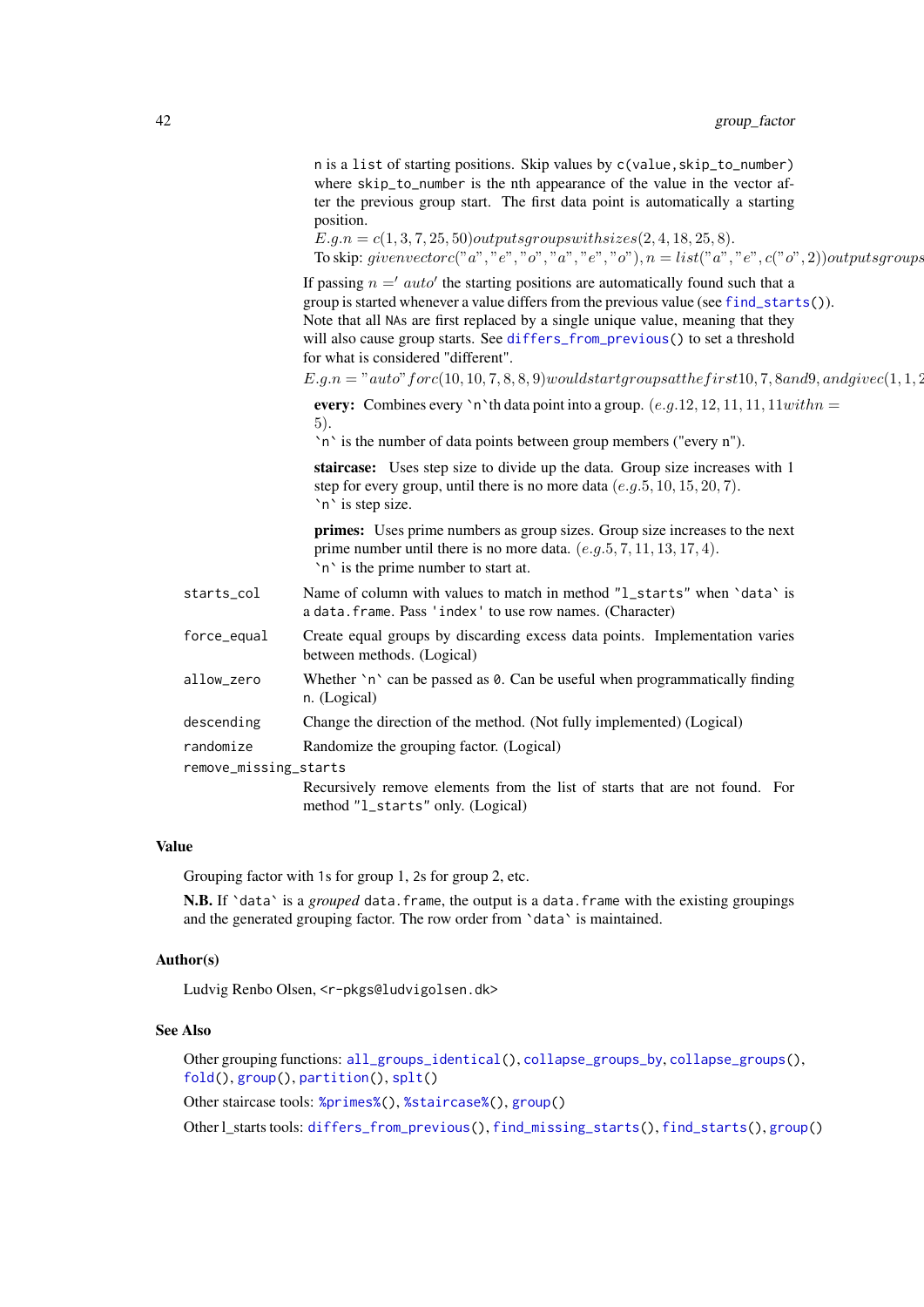#### <span id="page-42-0"></span>partition and the contract of the contract of the contract of the contract of the contract of the contract of the contract of the contract of the contract of the contract of the contract of the contract of the contract of

#### Examples

```
# Attach packages
library(groupdata2)
library(dplyr)
# Create a data frame
df <- data.frame(
  "x" = c(1:12),
  "species" = factor(rep(c("cat", "pig", "human"), 4)),
  "age" = sample(c(1:100), 12)
)
# Using group_factor() with n_dist
groups <- group_factor(df, 5, method = "n_dist")
df$groups <- groups
# Using group_factor() with greedy
groups <- group_factor(df, 5, method = "greedy")
df$groups <- groups
# Using group_factor() with l_sizes
groups <- group_factor(df, list(0.2, 0.3), method = "l_sizes")
df$groups <- groups
# Using group_factor() with l_starts
groups <- group_factor(df, list("cat", c("pig", 2), "human"),
  method = "l_starts", starts_col = "species"
)
df$groups <- groups
```
<span id="page-42-1"></span>partition *Create balanced partitions*

### Description

#### [Stable]

Splits data into partitions. Balances a given categorical variable and/or numerical variable between partitions and keeps (if possible) all data points with a shared ID (e.g. participant\_id) in the same partition.

#### Usage

```
partition(
  data,
  p = 0.2,
  cat\_col = NULL,
  num\_col = NULL,
  id\_col = NULL,id_aggregation_fn = sum,
  extreme_pairing_levels = 1,
  force_{equal} = FALSE,list_out = TRUE
)
```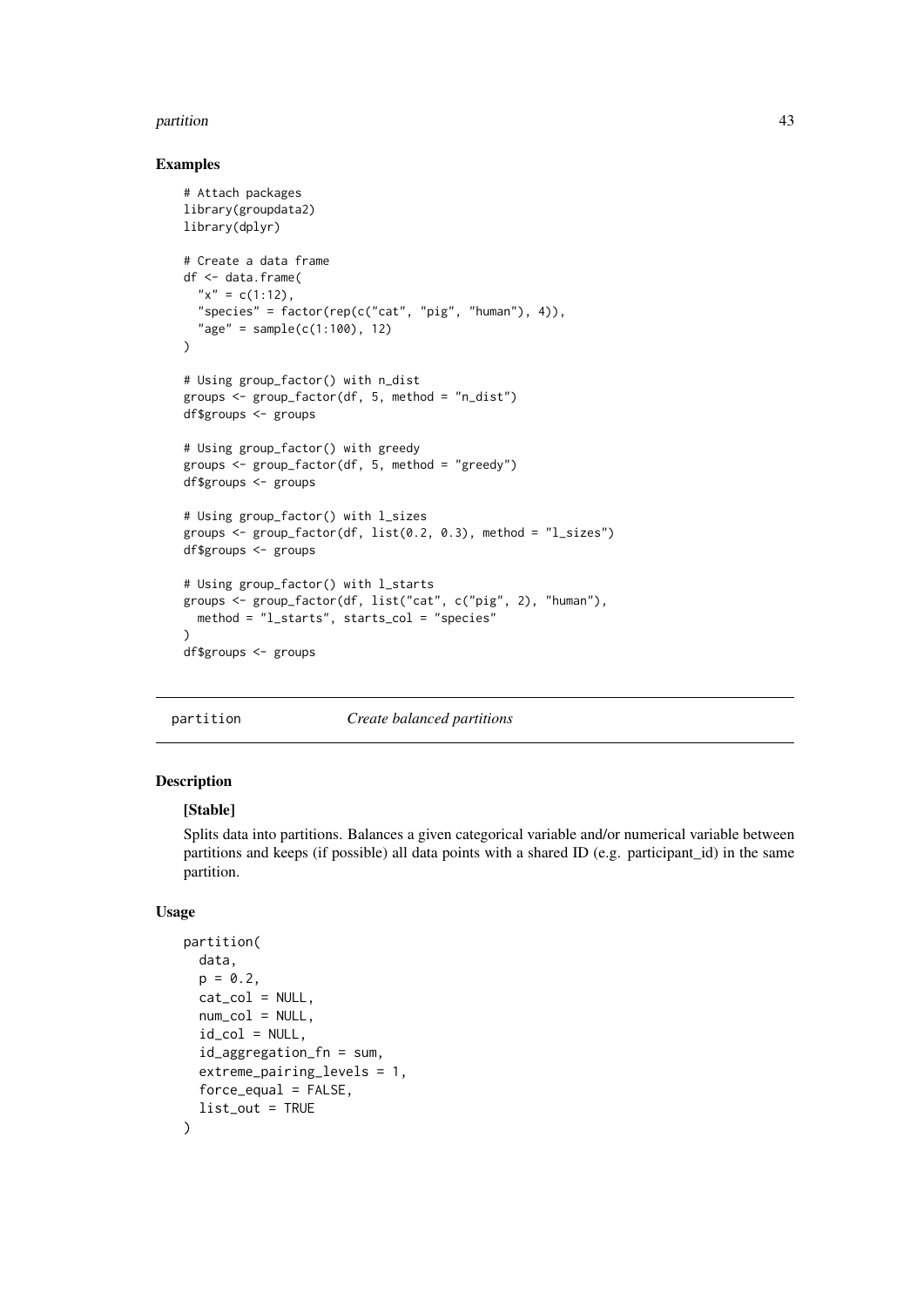## <span id="page-43-0"></span>Arguments

| data                   | data. frame. Can be <i>grouped</i> , in which case the function is applied group-wise.                                                                                                                                               |  |
|------------------------|--------------------------------------------------------------------------------------------------------------------------------------------------------------------------------------------------------------------------------------|--|
| p                      | List or vector of partition sizes. Given as whole number(s) and/or percentage(s)<br>(0 < 'p' < 1).                                                                                                                                   |  |
|                        | E.g. $c(0.2, 3, 0.1)$ .                                                                                                                                                                                                              |  |
| cat_col                | Name of categorical variable to balance between partitions.                                                                                                                                                                          |  |
|                        | E.g. when training and testing a model for predicting a binary variable (a or b),<br>we usually want both classes represented in both the training set and the test set.                                                             |  |
|                        | N.B. If also passing an 'id_col', 'cat_col' should be constant within each<br>ID.                                                                                                                                                    |  |
| num_col                | Name of numerical variable to balance between partitions.                                                                                                                                                                            |  |
|                        | N.B. When used with 'id_col', values in 'num_col' for each ID are aggre-<br>gated using 'id_aggregation_fn' before being balanced.                                                                                                   |  |
| id_col                 | Name of factor with IDs. Used to keep all rows that share an ID in the same<br>partition (if possible).                                                                                                                              |  |
|                        | E.g. If we have measured a participant multiple times and want to see the effect<br>of time, we want to have all observations of this participant in the same partition.                                                             |  |
|                        | N.B. When 'data' is a grouped data. frame (see dplyr::group_by()), IDs<br>that appear in multiple groupings might end up in different partitions in those<br>groupings.                                                              |  |
| id_aggregation_fn      |                                                                                                                                                                                                                                      |  |
|                        | Function for aggregating values in 'num_col' for each ID, before balancing<br>'num_col'.                                                                                                                                             |  |
|                        | N.B. Only used when 'num_col' and 'id_col' are both specified.                                                                                                                                                                       |  |
| extreme_pairing_levels |                                                                                                                                                                                                                                      |  |
|                        | How many levels of extreme pairing to do when balancing partitions by a nu-<br>merical column (i.e. 'num_col' is specified).                                                                                                         |  |
|                        | <b>Extreme pairing:</b> Rows/pairs are ordered as smallest, largest, second smallest,<br>second largest, etc. If 'extreme_pairing_levels' > 1, this is done "recur-<br>sively" on the extreme pairs. See 'Details/num_col' for more. |  |
|                        | N.B. Larger values work best with large datasets. If set too high, the result might<br>not be stochastic. Always check if an increase actually makes the partitions more<br>balanced. See 'Examples'.                                |  |
| force_equal            | Whether to discard excess data. (Logical)                                                                                                                                                                                            |  |
| list_out               | Whether to return partitions in a list. (Logical)                                                                                                                                                                                    |  |
|                        | N.B. When 'data' is a grouped data. frame, the output is always a data. frame<br>with partition identifiers.                                                                                                                         |  |
|                        |                                                                                                                                                                                                                                      |  |

## Details

## cat\_col:

- 1. `data` is subset by `cat\_col`.
- 2. Subsets are partitioned and merged.

## id\_col:

1. Partitions are created from unique IDs.

## num\_col: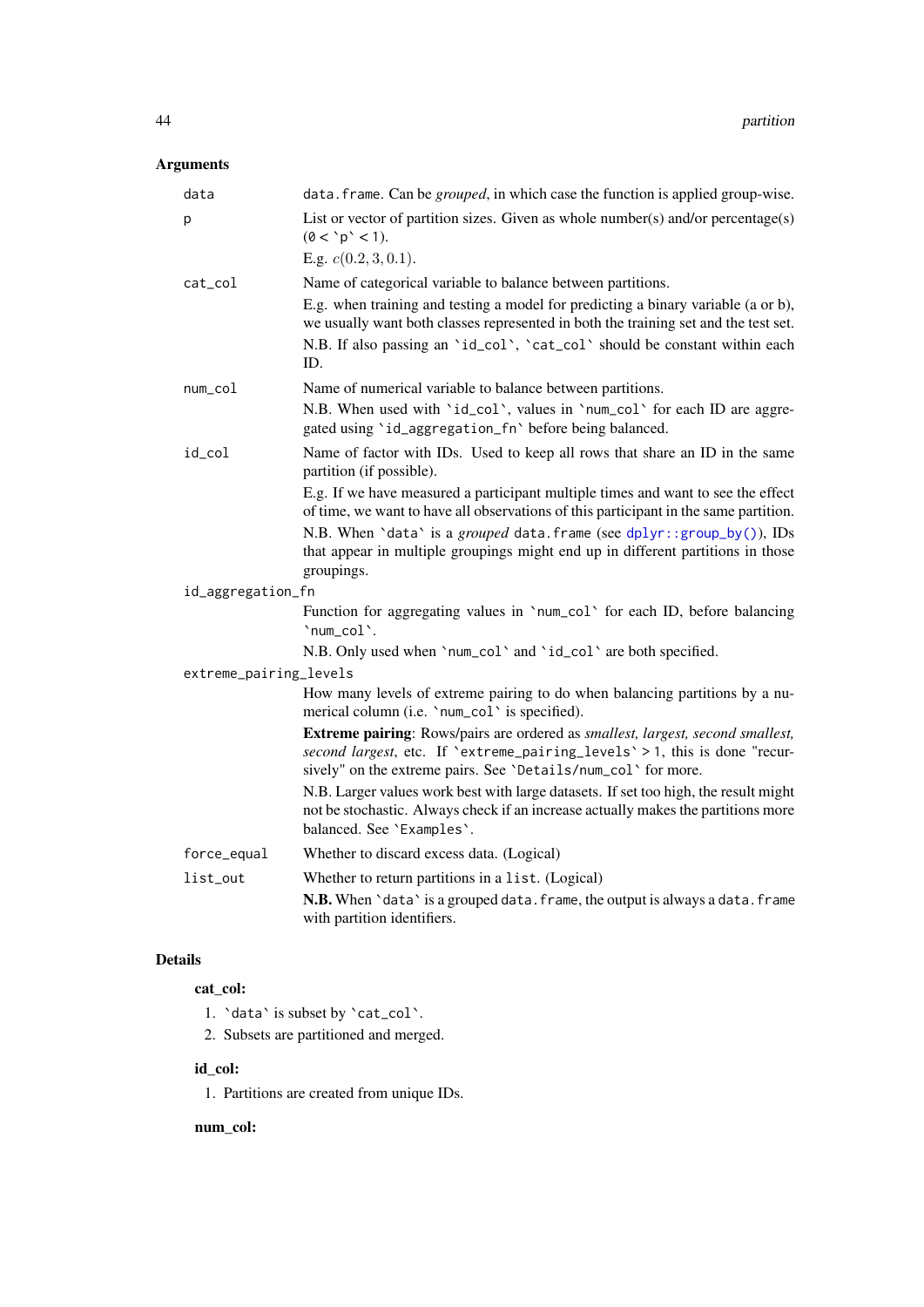- 1. Rows are shuffled. Note that this will only affect rows with the same value in `num\_col`.
- 2. Extreme pairing 1: Rows are ordered as *smallest, largest, second smallest, second largest*, etc. Each pair get a group identifier.
- 3. If `extreme\_pairing\_levels` > 1: The group identifiers are reordered as *smallest, largest, second smallest, second largest*, etc., by the sum of `num\_col` in the represented rows. These pairs (of pairs) get a new set of group identifiers, and the process is repeated `extreme\_pairing\_levels`-2 times. Note that the group identifiers at the last level will represent 2^ `extreme\_pairing\_levels` rows, why you should be careful when choosing that setting.
- 4. The final group identifiers are shuffled, and their order is applied to the full dataset.
- 5. The ordered dataset is split by the sizes in `p`.

N.B. When doing extreme pairing of an unequal number of rows, the row with the largest value is placed in a group by itself, and the order is instead: *smallest, second largest, second smallest, third largest, ...* , largest.

#### cat\_col AND id\_col:

- 1. `data` is subset by `cat\_col`.
- 2. Partitions are created from unique IDs in each subset.
- 3. Subsets are merged.

#### cat\_col AND num\_col:

- 1. `data` is subset by `cat\_col`.
- 2. Subsets are partitioned by `num\_col`.
- 3. Subsets are merged.

#### num\_col AND id\_col:

- 1. Values in `num\_col` are aggregated for each ID, using id\_aggregation\_fn.
- 2. The IDs are partitioned, using the aggregated values as "num\_col".
- 3. The partition identifiers are transferred to the rows of the IDs.

#### cat\_col AND num\_col AND id\_col:

- 1. Values in `num\_col` are aggregated for each ID, using id\_aggregation\_fn.
- 2. IDs are subset by `cat\_col`.
- 3. The IDs for each subset are partitioned, by using the aggregated values as "num\_col".
- 4. The partition identifiers are transferred to the rows of the IDs.

#### Value

If `list\_out` is TRUE:

A list of partitions where partitions are data. frames.

If `list\_out` is FALSE:

A data.frame with grouping factor for subsetting.

N.B. When 'data' is a grouped data. frame, the output is always a data. frame with a grouping factor.

#### Author(s)

Ludvig Renbo Olsen, <r-pkgs@ludvigolsen.dk>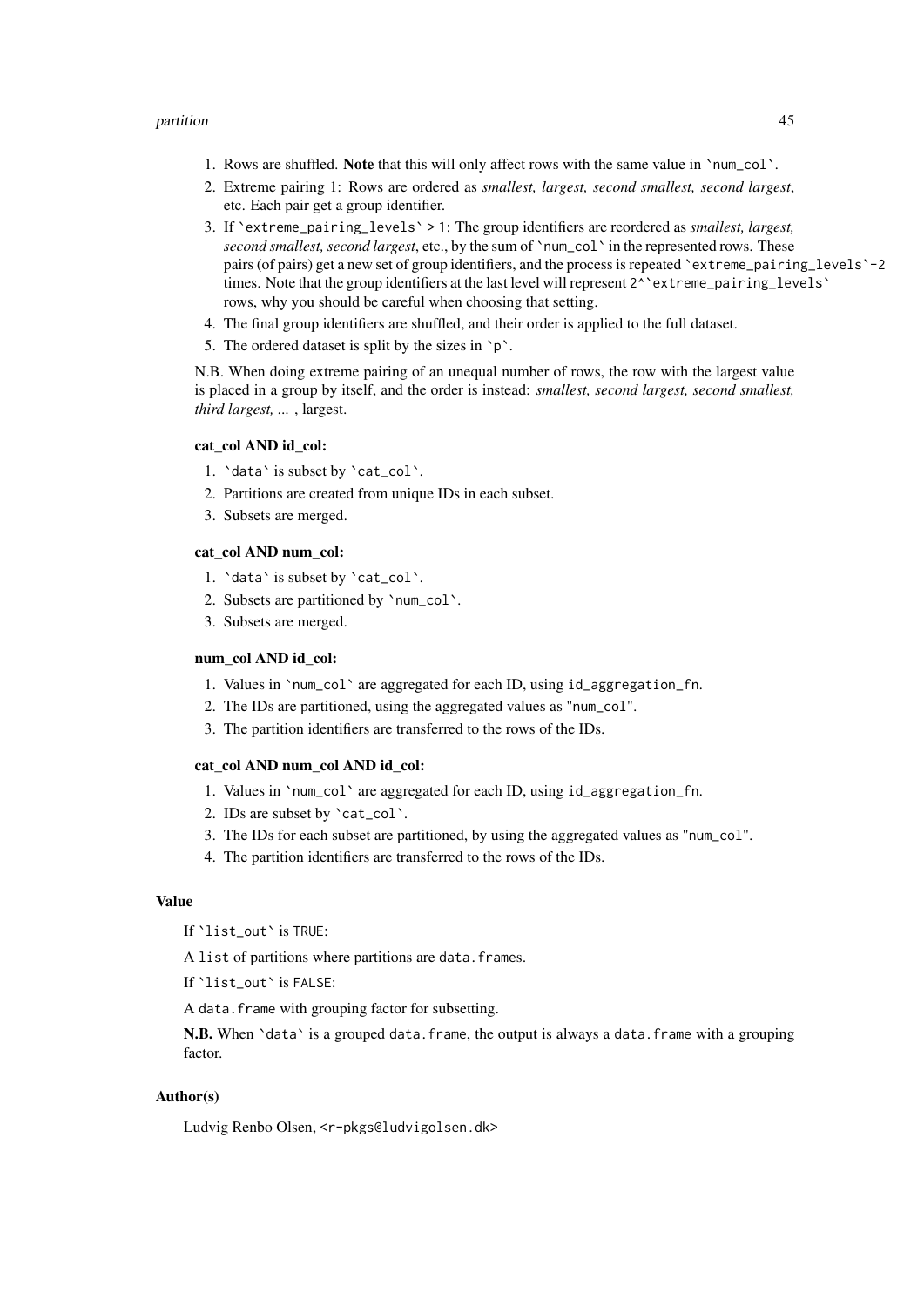#### See Also

```
Other grouping functions: all_groups_identical(), collapse_groups_by, collapse_groups(),
fold(), group_factor(), group(), splt()
```

```
# Attach packages
library(groupdata2)
library(dplyr)
# Create data frame
df <- data.frame(
  "participant" = factor(rep(c("1", "2", "3", "4", "5", "6"), 3)),
  "age" = rep(sample(c(1:100), 6), 3),"diagnosis" = factor(rep(c("a", "b", "a", "a", "b", "b"), 3)),
  "score" = sample(c(1:100), 3 * 6)\lambdadf <- df %>% arrange(participant)
df$session <- rep(c("1", "2", "3"), 6)
# Using partition()
# Without balancing
partitions \leq partition(data = df, p = c(0.2, 0.3))
# With cat_col
partitions \leq partition(data = df, p = 0.5, cat_col = "diagnosis")
# With id_col
partitions \leq partition(data = df, p = 0.5, id_col = "participant")
# With num_col
partitions \leq partition(data = df, p = 0.5, num_col = "score")
# With cat_col and id_col
partitions <- partition(
 data = df,
  p = 0.5,
 cat_col = "diagnosis",
 id_col = "participant"
\lambda# With cat_col, num_col and id_col
partitions <- partition(
  data = df,
  p = 0.5,
  cat_col = "diagnosis",
  num_col = "score",
  id_col = "participant"
\lambda# Return data frame with grouping factor
# with list_out = FALSE
partitions \leq partition(df, c(0.5), list_out = FALSE)
# Check if additional extreme_pairing_levels
```
<span id="page-45-0"></span>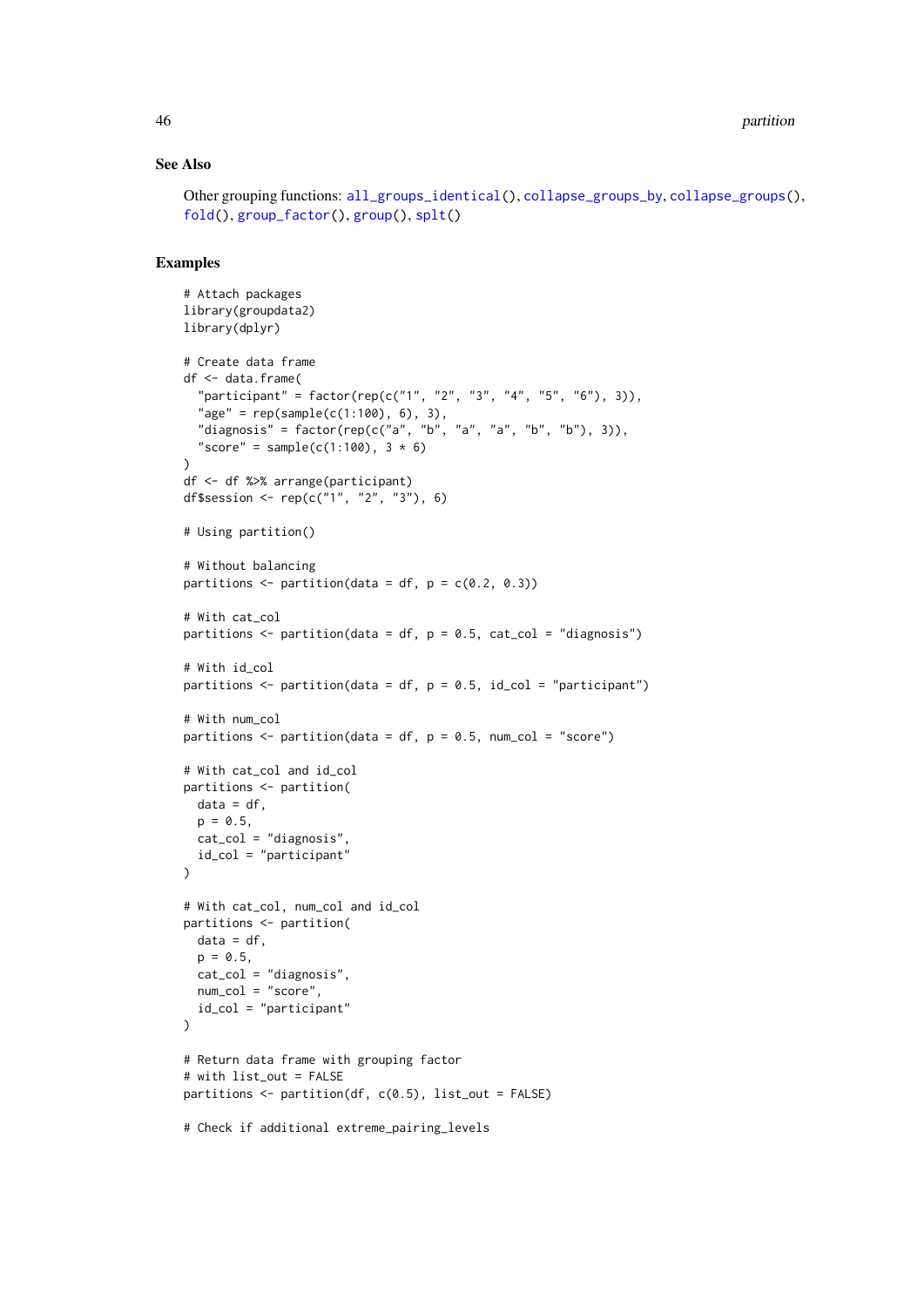#### <span id="page-46-0"></span>ranked\_balances 47

```
# improve the numerical balance
set.seed(2) # try with seed 1 as well
partitions_1 <- partition(
 data = df,
 p = 0.5,
 num\_col = "score",extreme_pairing_levels = 1,
 list_out = FALSE
\lambdapartitions_1 %>%
  dplyr::group_by(.partitions) %>%
  dplyr::summarise(
    sum_score = sum(score),
    mean_score = mean(score)
  )
set.seed(2) # try with seed 1 as well
partitions_2 <- partition(
 data = df.
 p = 0.5,
 num_col = "score",
 extreme_pairing_levels = 2,
 list_out = FALSE
\lambdapartitions_2 %>%
  dplyr::group_by(.partitions) %>%
  dplyr::summarise(
    sum_score = sum(score),
    mean_score = mean(score)
  \lambda
```
<span id="page-46-1"></span>ranked\_balances *Extract ranked standard deviations from summary*

## Description

#### [Experimental]

Extract the standard deviations (default) from the "Summary" data.frame from the output of [summarize\\_balances\(\)](#page-0-0), ordered by the `SD\_rank` column.

See examples of usage in [summarize\\_balances\(\)](#page-0-0).

#### Usage

```
ranked_balances(summary, measure = "SD")
```
#### Arguments

| "Summary" data.frame from output of summarize_balances().                             |
|---------------------------------------------------------------------------------------|
| Can also be the direct output list of summarize_balances(), in which case the         |
| "Summary" element is used.                                                            |
| The measure to extract rows for. One of: "mean", "median", "SD", "IQR", "min", "max". |
| The most meaningful measures to consider as metrics of balance are 'SD' and           |
| 'IQR', as a smaller spread of variables across group summaries means they are         |
| more similar.                                                                         |
| <b>NOTE:</b> Ranks are of standard deviations and not affected by this argument.      |
|                                                                                       |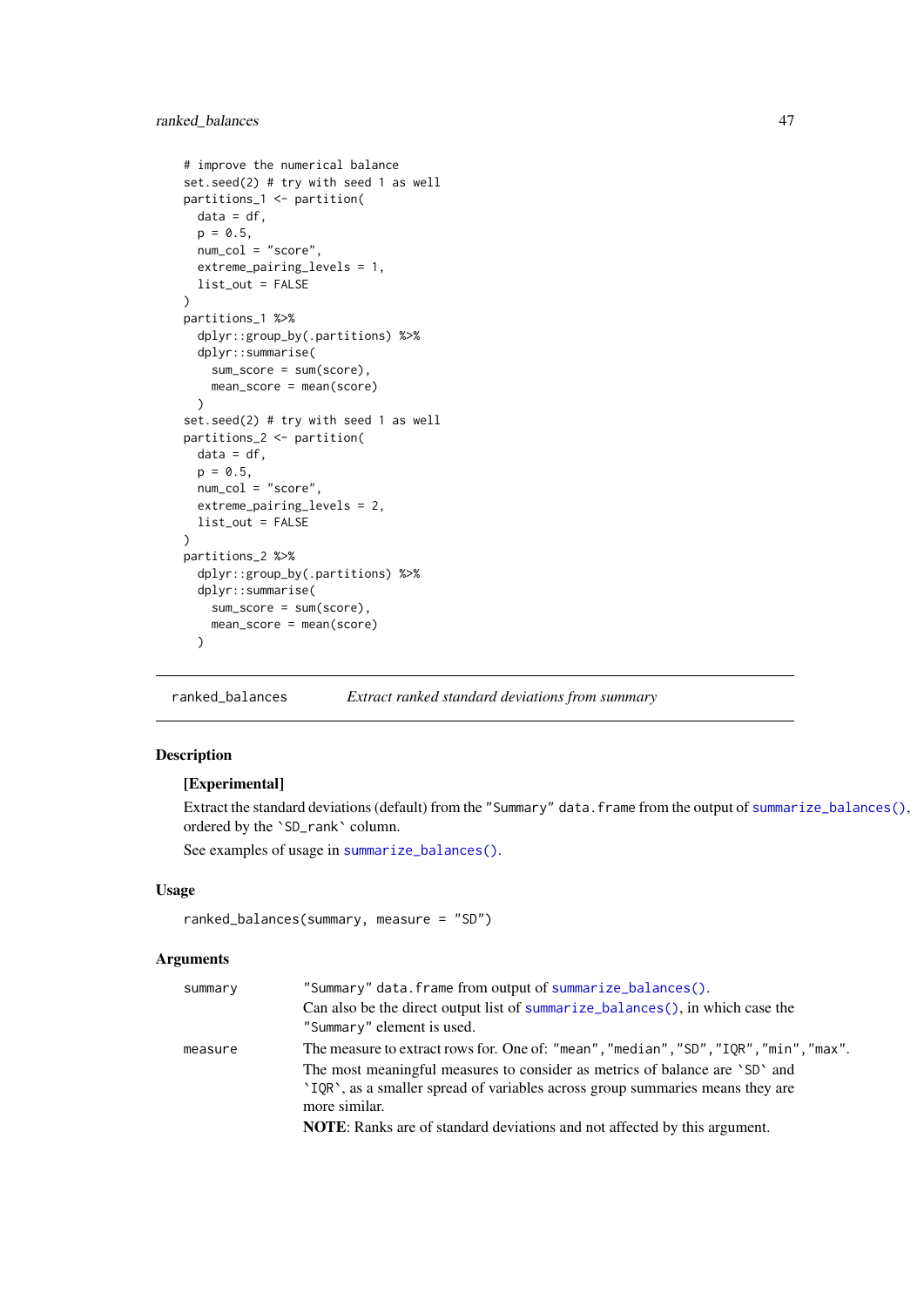## <span id="page-47-0"></span>Value

The rows in `summary` where `measure` == "SD", ordered by the `SD\_rank` column.

### Author(s)

Ludvig Renbo Olsen, <r-pkgs@ludvigolsen.dk>

#### See Also

Other summarization functions: [summarize\\_balances\(](#page-49-1)), [summarize\\_group\\_cols\(](#page-53-1))

<span id="page-47-1"></span>splt *Split data by a range of methods*

## Description

## [Stable]

Divides data into groups by a wide range of methods. Splits data by these groups. Wraps [group\(\)](#page-0-0) with [split\(\)](#page-0-0).

### Usage

```
splt(
  data,
  n,
  method = "n\_dist",starts_col = NULL,
  force_equal = FALSE,
  allow_zero = FALSE,
  descending = FALSE,
  randomize = FALSE,
  remove_missing_starts = FALSE
)
```
#### Arguments

| data   | data. frame or vector. When a grouped data. frame, the function is applied<br>group-wise.                                                                                                  |
|--------|--------------------------------------------------------------------------------------------------------------------------------------------------------------------------------------------|
| n      | Depends on 'method'.                                                                                                                                                                       |
|        | Number of groups (default), group size, list of group sizes, list of group starts,<br>number of data points between group members, step size or prime number to<br>start at. See 'method'. |
|        | Passed as whole number(s) and/or percentage(s) $(0 < n < 1)$ and/or character.                                                                                                             |
|        | Method "1_starts" allows 'auto'.                                                                                                                                                           |
| method | "greedy", "n_dist", "n_fill", "n_last", "n_rand", "l_sizes", "l_starts",<br>"every", "staircase", or "primes".                                                                             |
|        | <b>Note:</b> examples are sizes of the generated groups based on a vector with 57<br>elements.                                                                                             |
|        |                                                                                                                                                                                            |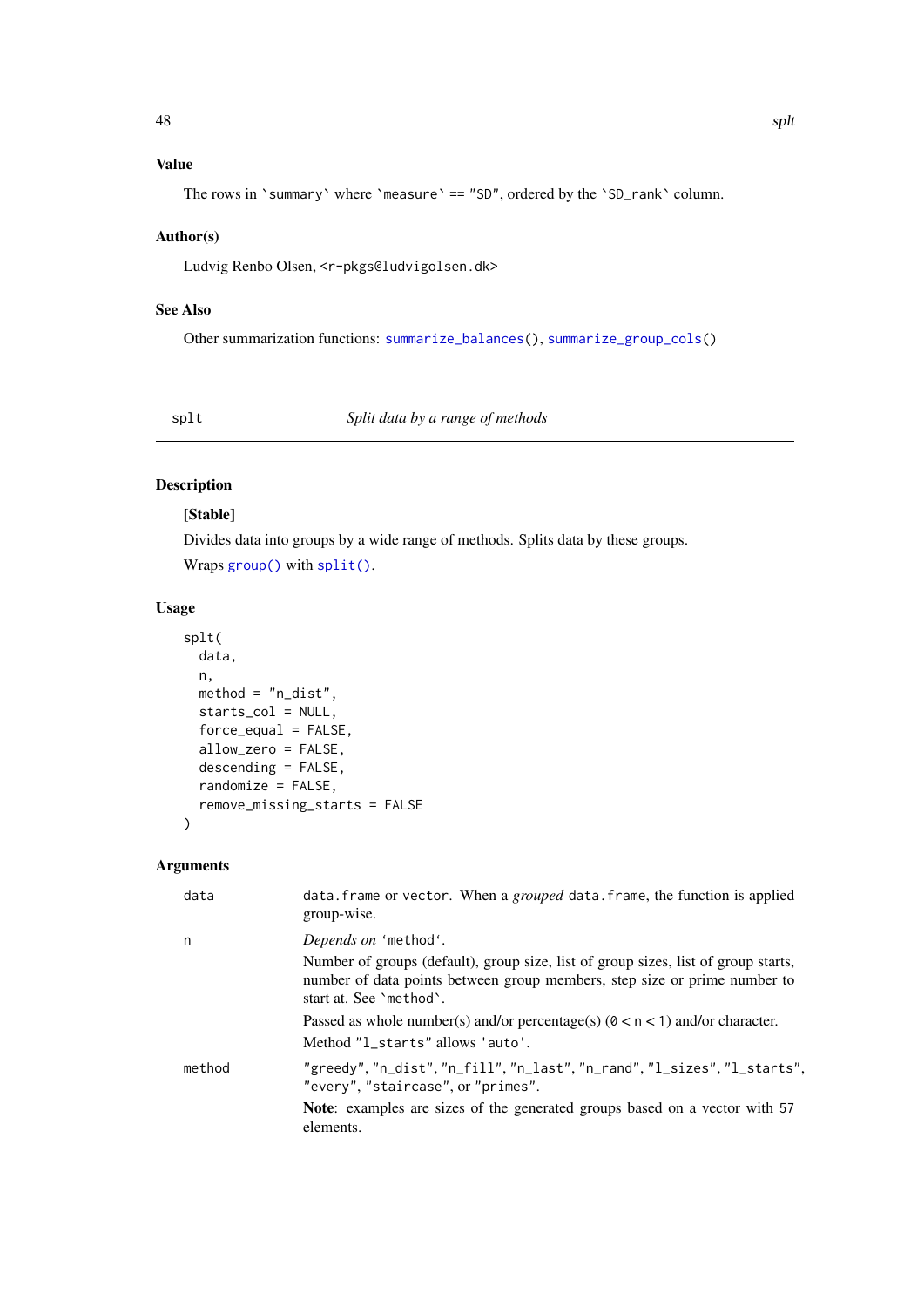<span id="page-48-0"></span>**greedy:** Divides up the data greedily given a specified group size  $(e,q,10,10,10,10,10,7)$ . `n` is group size.

n\_dist (default): Divides the data into a specified number of groups and distributes excess data points across groups  $(e.g. 11, 11, 12, 11, 12)$ . `n` is number of groups.

n fill: Divides the data into a specified number of groups and fills up groups with excess data points from the beginning  $(e.g. 12, 12, 11, 11, 11)$ . `n` is number of groups.

n\_last: Divides the data into a specified number of groups. It finds the most equal group sizes possible, using all data points. Only the last group is able to differ in size  $(e.q.11, 11, 11, 11, 13)$ . `n` is number of groups.

n\_rand: Divides the data into a specified number of groups. Excess data points are placed randomly in groups (max. 1 per group)  $(e.g.12, 11, 11, 11, 12)$ . `n` is number of groups.

l\_sizes: Divides up the data by a list of group sizes. Excess data points are placed in an extra group at the end.

 $E.g.n = list(0.2, 0.3) outputs group switches(11, 17, 29).$ `n` is a list of group sizes.

l\_starts: Starts new groups at specified values in the `starts\_col` vector. n is a list of starting positions. Skip values by c(value,skip\_to\_number) where skip\_to\_number is the nth appearance of the value in the vector after the previous group start. The first data point is automatically a starting position.

 $E.q.n = c(1, 3, 7, 25, 50) outputsgrows with sizes (2, 4, 18, 25, 8).$ To skip: givenvectorc("a", "e", "o", "a", "e", "o"),  $n = list("a", "e", c("o", 2)] outputs groups$ 

If passing  $n ='$  auto' the starting positions are automatically found such that a group is started whenever a value differs from the previous value (see [find\\_starts\(](#page-26-1))). Note that all NAs are first replaced by a single unique value, meaning that they will also cause group starts. See differs from previous() to set a threshold for what is considered "different".

 $E.g.n = "auto" for c(10, 10, 7, 8, 8, 9) would start groups at the first 10, 7, 8 and 9, and give c(1, 1, 2)$ 

every: Combines every 'n'th data point into a group.  $(e.g. 12, 12, 11, 11, 11 with n =$ 5).

`n` is the number of data points between group members ("every n").

staircase: Uses step size to divide up the data. Group size increases with 1 step for every group, until there is no more data  $(e.q.5, 10, 15, 20, 7)$ . `n` is step size.

primes: Uses prime numbers as group sizes. Group size increases to the next prime number until there is no more data.  $(e.g. 5, 7, 11, 13, 17, 4)$ . `n` is the prime number to start at.

- starts\_col Name of column with values to match in method "l\_starts" when `data` is a data.frame. Pass 'index' to use row names. (Character)
- force\_equal Create equal groups by discarding excess data points. Implementation varies between methods. (Logical)

allow\_zero Whether `n` can be passed as 0. Can be useful when programmatically finding n. (Logical)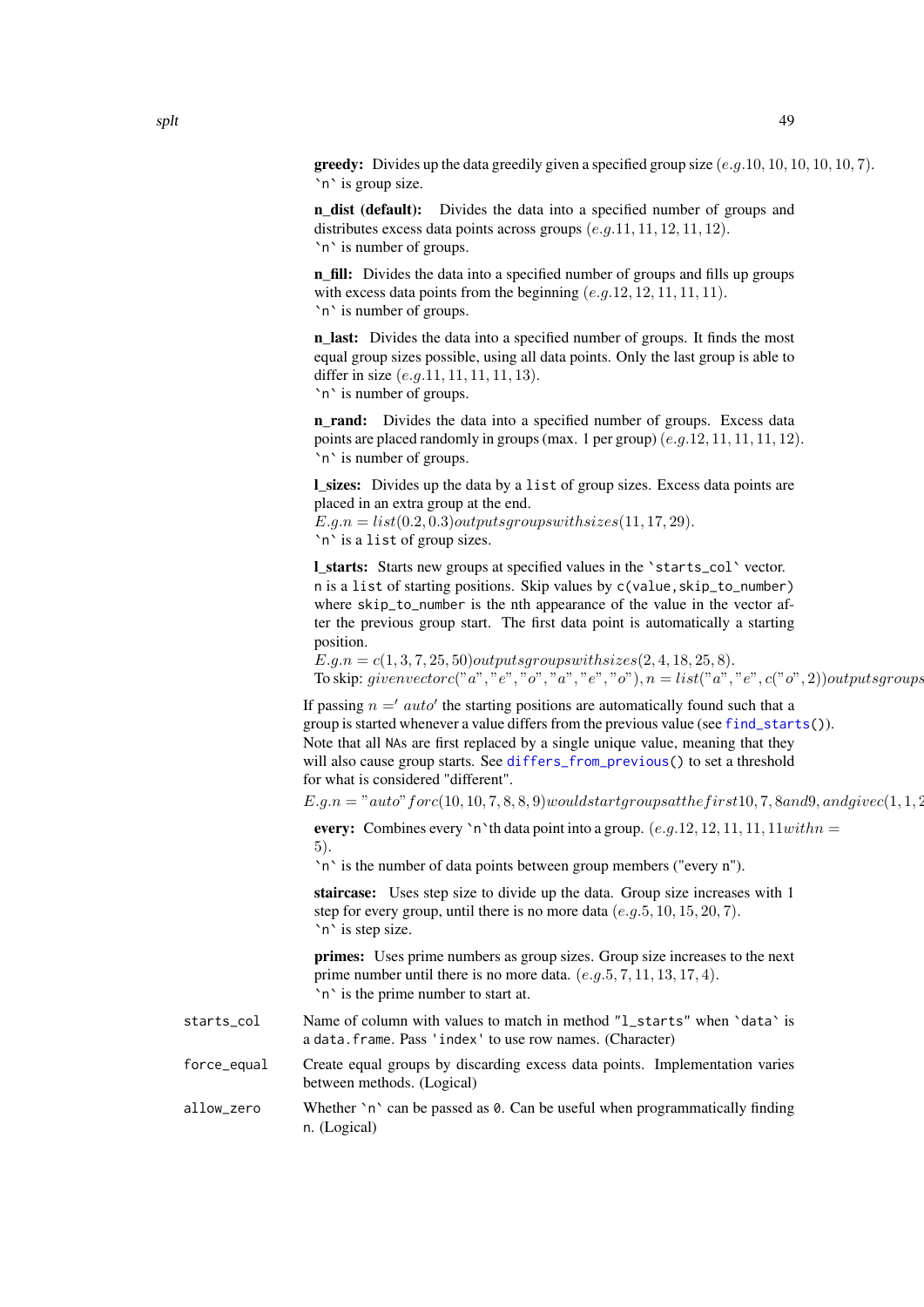<span id="page-49-0"></span>

| descending            | Change the direction of the method. (Not fully implemented) (Logical)                                            |  |
|-----------------------|------------------------------------------------------------------------------------------------------------------|--|
| randomize             | Randomize the grouping factor. (Logical)                                                                         |  |
| remove_missing_starts |                                                                                                                  |  |
|                       | Recursively remove elements from the list of starts that are not found. For<br>method "L_starts" only. (Logical) |  |

#### Value

list of the split 'data'.

N.B. If `data` is a *grouped* data.frame, there's an outer list for each group. The names are based on the group indices (see [dplyr::group\\_indices\(\)](#page-0-0)).

#### Author(s)

Ludvig Renbo Olsen, <r-pkgs@ludvigolsen.dk>

#### See Also

Other grouping functions: [all\\_groups\\_identical\(](#page-1-1)), [collapse\\_groups\\_by](#page-14-1), [collapse\\_groups\(](#page-5-1)), [fold\(](#page-28-1)), [group\\_factor\(](#page-39-1)), [group\(](#page-35-1)), [partition\(](#page-42-1))

#### Examples

```
# Attach packages
library(groupdata2)
library(dplyr)
# Create data frame
df <- data.frame(
  "x" = c(1:12),
  "species" = factor(rep(c("cat", "pig", "human"), 4)),
  "age" = sample(c(1:100), 12)\lambda# Using splt()
df_{\text{list}} \leftarrow \text{split(df, 5, method = "n_{\text{dist}}")
```
<span id="page-49-1"></span>summarize\_balances *Summarize group balances*

#### Description

#### [Experimental]

Summarize the balances of numeric, categorical, and ID columns in and between groups in one or more group columns.

This tool allows you to quickly and thoroughly assess the balance of different columns between groups. This is for instance useful after creating groups with [fold\(\)](#page-0-0), [partition\(\)](#page-0-0), or [collapse\\_groups\(\)](#page-0-0) to check how well they did and to compare multiple groupings.

The output contains:

1. `Groups`: a summary per group (per grouping column).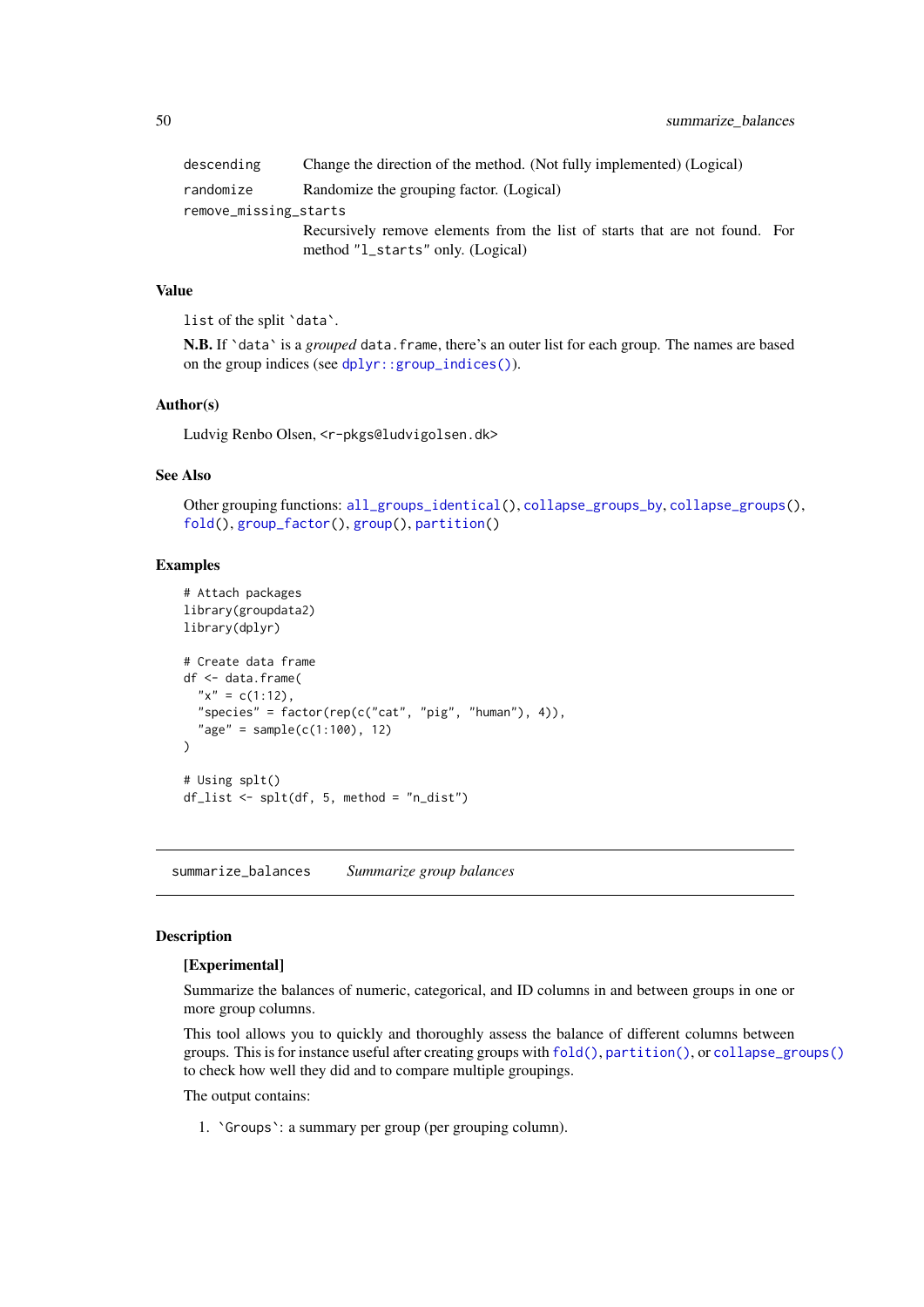- <span id="page-50-0"></span>2. `Summary`: statistical descriptors of the group summaries.
- 3. `Normalized Summary`: statistical descriptors of a set of "normalized" group summaries. (Disabled by default)

When comparing how balanced the grouping columns are, we can use the standard deviations of the group summary columns. The lower a standard deviation is, the more similar the groups are in that column. To quickly extract these standard deviations, ordered by an aggregated rank, use [ranked\\_balances\(\)](#page-0-0) on the "Summary" data.frame in the output.

#### Usage

```
summarize_balances(
  data,
  group_cols,
  cat_cols = NULL,
  num_cols = NULL,
  id_cols = NULL,
  summarize_size = TRUE,
  include_normalized = FALSE,
  rank_weights = NULL,
 cat\_levels\_rank\_weights = NULL,<br>num\_normalize\_fn = function(x) { }rearrr::min\_max\_scale(x, old\_min = quantile(x,0.025), old_max = quantile(x, 0.975), new_min = 0, new_max = 1) }
\lambda
```
## Arguments

| data       | data. frame with group columns to summarize by.                                                                                                                                                                                                                     |
|------------|---------------------------------------------------------------------------------------------------------------------------------------------------------------------------------------------------------------------------------------------------------------------|
|            | Can be grouped (see $d$ plyr::group_by()), in which case the function is applied<br>group-wise. This is not to be confused with 'group_cols'.                                                                                                                       |
| group_cols | Names of columns with group identifiers to summarize columns in 'data' by.                                                                                                                                                                                          |
| cat_cols   | Names of categorical columns to summarize.                                                                                                                                                                                                                          |
|            | Each categorical level is counted per group.                                                                                                                                                                                                                        |
|            | To distinguish between levels with the same name from different 'cat_col'<br>columns, we prefix the count column name for each categorical level with parts<br>of the name of the categorical column. This amount can be controlled with<br>'max_cat_prefix_chars'. |
|            | Normalization when 'include_normalized' is enabled: The counts of each<br>categorical level is normalized with $log(1 + count)$ .                                                                                                                                   |
| num_cols   | Names of numerical columns to summarize.                                                                                                                                                                                                                            |
|            | For each column, the mean and sum is calculated per group.                                                                                                                                                                                                          |
|            | Normalization when 'include_normalized' is enabled: Each column is nor-<br>malized with 'num_normalize_fn' before calculating the mean and sum per<br>group.                                                                                                        |
| id cols    | Names of factor columns with IDs to summarize.                                                                                                                                                                                                                      |
|            | The number of unique IDs are counted per group.                                                                                                                                                                                                                     |
|            | Normalization when 'include_normalized' is enabled: The count of unique<br>IDs is normalized with $log(1 + count)$ .                                                                                                                                                |
|            | summarize_size Whether to summarize the number of rows per group.                                                                                                                                                                                                   |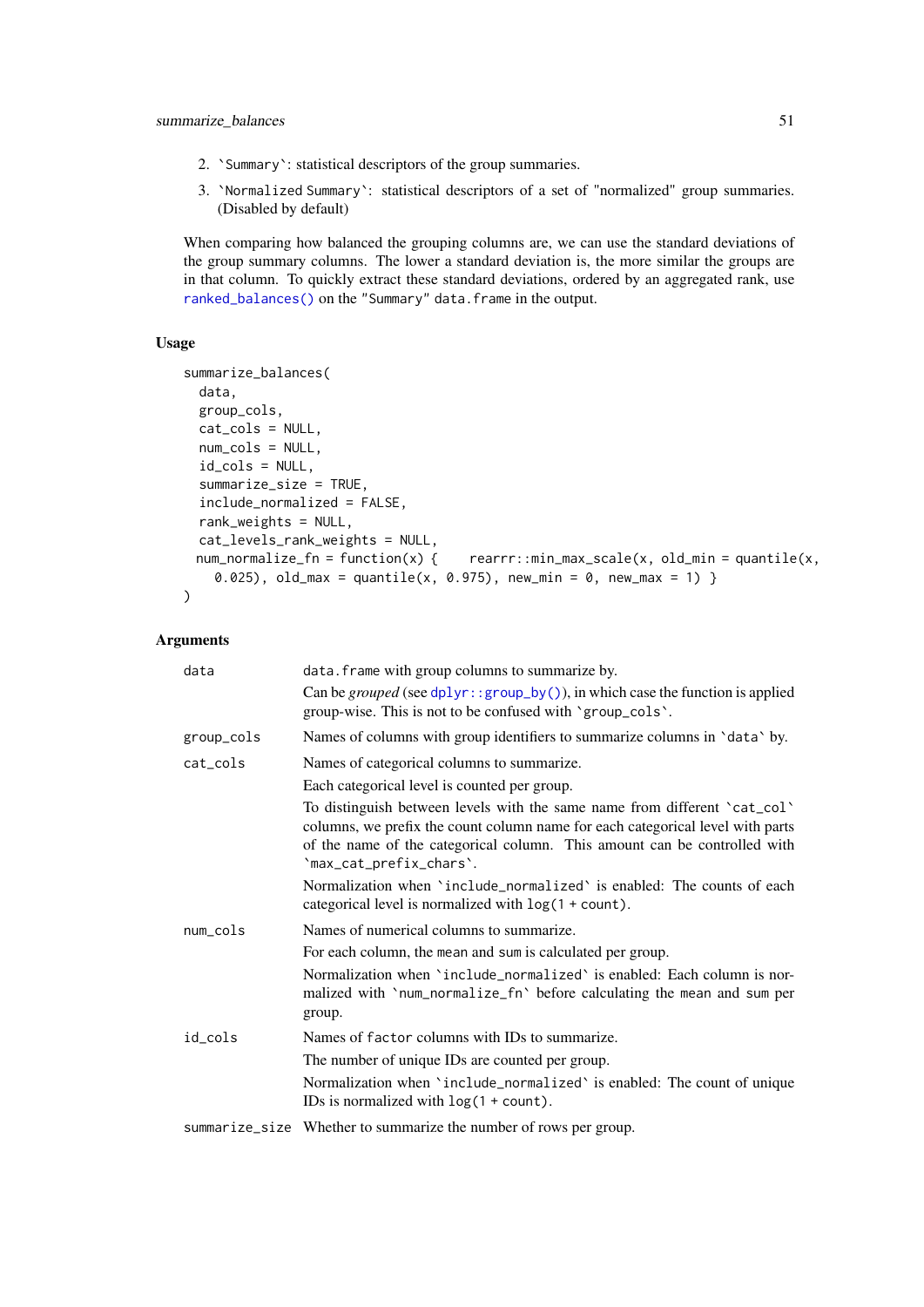include\_normalized

Whether to calculate and include the normalized summary in the output.

rank\_weights A named vector with weights for averaging the rank columns when calculating the `SD\_rank` column. The name is one of the balancing columns and the number is its weight. Non-specified columns are given the weight 1. The weights are automatically scaled to sum to 1.

When summarizing size (see 'summarize\_size'), name its weight "size".

E.g.  $c("size" = 1, "a\_cat\_col" = 2, "a\_num\_col" = 4, "an_id\_col" = 2).$ 

cat\_levels\_rank\_weights

Weights for averaging ranks of the categorical levels in 'cat\_cols'. Given as a named list with a named vector for each column in `cat\_cols`. Nonspecified levels are given the weight 1. The weights are automatically scaled to sum to 1.

E.g. list("a\_cat\_col" = c("a" = 3,"b" = 5),"b\_cat\_col" = c("1" = 3,"2"  $= 9)$ )

num\_normalize\_fn

Function for normalizing the 'num\_cols' columns before calculating normalized group summaries.

Only used when `include\_normalized` is enabled.

#### Value

list with two/three data.frames:

Groups: A summary per group.

`cat\_cols`: Each level has its own column with the count of the level per group.

`num\_cols`: The mean and sum per group.

`id\_cols`: The count of unique IDs per group.

Summary: Statistical descriptors of the columns in 'Groups'.

Contains the mean, median, standard deviation (SD), interquartile range (IQR), min, and max measures.

Especially the standard deviations and IQR measures can tell us about how balanced the groups are. When comparing multiple `group\_cols`, the group column with the lowest SD and IQR can be considered the most balanced.

#### Normalized Summary: (Disabled by default)

Same statistical descriptors as in `Summary` but for a "normalized" version of the group summaries. The motivation is that these normalized measures can more easily be compared or combined to a single "balance score".

First, we normalize each balance column:

`cat\_cols`: The level counts in the original group summaries are normalized with with log(1 + count). This eases comparison of the statistical descriptors (especially standard deviations) of levels with very different count scales.

`num\_cols`: The numeric columns are normalized prior to summarization by group, using the `num\_normalize\_fn` function. By default this applies MinMax scaling to columns such that  $\sim$ 95% of the values are expected to be in the [0,1] range.

`id\_cols`: The counts of unique IDs in the original group summaries are normalized with log(1 + count).

Contains the mean, median, standard deviation (SD), interquartile range (IQR), min, and max measures.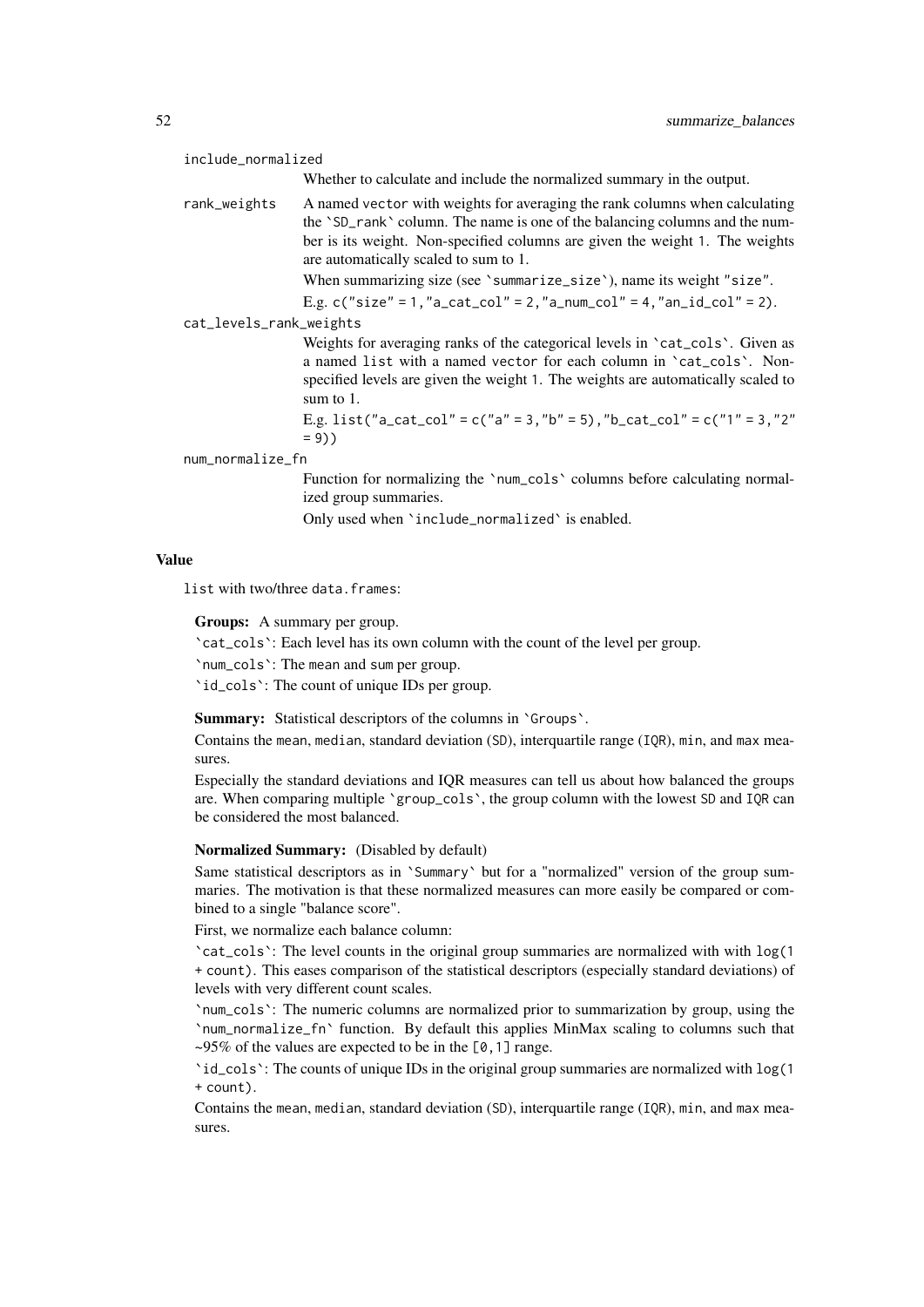#### <span id="page-52-0"></span>Author(s)

Ludvig Renbo Olsen, <r-pkgs@ludvigolsen.dk>

#### See Also

Other summarization functions: [ranked\\_balances\(](#page-46-1)), [summarize\\_group\\_cols\(](#page-53-1))

```
# Attach packages
library(groupdata2)
library(dplyr)
set.seed(1)
# Create data frame
df <- data.frame(
  "participant" = factor(rep(c("1", "2", "3", "4", "5", "6"), 3)),"age" = rep(sample(c(1:100), 6), 3),"diagnosis" = factor(rep(c("a", "b", "a", "a", "b", "b"), 3)),
  "score" = sample(c(1:100), 3 * 6)
)
df <- df %>% arrange(participant)
df$session <- rep(c("1", "2", "3"), 6)
# Using fold()
## Without balancing
set.seed(1)
df_folded <- fold(data = df, k = 3)# Check the balances of the various columns
# As we have not used balancing in 'fold()'
# we should not expect it to be amazingly balanced
df_folded %>%
  dplyr::ungroup() %>%
  summarize_balances(
   group_cols = ".folds",
   num_cols = c("score", "age"),
   cat_cols = "diagnosis",
    id_cols = "participant"
  \lambda## With balancing
set.seed(1)
df_folded <- fold(
 data = df,
 k = 3,
 cat_col = "diagnosis",
 num_col = 'score',
 id_col = 'participant'
\lambda# Now the balance should be better
# although it may be difficult to get a good balance
# the 'score' column when also balancing on 'diagnosis'
```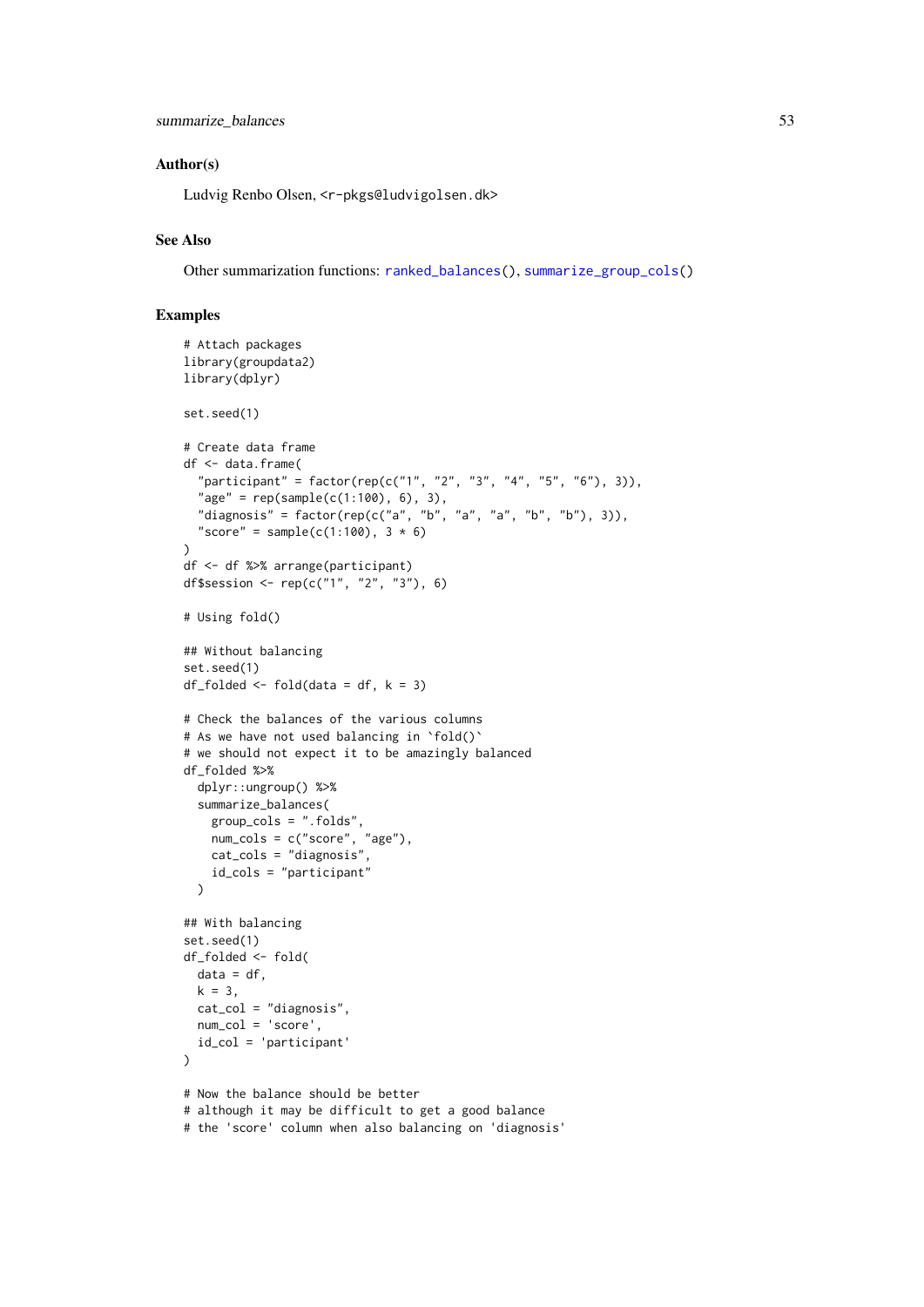```
# and keeping all rows per participant in the same fold
df_folded %>%
  dplyr::ungroup() %>%
  summarize_balances(
   group_cols = ".folds",
   num_cols = c("score", "age"),
   cat_cols = "diagnosis",
   id_cols = "participant"
  \lambda# Comparing multiple grouping columns
# Create 3 fold column that only balance "score"
set.seed(1)
df_folded <- fold(
 data = df.
 k = 3,
 num_fold_cols = 3,
 num_col = 'score'
\lambda# Summarize all three grouping cols at once
(summ <- df_folded %>%
  dplyr::ungroup() %>%
  summarize_balances(
    group\_cols = paste@("float__", 1:3),num_cols = c("score")
  )
)
# Extract the across-group standard deviations
# The group column with the lowest standard deviation(s)
# is the most balanced group column
summ %>% ranked_balances()
```
<span id="page-53-1"></span>summarize\_group\_cols *Summarize group columns*

#### Description

#### [Experimental]

Get the following summary statistics for each group column:

- 1. Number of groups
- 2. Mean, median, std., IQR, min, and max number of rows per group.

The output can be given in either *long* (default) or *wide* format.

## Usage

```
summarize_group_cols(data, group_cols, long = TRUE)
```
<span id="page-53-0"></span>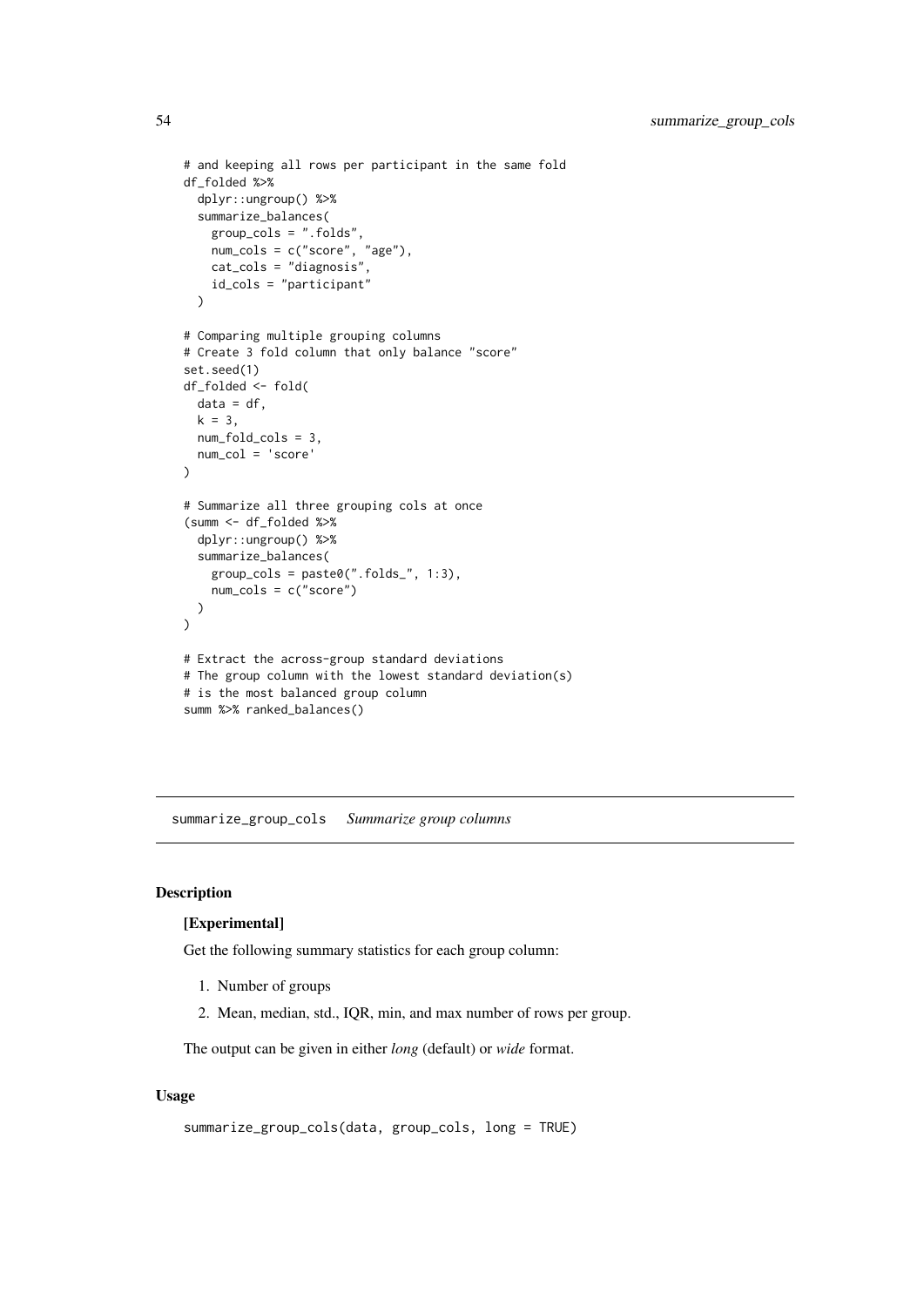#### <span id="page-54-0"></span>upsample 55

#### Arguments

| data       | data. frame with one or more group columns (factors) to summarize.      |
|------------|-------------------------------------------------------------------------|
| group_cols | Names of columns to summarize. These columns must be factors in 'data'. |
| long       | Whether the output should be in <i>long</i> or <i>wide</i> format.      |

## Value

Data frame (tibble) with summary statistics for each column in `group\_cols`.

#### Author(s)

Ludvig Renbo Olsen, <r-pkgs@ludvigolsen.dk>

#### See Also

Other summarization functions: [ranked\\_balances\(](#page-46-1)), [summarize\\_balances\(](#page-49-1))

#### Examples

```
# Attach packages
library(groupdata2)
# Create data frame
df <- data.frame(
  "some_var" = runif(25),
  "grp_1" = factor(sample(1:5, size = 25, replace=TRUE)),"grp_2" = factor(sample(1:8, size = 25, replace=TRUE)),"grp_3" = factor(sample(LETTERS[1:3], size = 25, replace=TRUE)),
  "grp_4" = factor(sample(LETTERS[1:12], size = 25, replace=TRUE))
)
# Summarize the group columns (long format)
summarize_group_cols(
  data = df,
 group\_cols = paste@("grp" , 1:4),long = TRUE
 \lambda# Summarize the group columns (wide format)
summarize_group_cols(
 data = df,
  group\_cols = paste@("grp" , 1:4),long = FALSE
 \lambda
```
<span id="page-54-1"></span>upsample *Upsampling of rows in a data frame*

#### Description

#### [Maturing]

Uses random upsampling to fix the group sizes to the largest group in the data frame. Wraps [balance\(](#page-2-1)).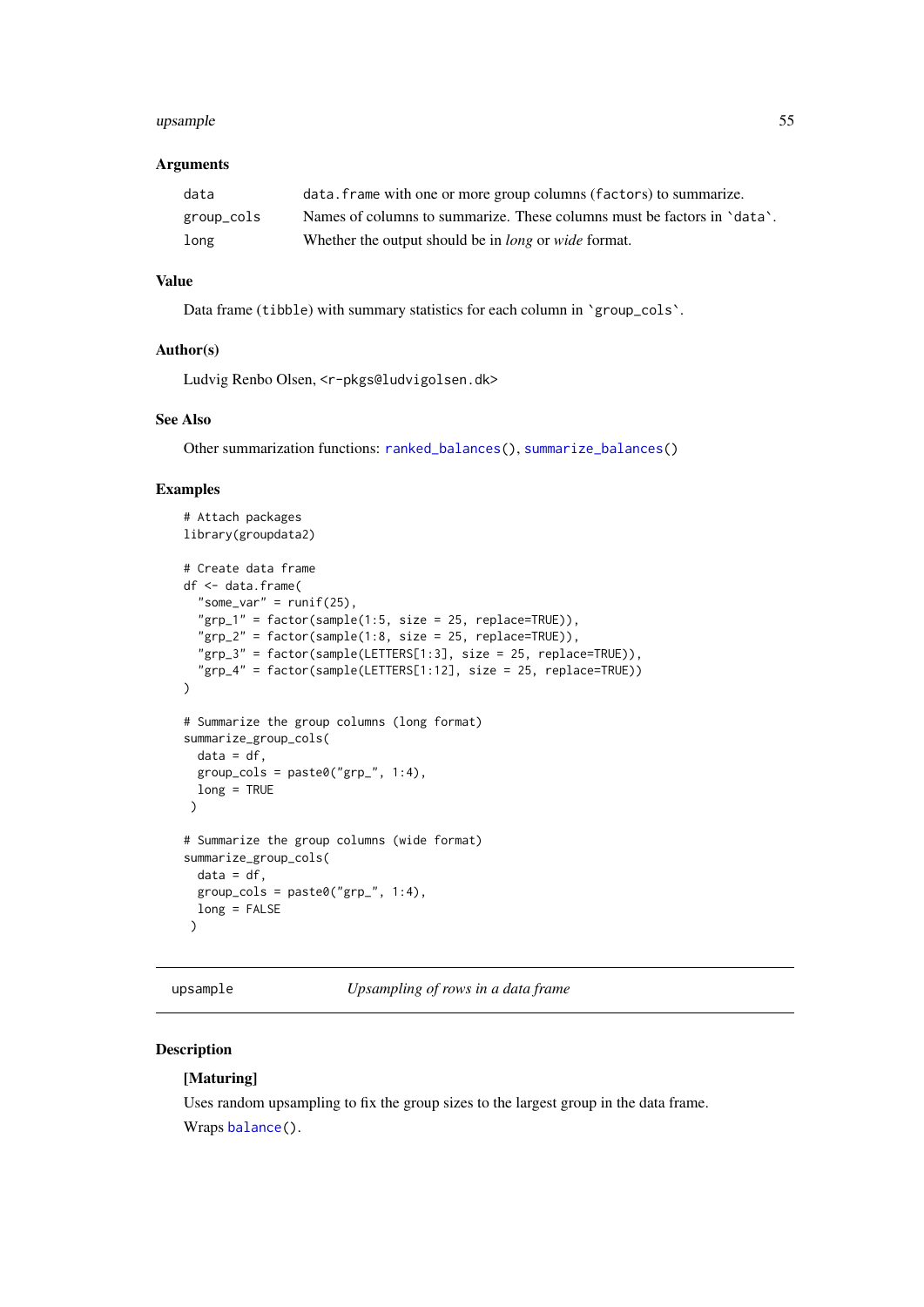## Usage

```
upsample(
  data,
  cat_col,
  id_col = NULL,
  id_method = "n_ids",
  mark_new_rows = FALSE,new_rows_col_name = ".new_row"
\lambda
```
## Arguments

| data              | data. frame. Can be <i>grouped</i> , in which case the function is applied group-wise.                                                                                                                                                                                                                     |
|-------------------|------------------------------------------------------------------------------------------------------------------------------------------------------------------------------------------------------------------------------------------------------------------------------------------------------------|
| cat_col           | Name of categorical variable to balance by. (Character)                                                                                                                                                                                                                                                    |
| id_col            | Name of factor with IDs. (Character)                                                                                                                                                                                                                                                                       |
|                   | IDs are considered entities, e.g. allowing us to add or remove all rows for an ID.<br>How this is used is up to the 'id_method'.                                                                                                                                                                           |
|                   | E.g. If we have measured a participant multiple times and want make sure that<br>we keep all these measurements. Then we would either remove/add all mea-<br>surements for the participant or leave in all measurements for the participant.                                                               |
|                   | N.B. When 'data' is a grouped data. frame (see dplyr::group_by()), IDs<br>that appear in multiple groupings are considered separate entities within those<br>groupings.                                                                                                                                    |
| id_method         | Method for balancing the IDs. (Character)                                                                                                                                                                                                                                                                  |
|                   | "n_ids", "n_rows_c", "distributed", or "nested".                                                                                                                                                                                                                                                           |
|                   | <b>n_ids (default):</b> Balances on ID level only. It makes sure there are the same<br>number of IDs for each category. This might lead to a different number of<br>rows between categories.                                                                                                               |
|                   | Attempts to level the number of rows per category, while only<br>n rows c:<br>removing/adding entire IDs. This is done in 2 steps:                                                                                                                                                                         |
|                   | 1. If a category needs to add all its rows one or more times, the data is re-<br>peated.                                                                                                                                                                                                                   |
|                   | 2. Iteratively, the ID with the number of rows closest to the lacking/excessive<br>number of rows is added/removed. This happens until adding/removing<br>the closest ID would lead to a size further from the target size than the<br>current size. If multiple IDs are closest, one is randomly sampled. |
|                   | distributed: Distributes the lacking/excess rows equally between the IDs. If<br>the number to distribute can not be equally divided, some IDs will have 1 row<br>more/less than the others.                                                                                                                |
|                   | nested: Calls balance() on each category with IDs as cat_col.<br>I.e. if size is "min", IDs will have the size of the smallest ID in their category.                                                                                                                                                       |
| mark_new_rows     | Add column with 1s for added rows, and 0s for original rows. (Logical)                                                                                                                                                                                                                                     |
| new_rows_col_name |                                                                                                                                                                                                                                                                                                            |

Name of column marking new rows. Defaults to ".new\_row".

## Details

Without 'id\_col': Upsampling is done with replacement for added rows, while the original data remains intact.

With 'id\_col': See 'id\_method' description.

<span id="page-55-0"></span>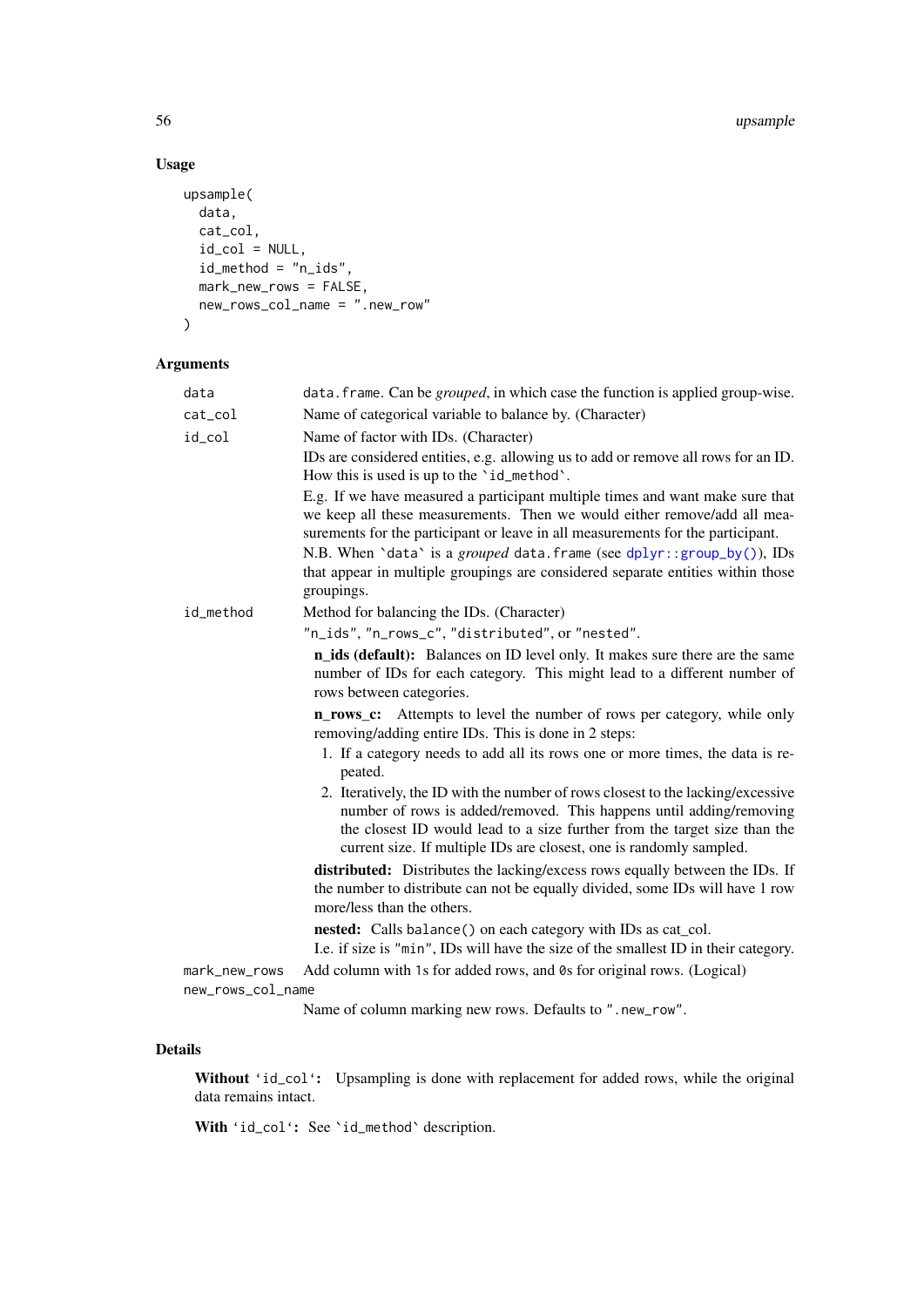#### <span id="page-56-0"></span>upsample 57

#### Value

data.frame with added rows. Ordered by potential grouping variables, 'cat\_col' and (potentially) 'id\_col'.

#### Author(s)

Ludvig Renbo Olsen, <r-pkgs@ludvigolsen.dk>

#### See Also

Other sampling functions: [balance\(](#page-2-1)), [downsample\(](#page-23-1))

```
# Attach packages
library(groupdata2)
# Create data frame
df <- data.frame(
  "participant" = factor(c(1, 1, 2, 3, 3, 3, 3, 4, 4, 5, 5, 5)),
  "diagnosis" = factor(c(0, 0, 1, 0, 0, 0, 0, 1, 1, 0, 0, 0, 0)),
  "trial" = c(1, 2, 1, 1, 2, 3, 4, 1, 2, 1, 2, 3, 4),
  "score" = sample(c(1:100), 13))
# Using upsample()
upsample(df, cat_col = "diagnosis")
# Using upsample() with id_method "n_ids"
# With column specifying added rows
upsample(df,
 cat_col = "diagnosis",
 id_col = "participant",
 id_method = "n_ids",
 mark_new_rows = TRUE
)
# Using upsample() with id_method "n_rows_c"
# With column specifying added rows
upsample(df,
 cat_col = "diagnosis",
  id_col = "participant",
 id_method = "n_rows_c",
 mark_new_rows = TRUE
)
# Using upsample() with id_method "distributed"
# With column specifying added rows
upsample(df,
 cat_col = "diagnosis",
  id_col = "participant",
 id_method = "distributed",
 mark_new_rows = TRUE
\lambda# Using upsample() with id_method "nested"
```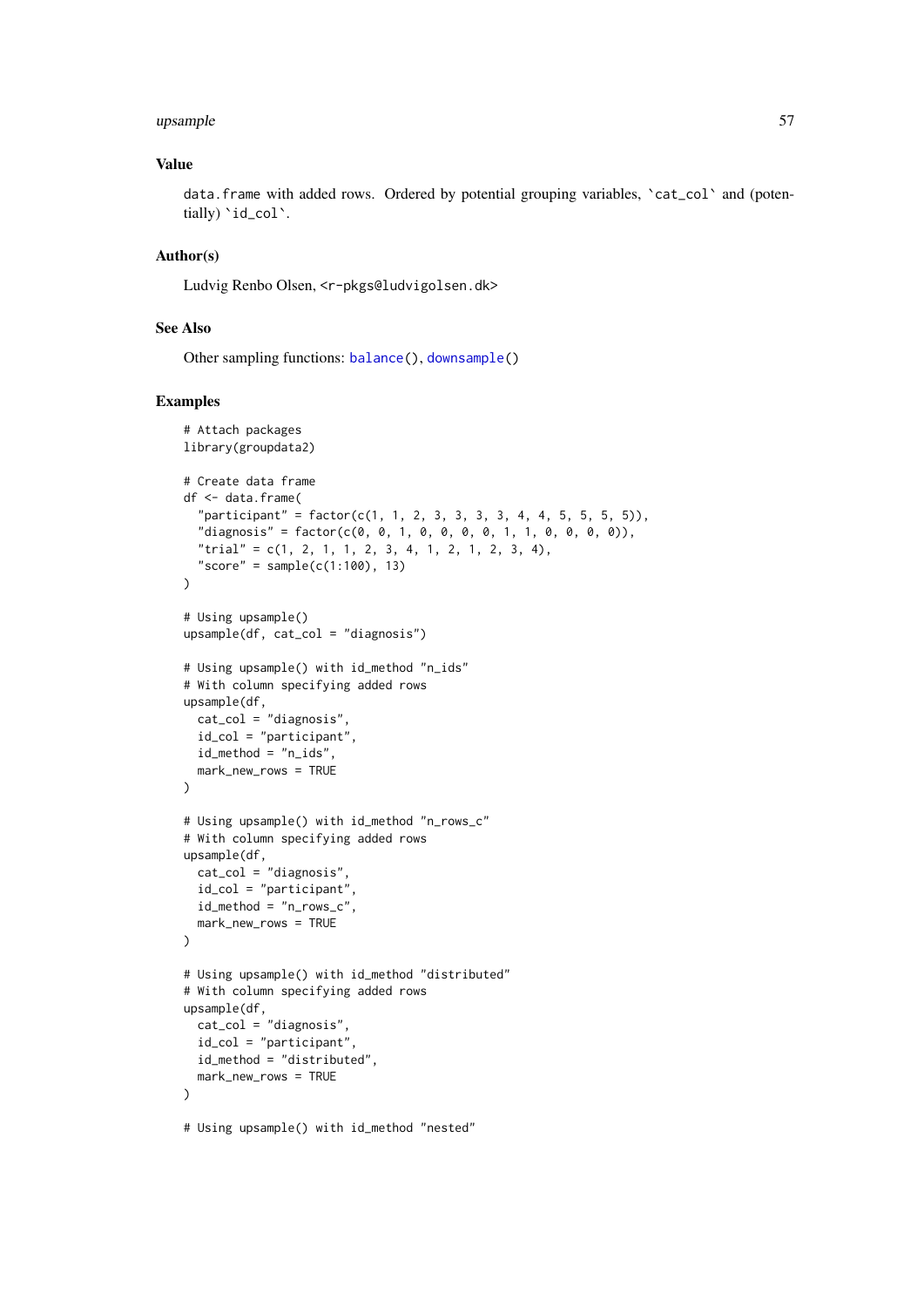```
# With column specifying added rows
upsample(df,
  cat\_col = "diagnosis",id_{col} = "participant",
  id_method = "nested",
  mark_new_rows = TRUE
)
```
<span id="page-57-1"></span>%primes% *Find remainder from 'primes' method*

## Description

#### [Stable]

When using the "primes" method, the last group might not have the size of the associated prime number if there are not enough elements left. Use %primes% to find this remainder.

#### Usage

size %primes% start\_at

#### Arguments

| size     | Size to group (Integer)     |
|----------|-----------------------------|
| start_at | Prime to start at (Integer) |

## Value

Remainder (Integer). Returns  $\theta$  if the last group has the size of the associated prime number.

#### Author(s)

Ludvig Renbo Olsen, <r-pkgs@ludvigolsen.dk>

#### See Also

Other staircase tools: [%staircase%\(](#page-58-1)), [group\\_factor\(](#page-39-1)), [group\(](#page-35-1)) Other remainder tools: [%staircase%\(](#page-58-1))

#### Examples

```
# Attach packages
library(groupdata2)
```
100 %primes% 2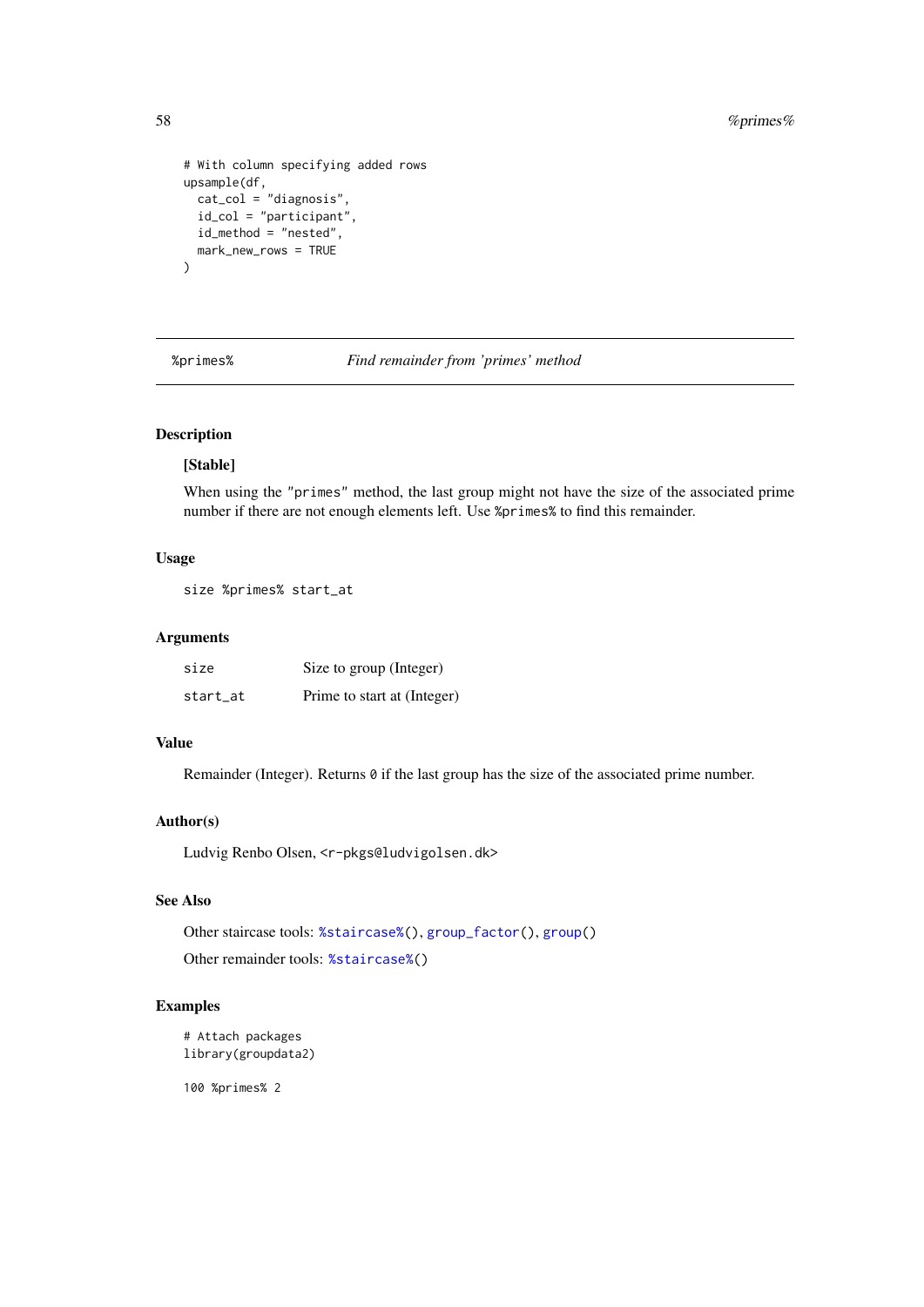<span id="page-58-1"></span><span id="page-58-0"></span>

### Description

## [Stable]

When using the "staircase" method, the last group might not have the size of the second last group + step size. Use %staircase% to find this remainder.

#### Usage

size %staircase% step\_size

### Arguments

| size      | Size to staircase (Integer) |
|-----------|-----------------------------|
| step_size | Step size (Integer)         |

#### Value

Remainder (Integer). Returns  $\theta$  if the last group has the size of the second last group + step size.

#### Author(s)

Ludvig Renbo Olsen, <r-pkgs@ludvigolsen.dk>

#### See Also

Other staircase tools: [%primes%\(](#page-57-1)), [group\\_factor\(](#page-39-1)), [group\(](#page-35-1)) Other remainder tools: [%primes%\(](#page-57-1))

#### Examples

```
# Attach packages
library(groupdata2)
```
100 %staircase% 2

```
# Finding remainder with value 0
size = 150
for (step_size in c(1:30)){
if(size %staircase% step_size == 0){
   print(step_size)
 }}
```